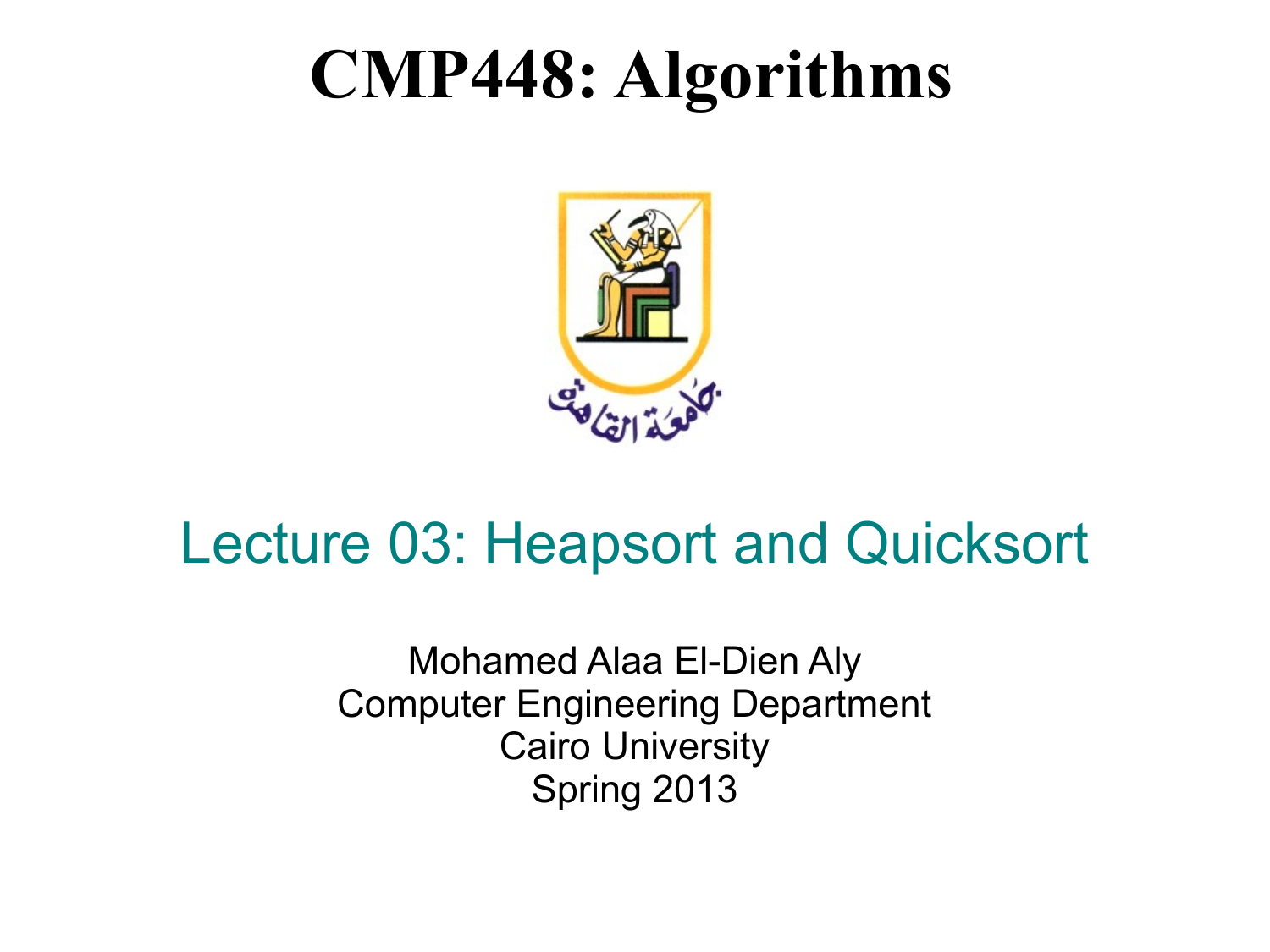## **Agenda**

- Heapsort
- Quicksort

**Acknowledgment** A lot of slides adapted from the slides of Erik Demaine and Charles Leiserson

Mohamed Aly – CMP448 Spring 2013 Computer Engineering, Cairo University 2/105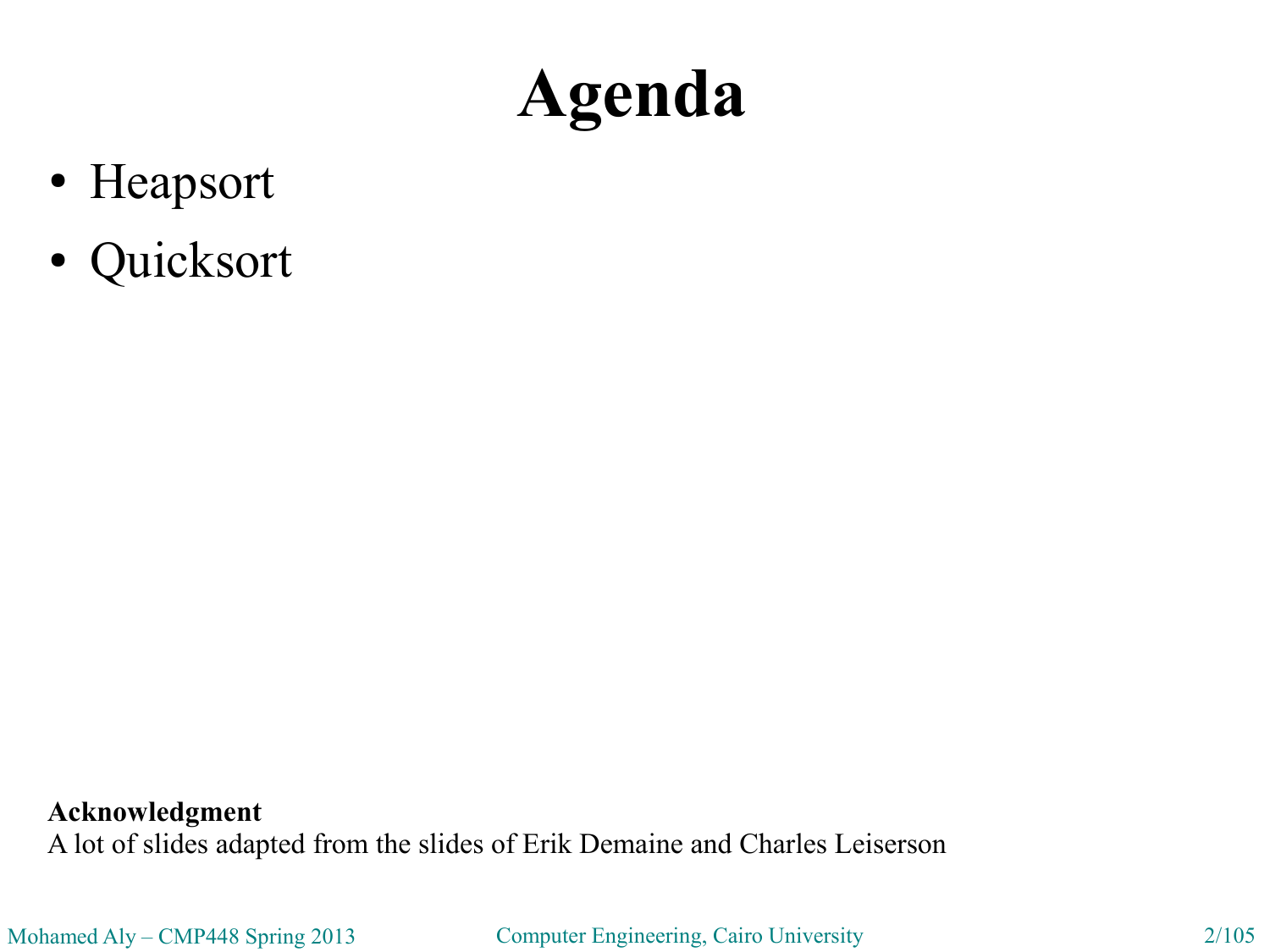## **Heaps**

- "Nearly-complete" binary trees *i.e.* filled except possibly at the leaves
- Each node satisfies the "heap property":
	- Max-Heap: the value of the node  $\geq$  values of the children
	- Min-Heap: the value of the node  $\leq$  values of the children

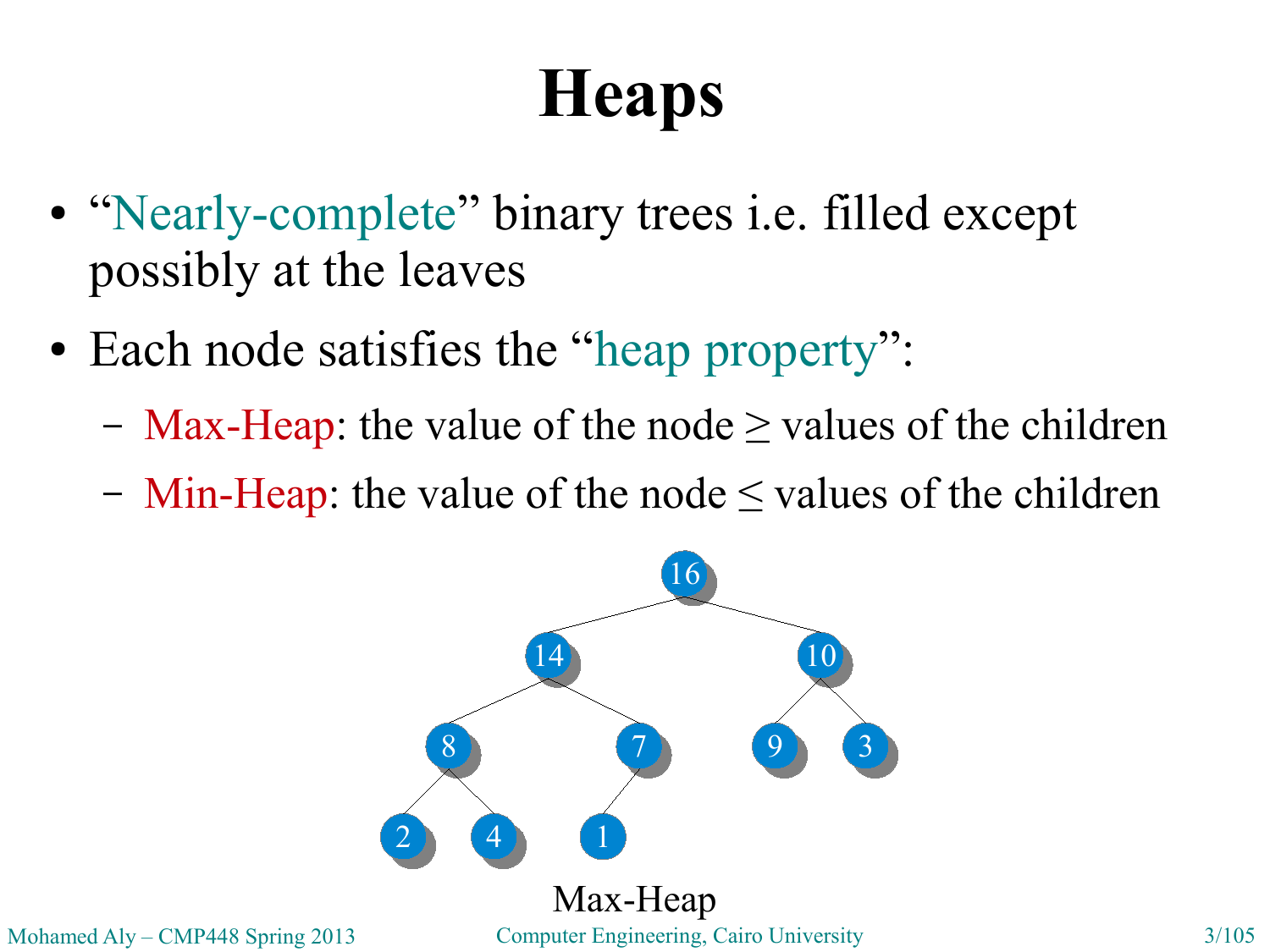## **Heaps**

- Max-Heap: the value of the node  $\geq$  values of the children
- Fact: The maximum element is at the root.

Max-Heap

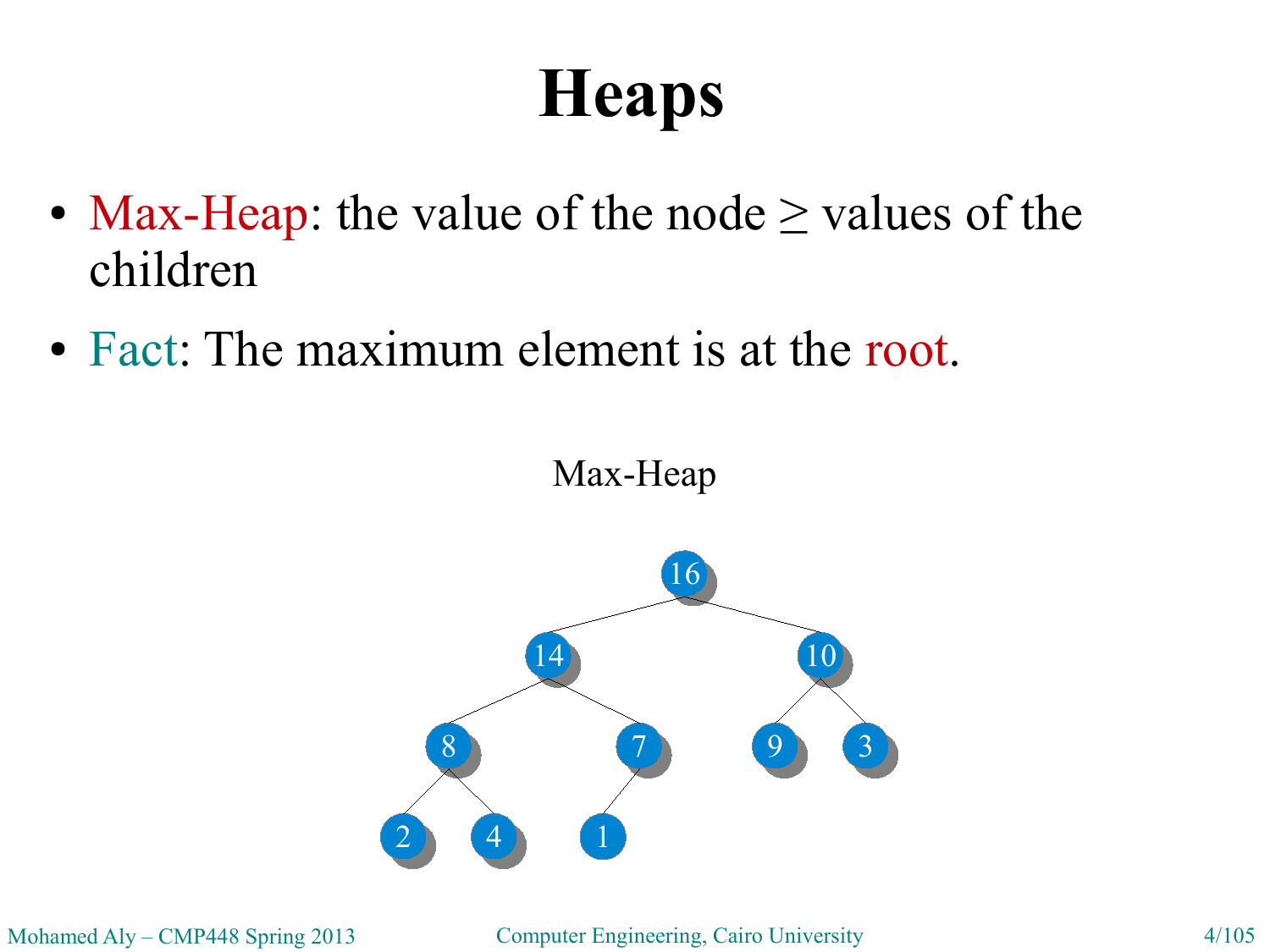

Mohamed Aly – CMP448 Spring 2013 Computer Engineering, Cairo University 5/105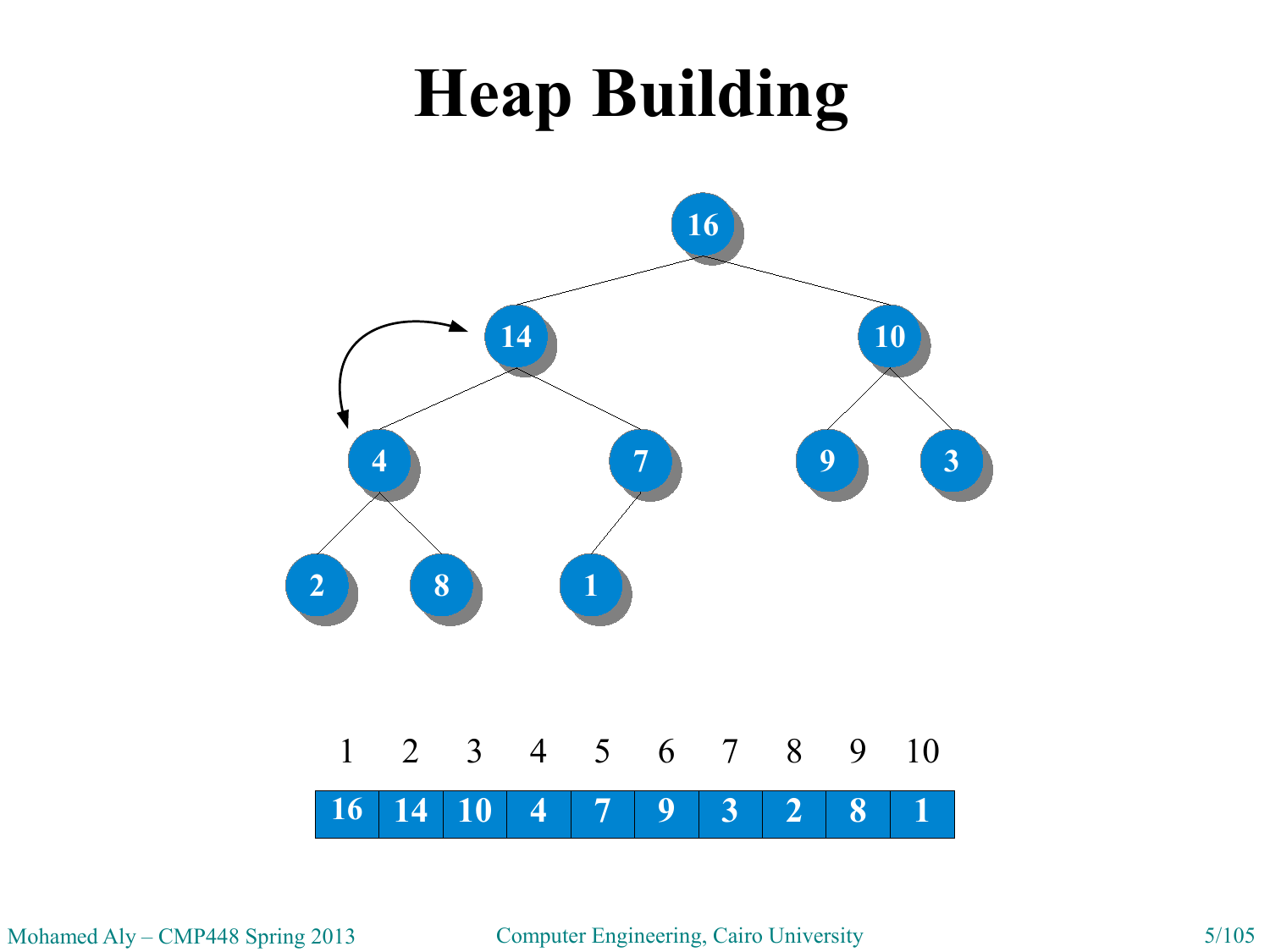- Heaps are better represented as an array filled from root to leaves
- Three functions required:

Parent of a node *i* Left child of a node *i* Right child of a node *i*  $RIGHT(i)$  $PARENT(i)$  $LEFT(i)$ 

- return  $|i/2|$ 1
- 1 return  $2i$

1 return  $2i + 1$ 

#### Properties of array *A*

A.length: size of array *A* A.heap-size: size of heap inside array *A ≤ A.length*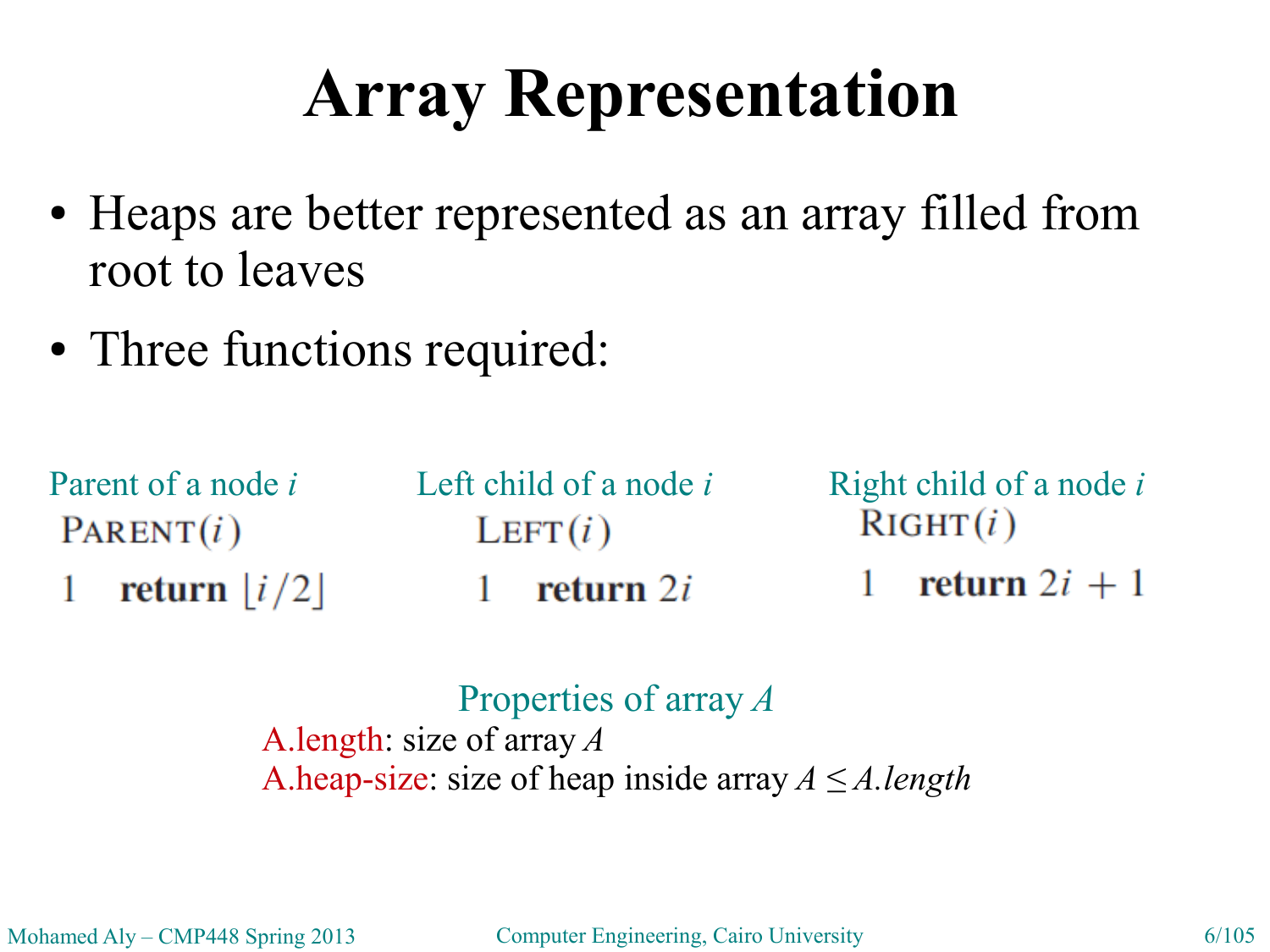

Conceptual Heap Representation

Mohamed Aly – CMP448 Spring 2013 Computer Engineering, Cairo University 7/105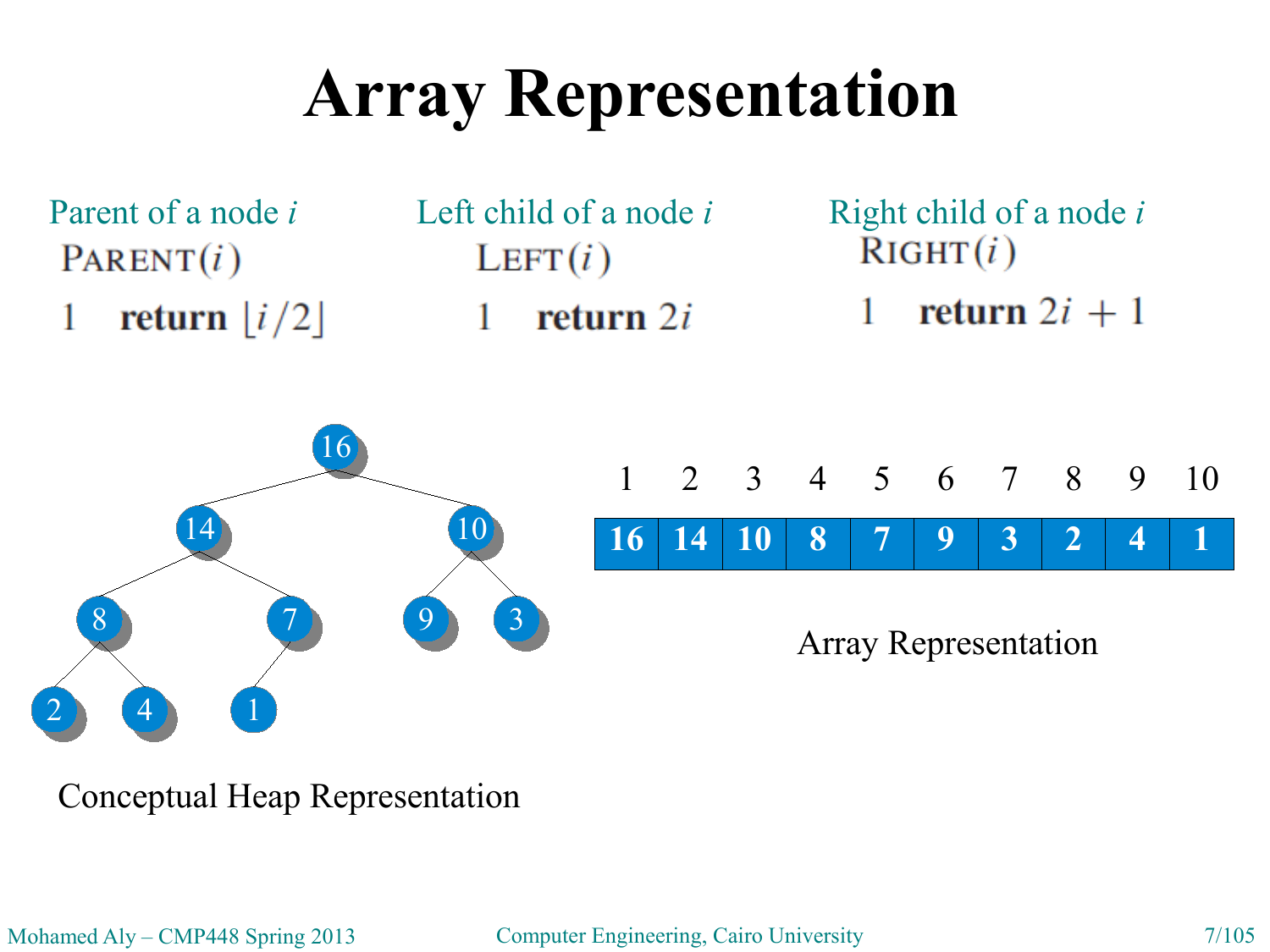

Conceptual Heap Representation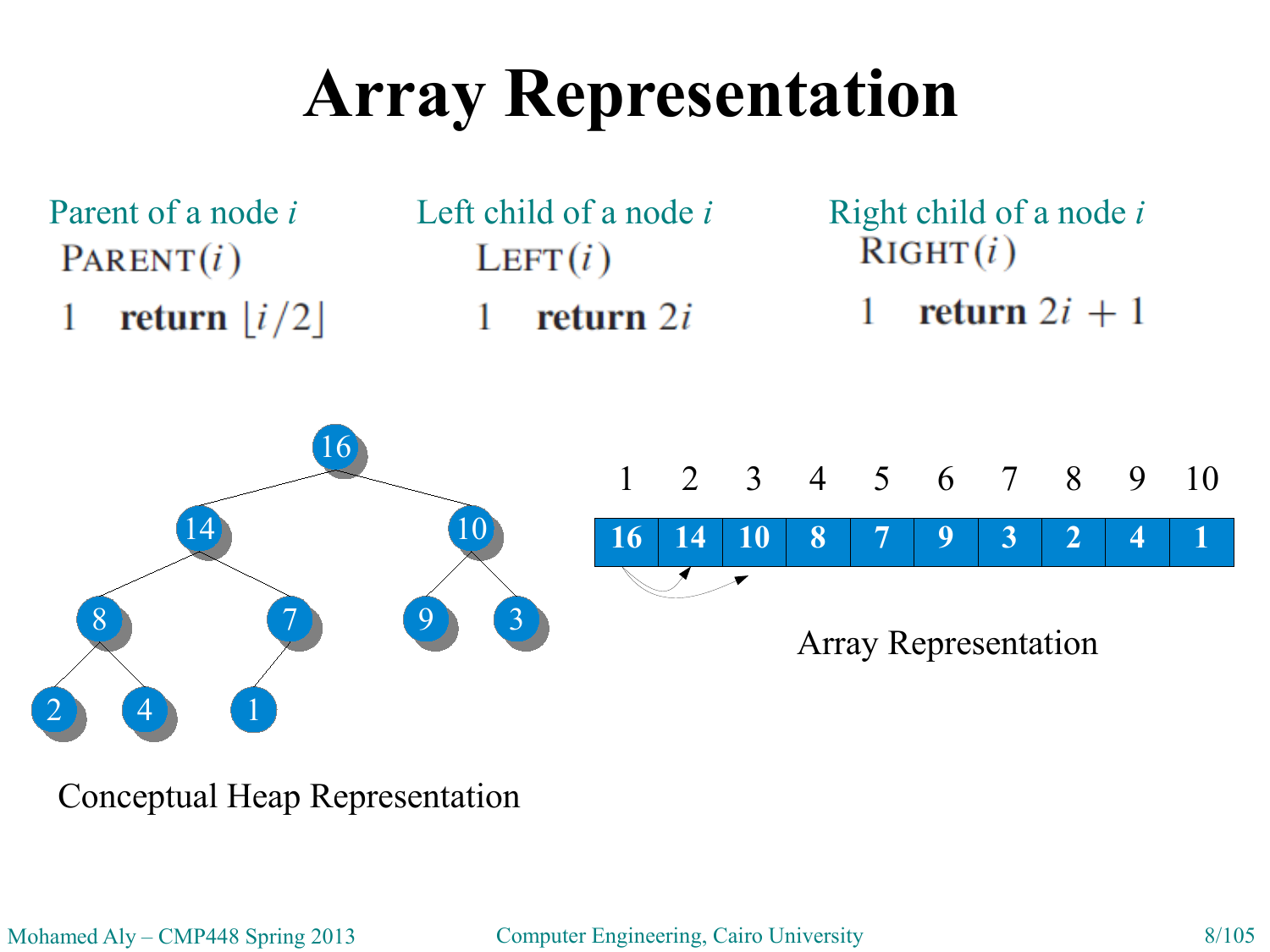

Conceptual Heap Representation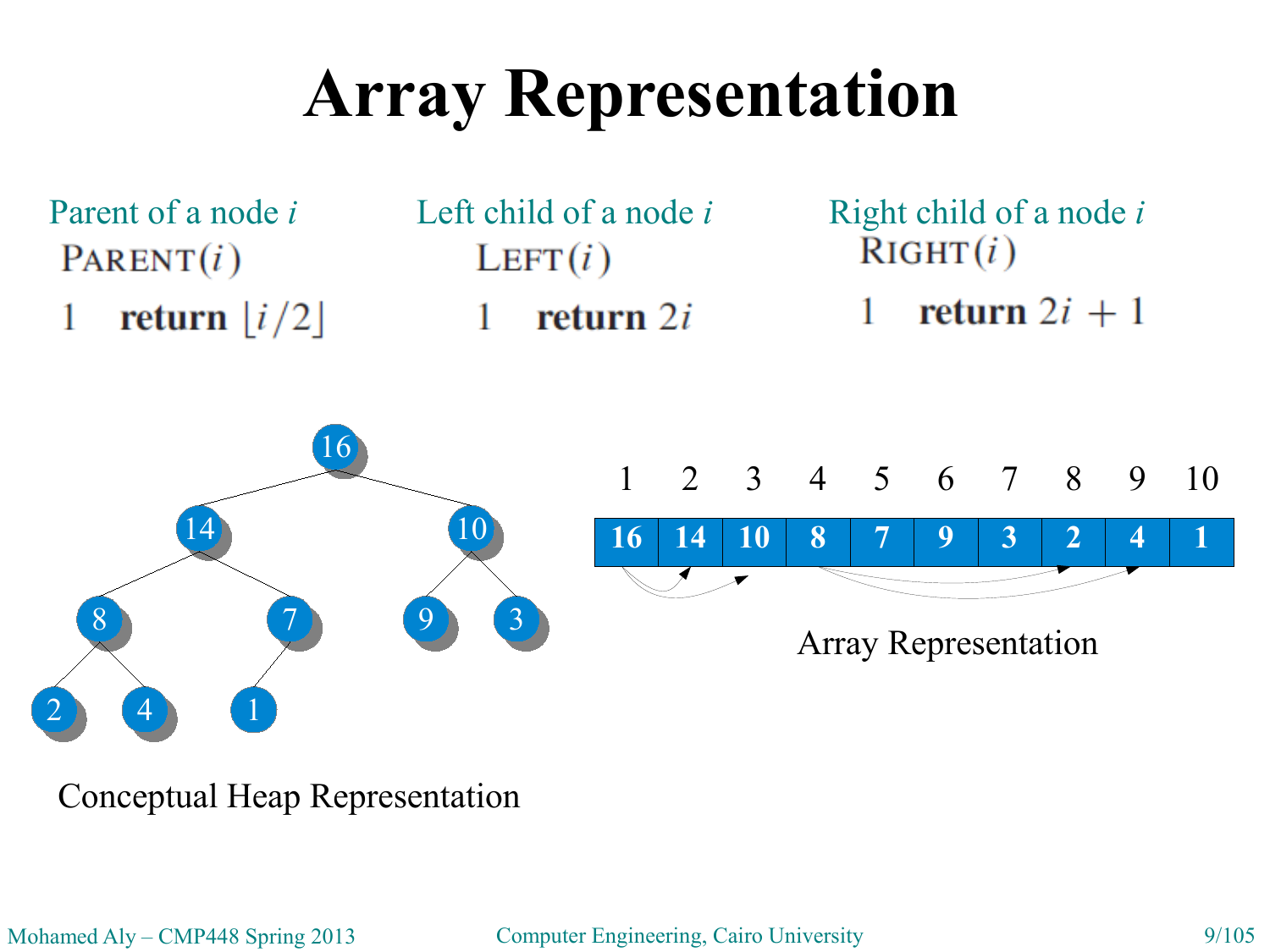#### **Max-Heaps**

Max-Heap Property

 $A[Parent(i)] \geq A[i]$ 



Properties of array *A*

A.length: size of array *A* A.heap-size: size of heap inside array *A ≤ A.length*

Mohamed Aly – CMP448 Spring 2013 Computer Engineering, Cairo University 10/105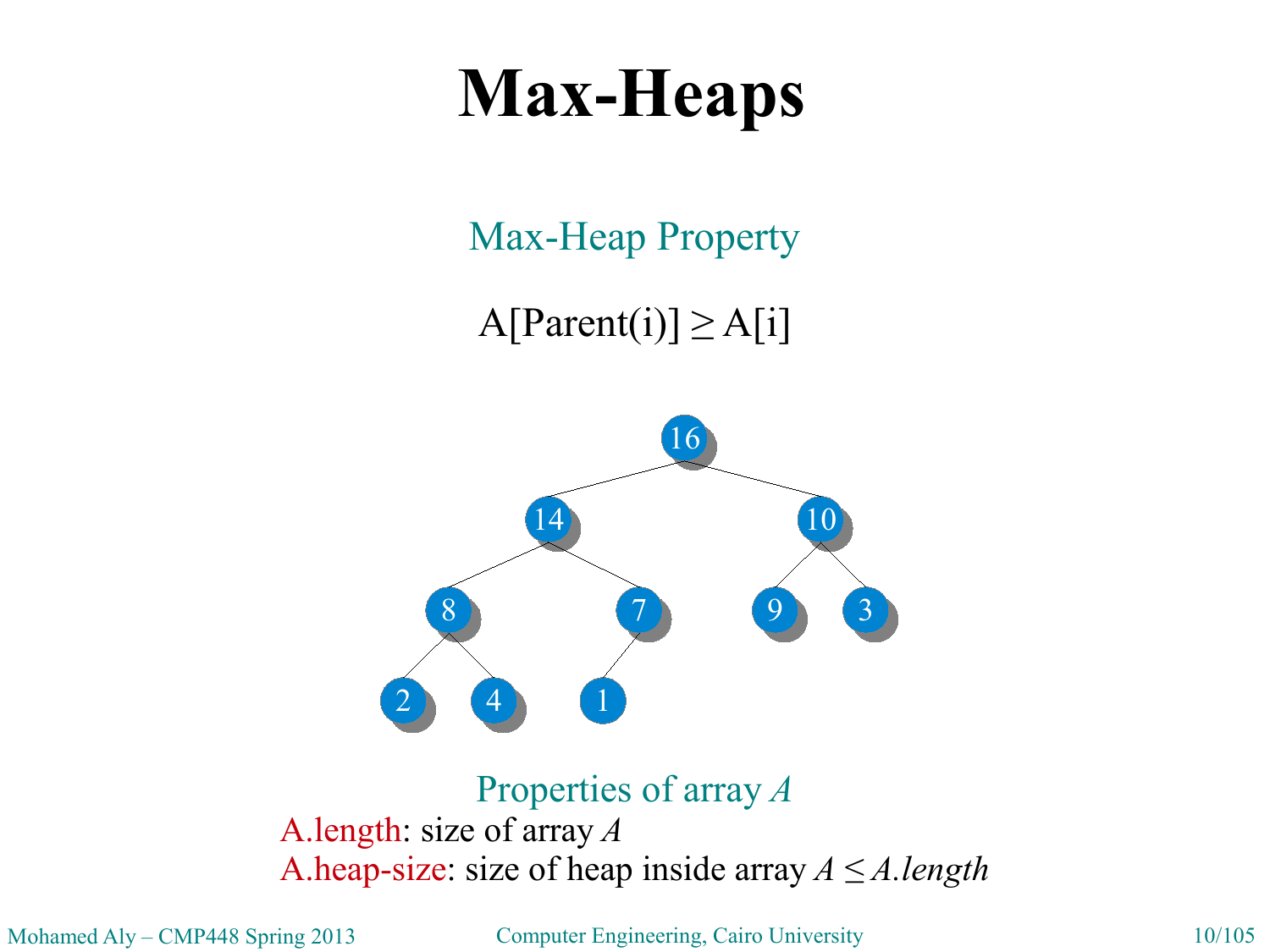- Maintains the Max-Heap property of the heap
- Starting from a node in the heap that might violate the heap property i.e. smaller than its children

```
\mathbf{M}AX-HEAPIFY (A, i)1 l = \text{LET}(i)2 r = \text{Right}(i)3 if l \leq A.heap-size and A[l] > A[i]4 largest = l
4 largest = l
5 else largest = i
5 else largest = i
6 if r \leq A.heap-size and A[r] > A[largest]7 largest = r
7 largest = r
8 if largest ≠ i
8 if largest ≠ i
9 exchange A[i] with A[largest]
9 exchange A[i] with A[largest]
10 MAX-HEAPIFY(A, largest)
10 MAX-HEAPIFY(A, largest)
```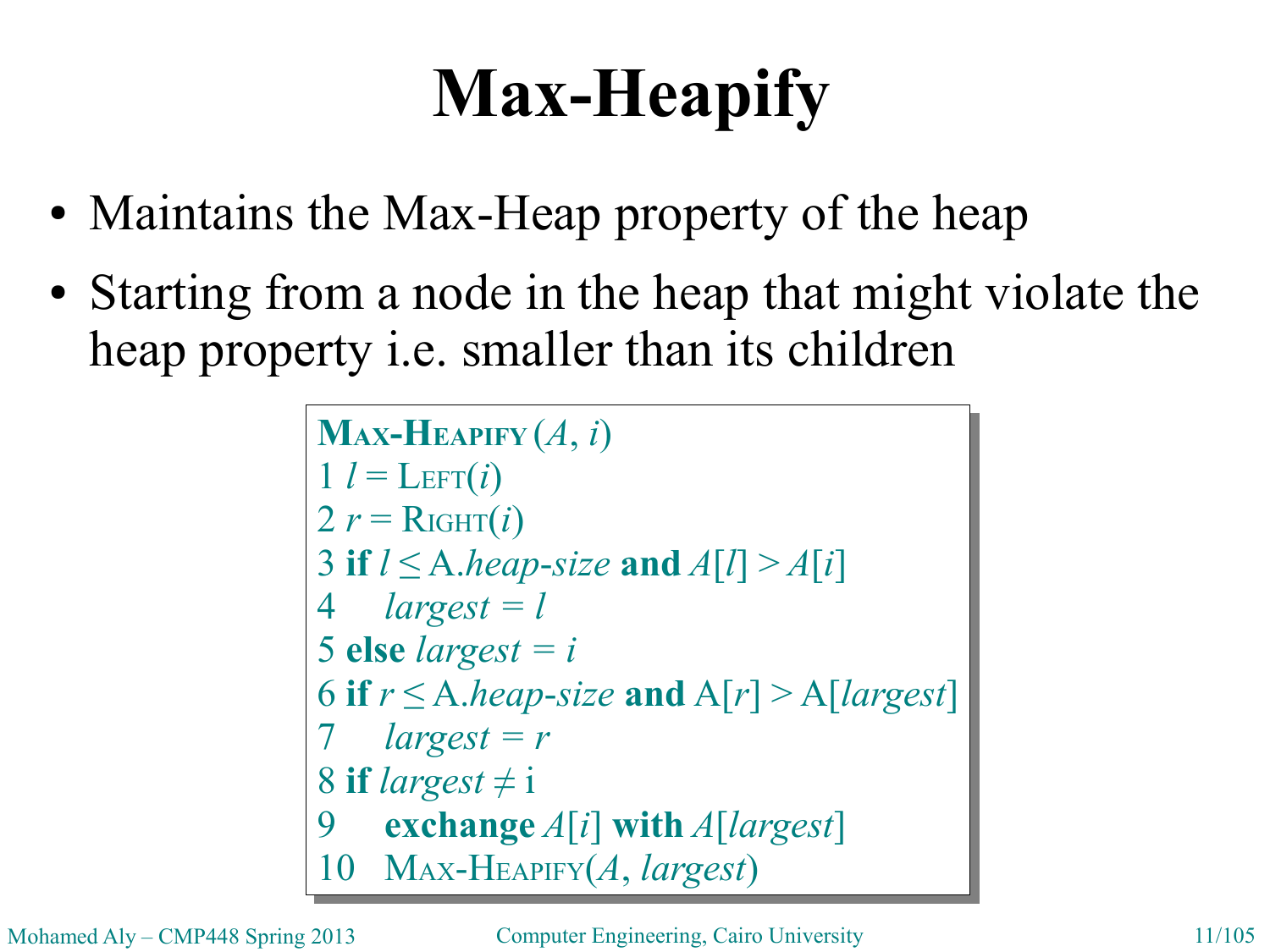

Mohamed Aly – CMP448 Spring 2013 Computer Engineering, Cairo University 12/105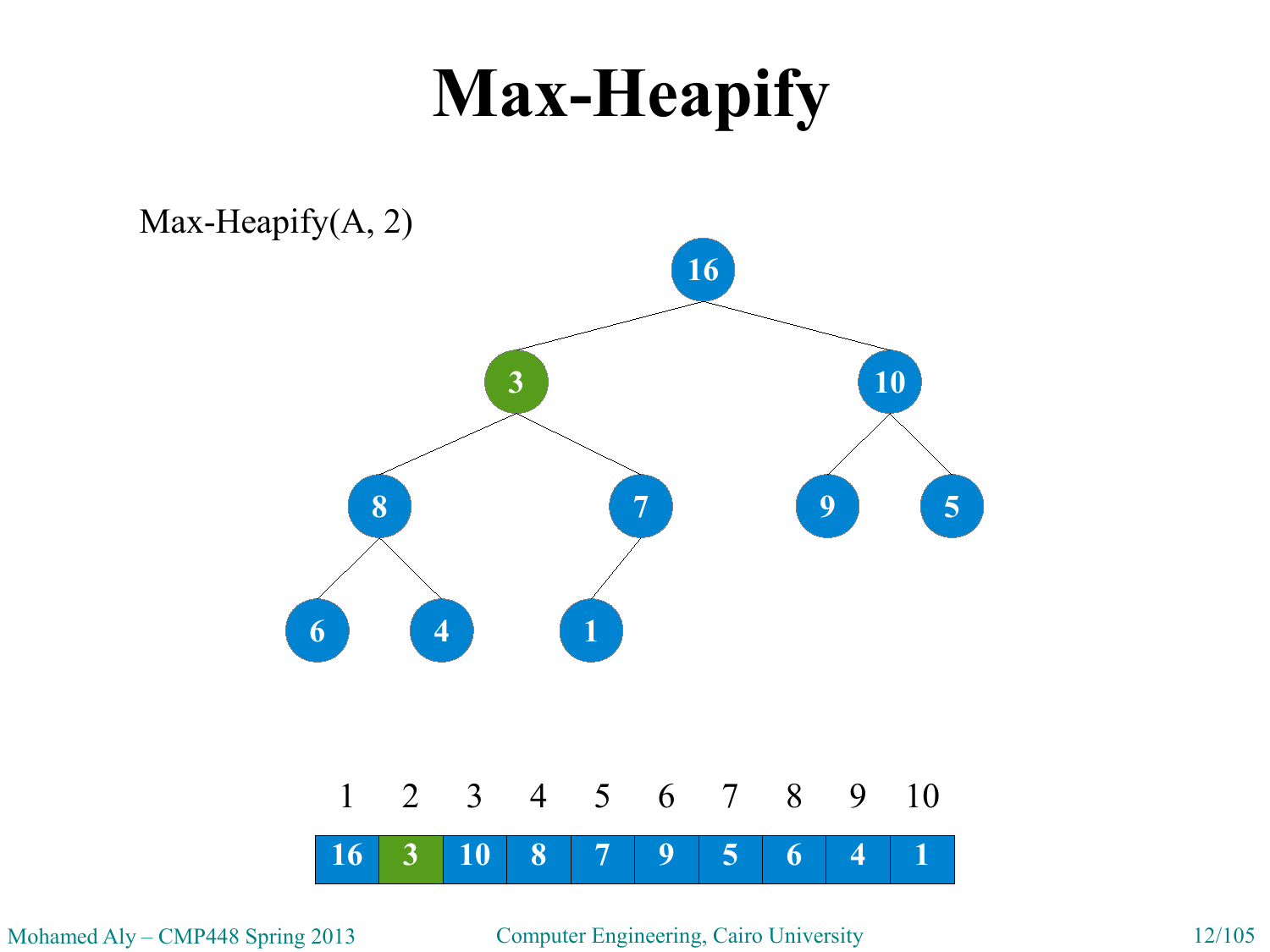

Mohamed Aly – CMP448 Spring 2013 Computer Engineering, Cairo University 13/105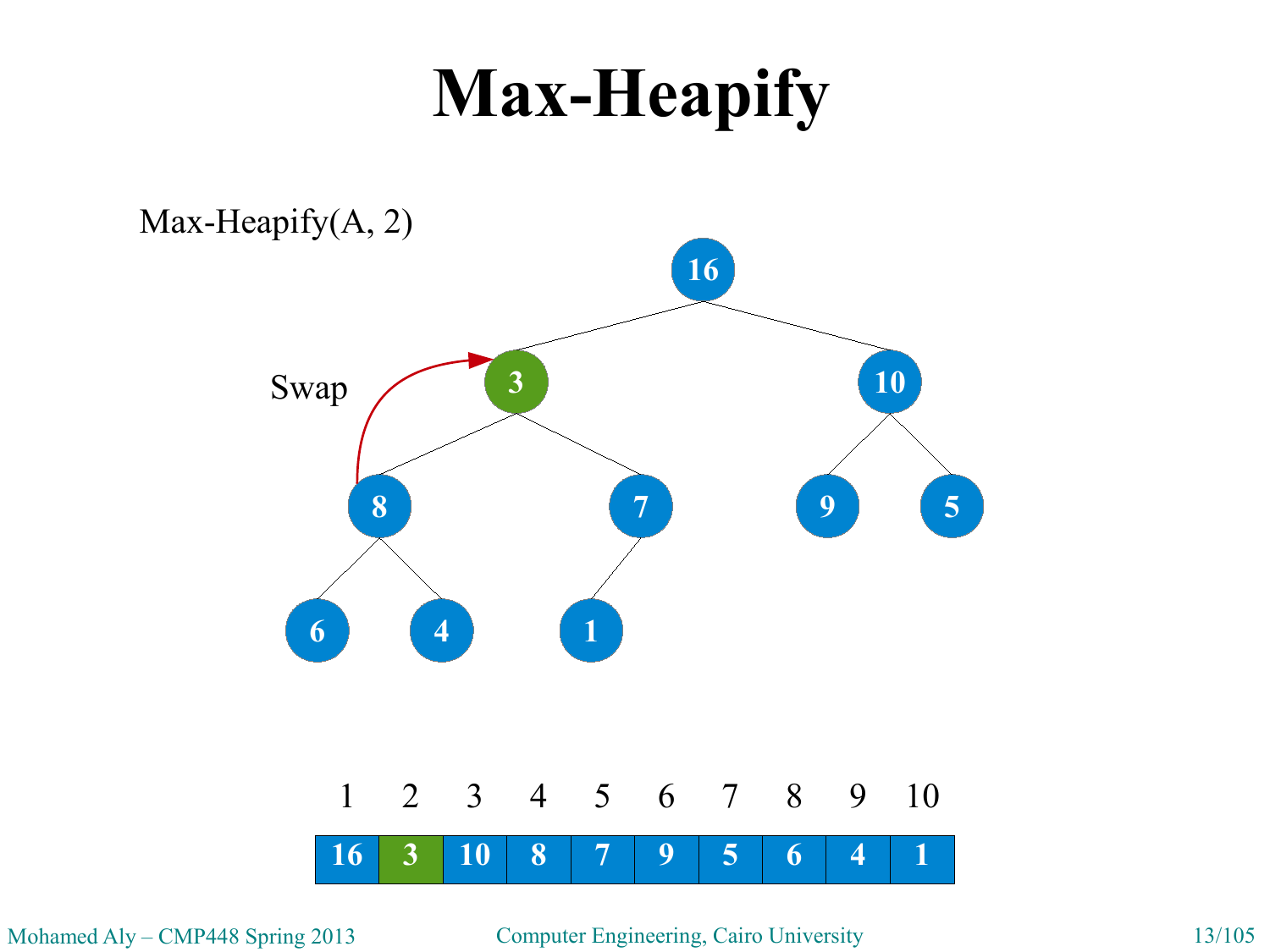

Mohamed Aly – CMP448 Spring 2013 Computer Engineering, Cairo University 14/105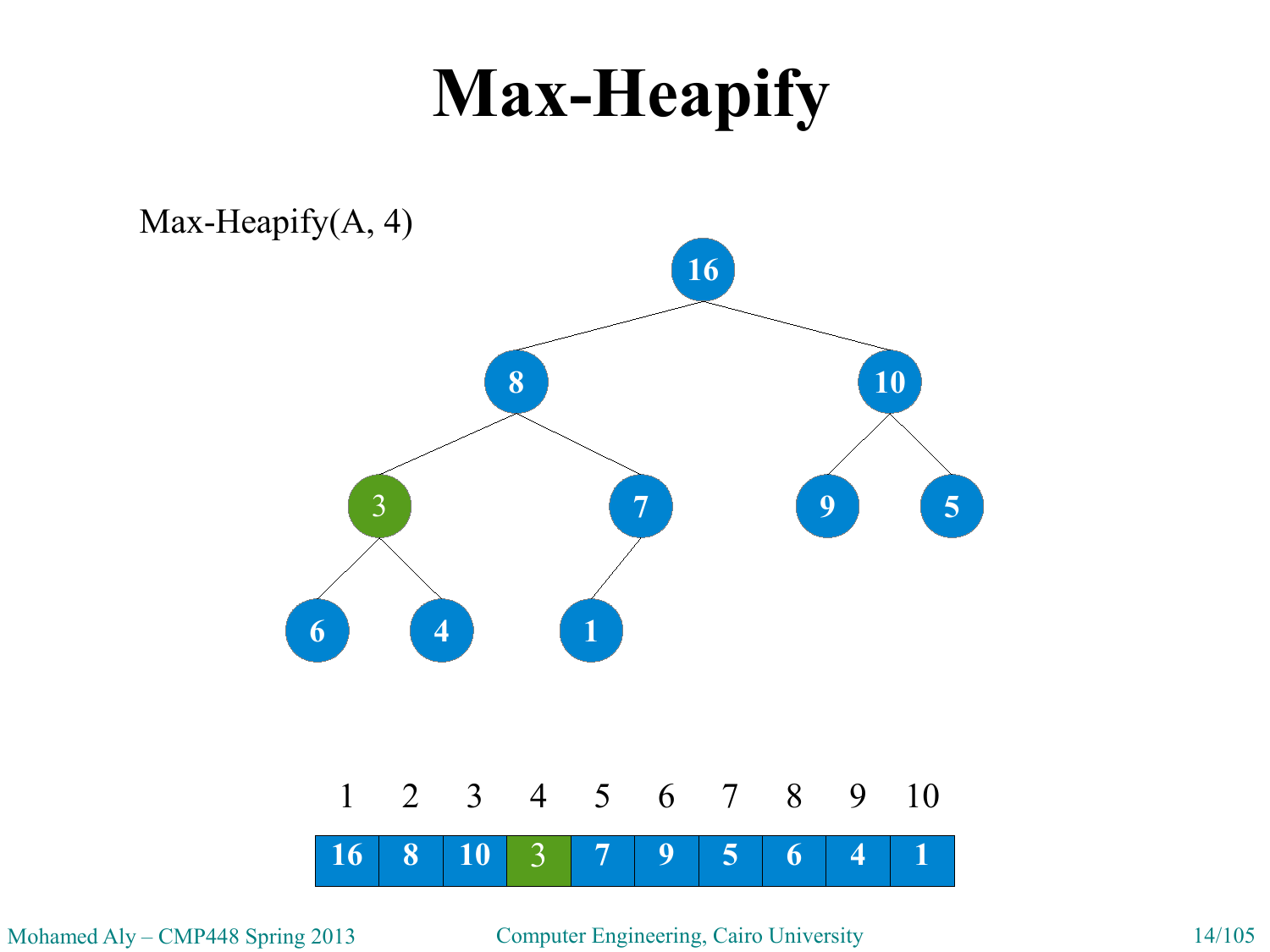

Mohamed Aly – CMP448 Spring 2013 Computer Engineering, Cairo University 15/105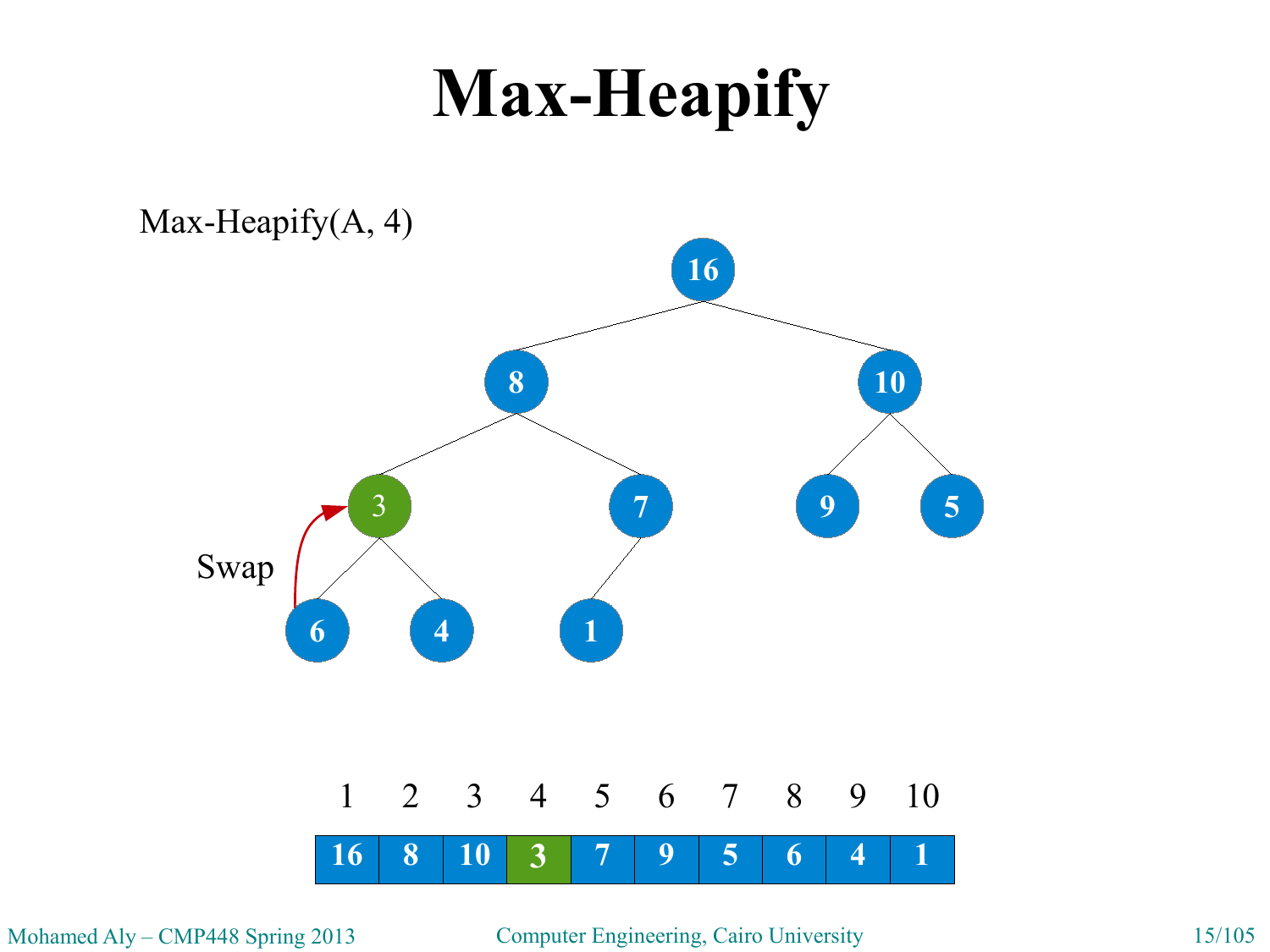

Mohamed Aly – CMP448 Spring 2013 Computer Engineering, Cairo University 16/105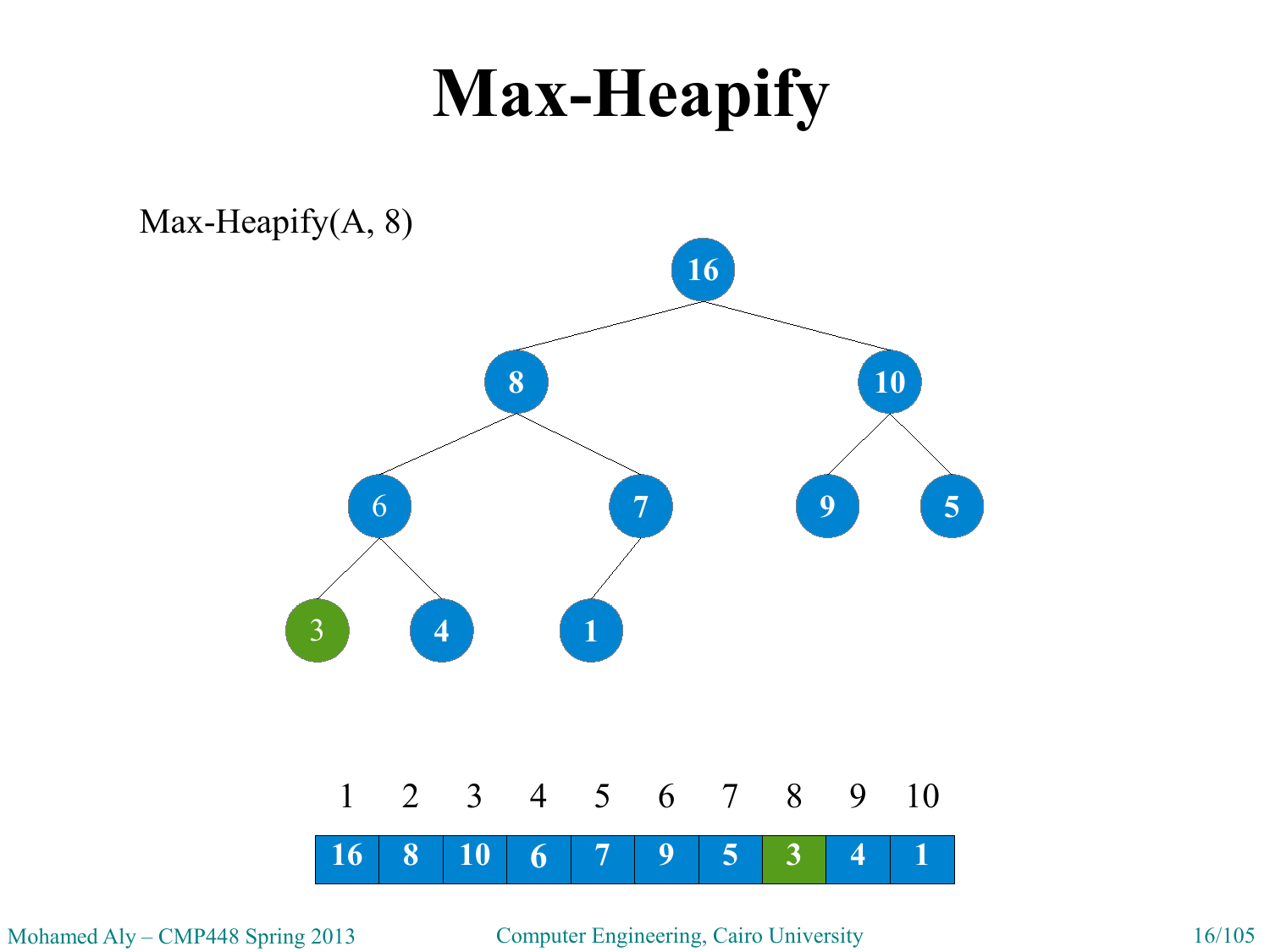

Mohamed Aly – CMP448 Spring 2013 Computer Engineering, Cairo University 17/105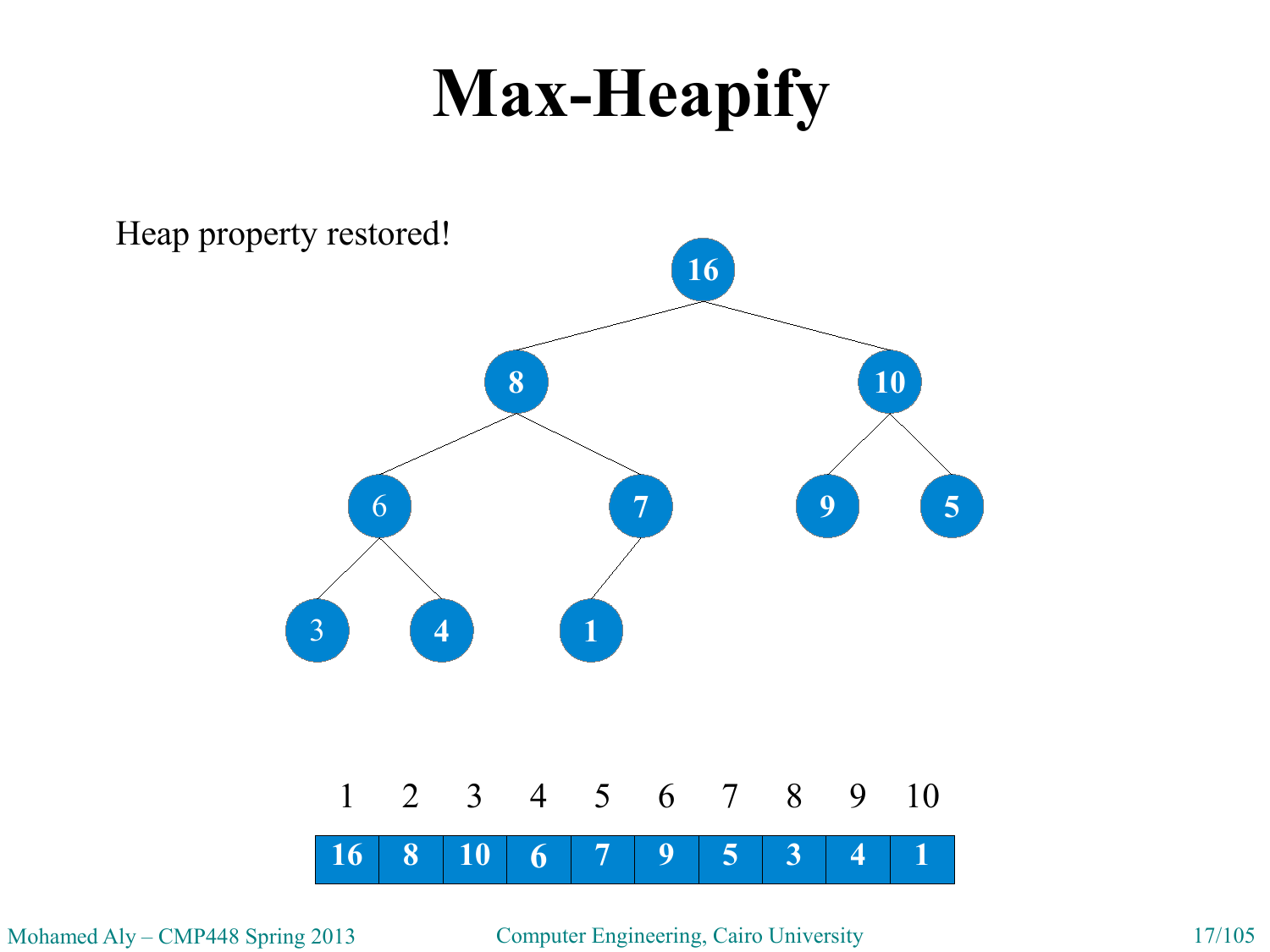- Lines 1-9:  $T(n) = \Theta(1)$
- Line 10: call on a subtree of node *i*. But what's the size of that subtree?

```
\mathbf{M}AX-HEAPIFY (A, i)1 l = \text{LET}(i)2 r = \text{Right}(i)3 if l \leq A.heap-size and A[l] > A[i]4 largest = l
4 largest = l
5 else largest = i
5 else largest = i
6 if r \le A.heap-size and A[r] > A[largest]7 largest = r
7 largest = r
8 if largest ≠ i
8 if largest ≠ i
9 exchange A[i] with A[largest]
9 exchange A[i] with A[largest]
10 MAX-HEAPIFY(A, largest)
10 MAX-HEAPIFY(A, largest)
```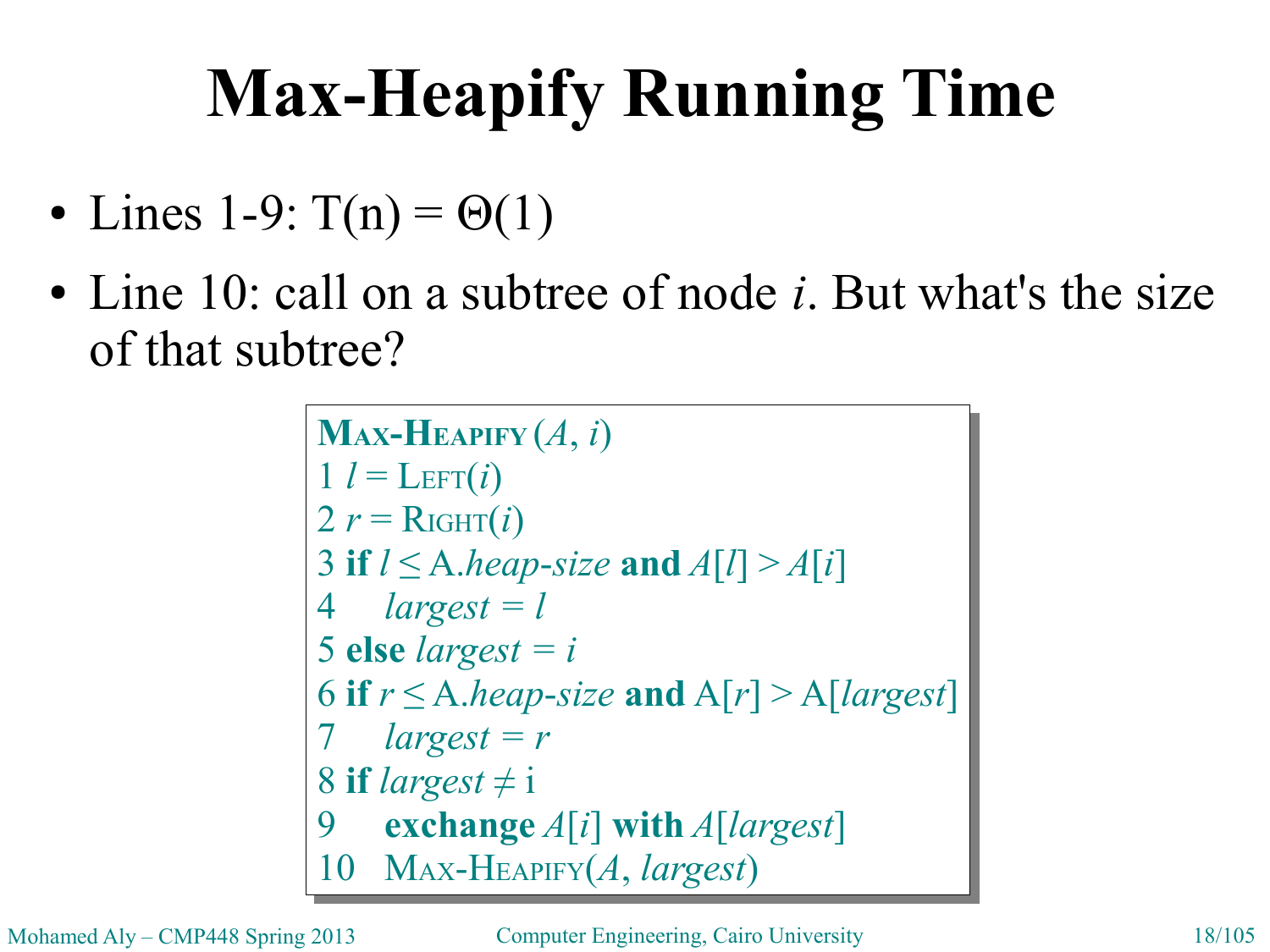- Lines 1-9:  $T(n) = \Theta(1)$
- Line 10: call on a subtree of node *i*. But what's the size of that subtree?

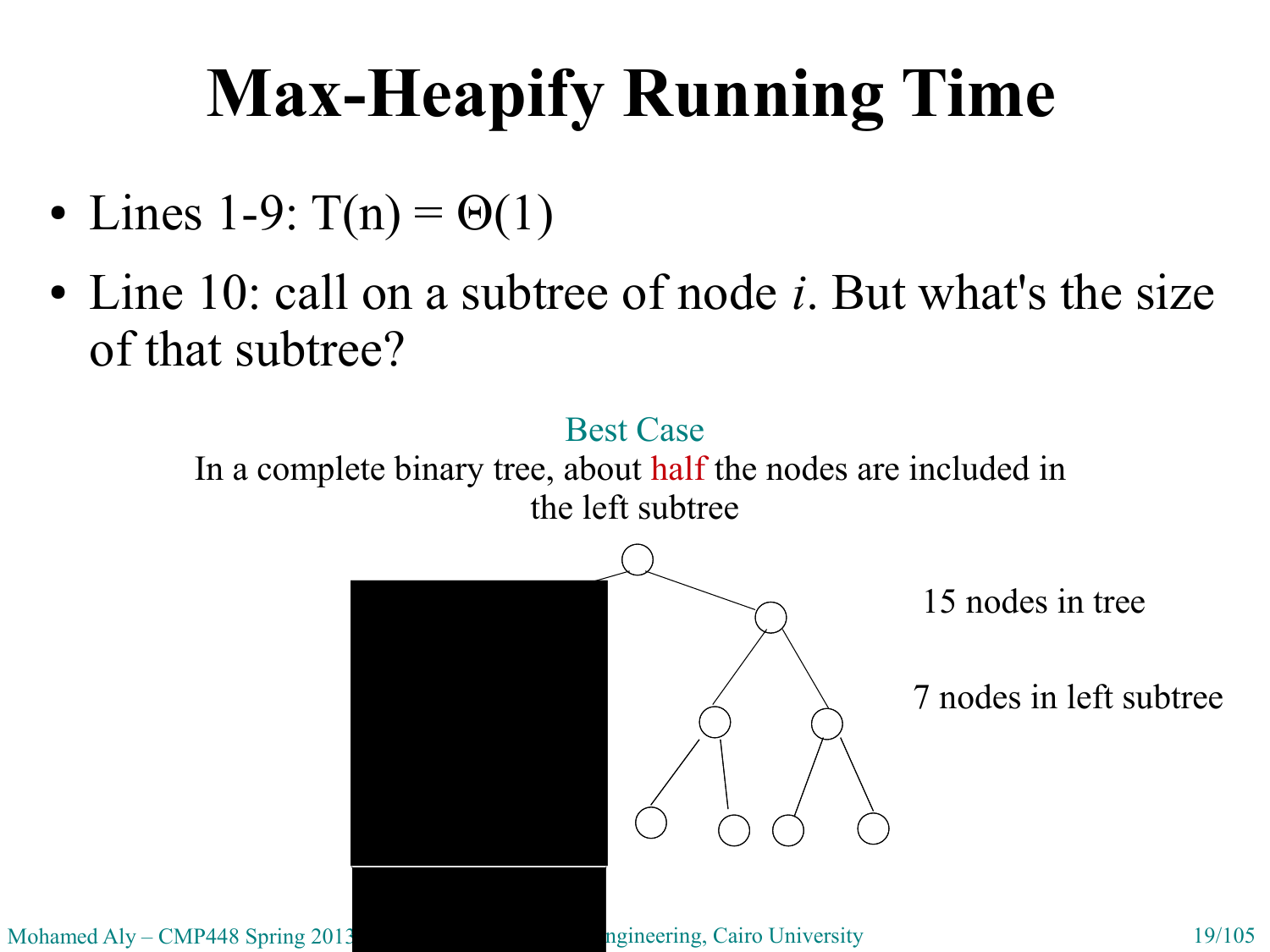- Lines 1-9:  $T(n) = \Theta(1)$
- Line 10: call on a subtree of node *i*. But what's the size of that subtree?

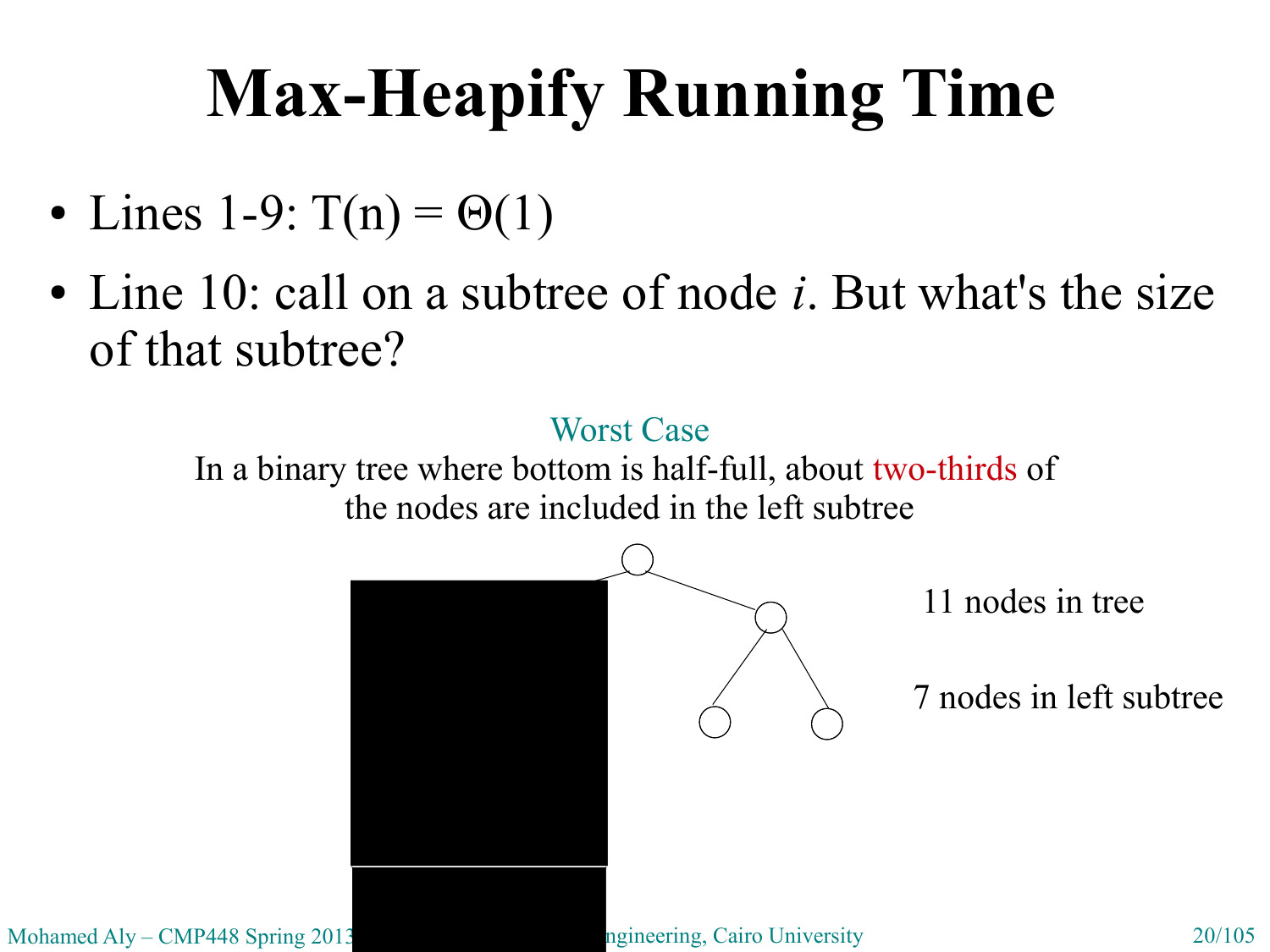- $\bullet$  T(n)  $\leq$  T(2n/3) +  $\Theta(1)$
- Case 2 of the Master Theorem  $(a = 1, b = 3/2)$ :

 $- T(n) = O(\lg n)$ 

- Can also represent it as a function of *h*, the height of the node
	- The height is the number of links from the node to the leaves

 $- T(n) = O(h)$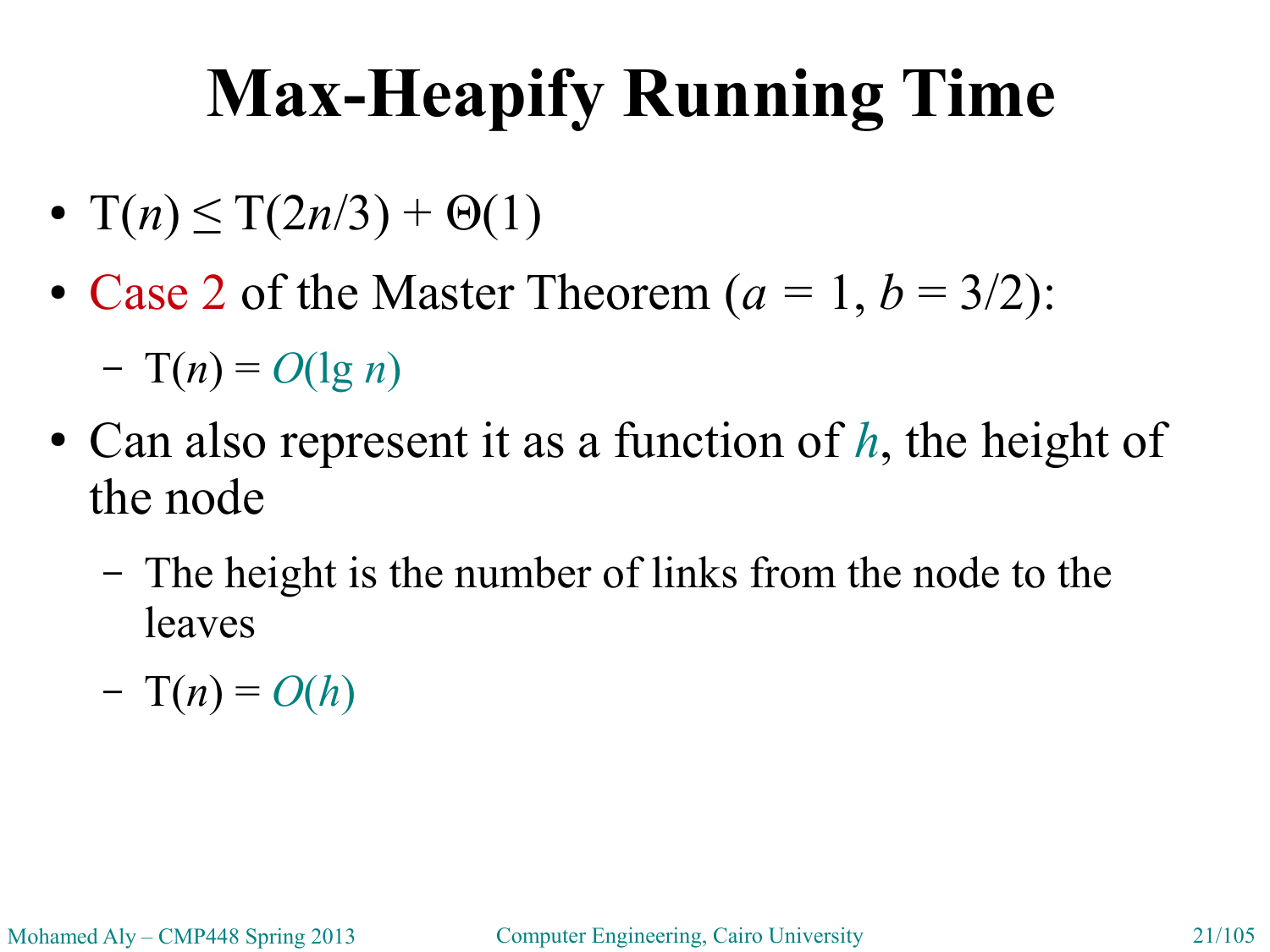Build-MAX-HEAP(*A*) Build-MAX-HEAP(*A*) 1 *A.heap-size = A.length* 1 *A.heap-size = A.length* 2 **for** *i =* ⌊*A.length / 2*⌋ **downto** 1 2 **for** *i =* ⌊*A.length / 2*⌋ **downto** 1 3 MAX-HEAPIFY(*A*, *i*) 3 MAX-HEAPIFY(*A*, *i*)

- Each leaf is already a heap, albeit a useless one!
- Start from the second to last level, and heapify i.e. move values violating the Heap property downwards
- Ends with a Max-Heap!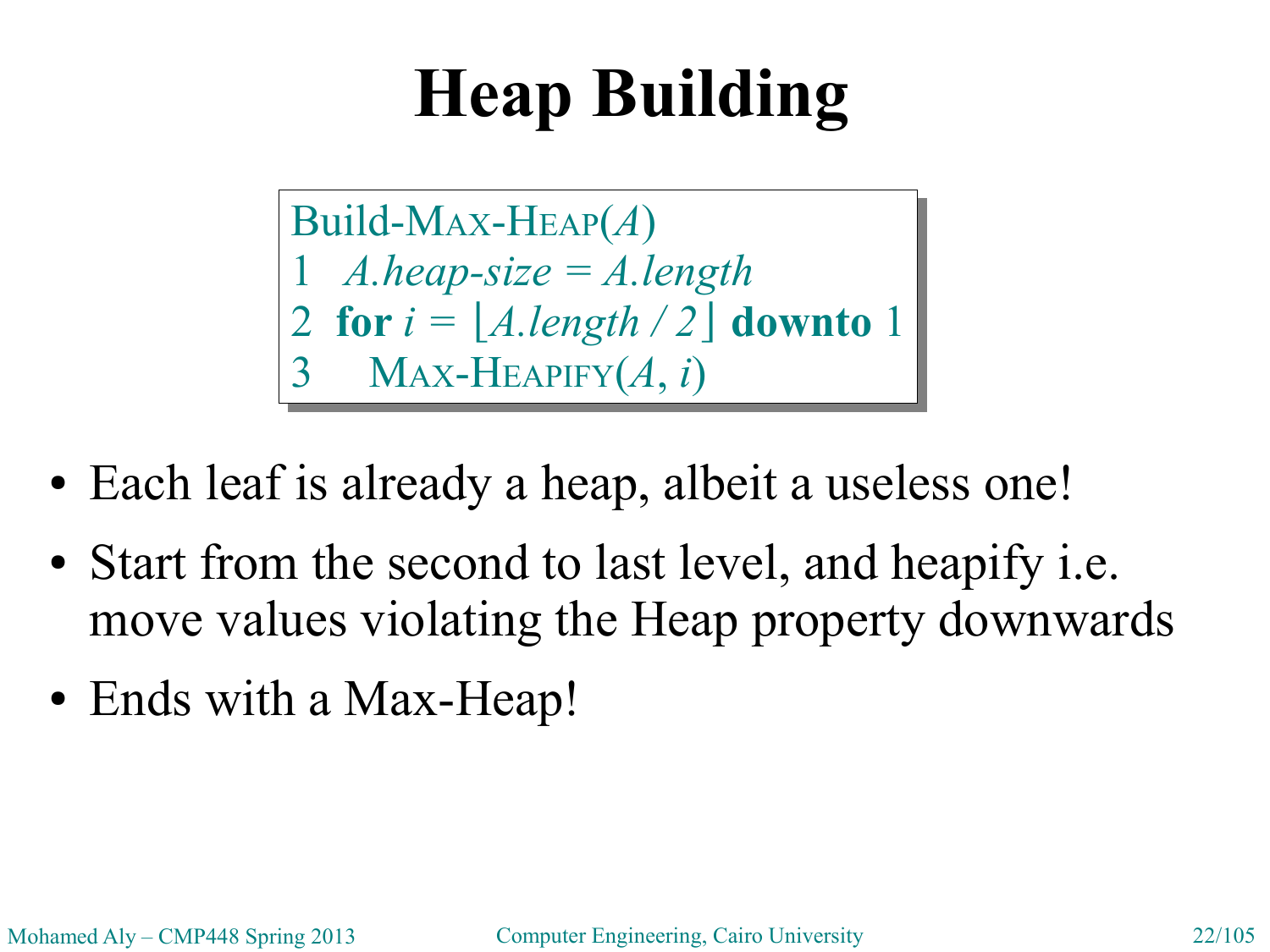

Mohamed Aly – CMP448 Spring 2013 Computer Engineering, Cairo University 23/105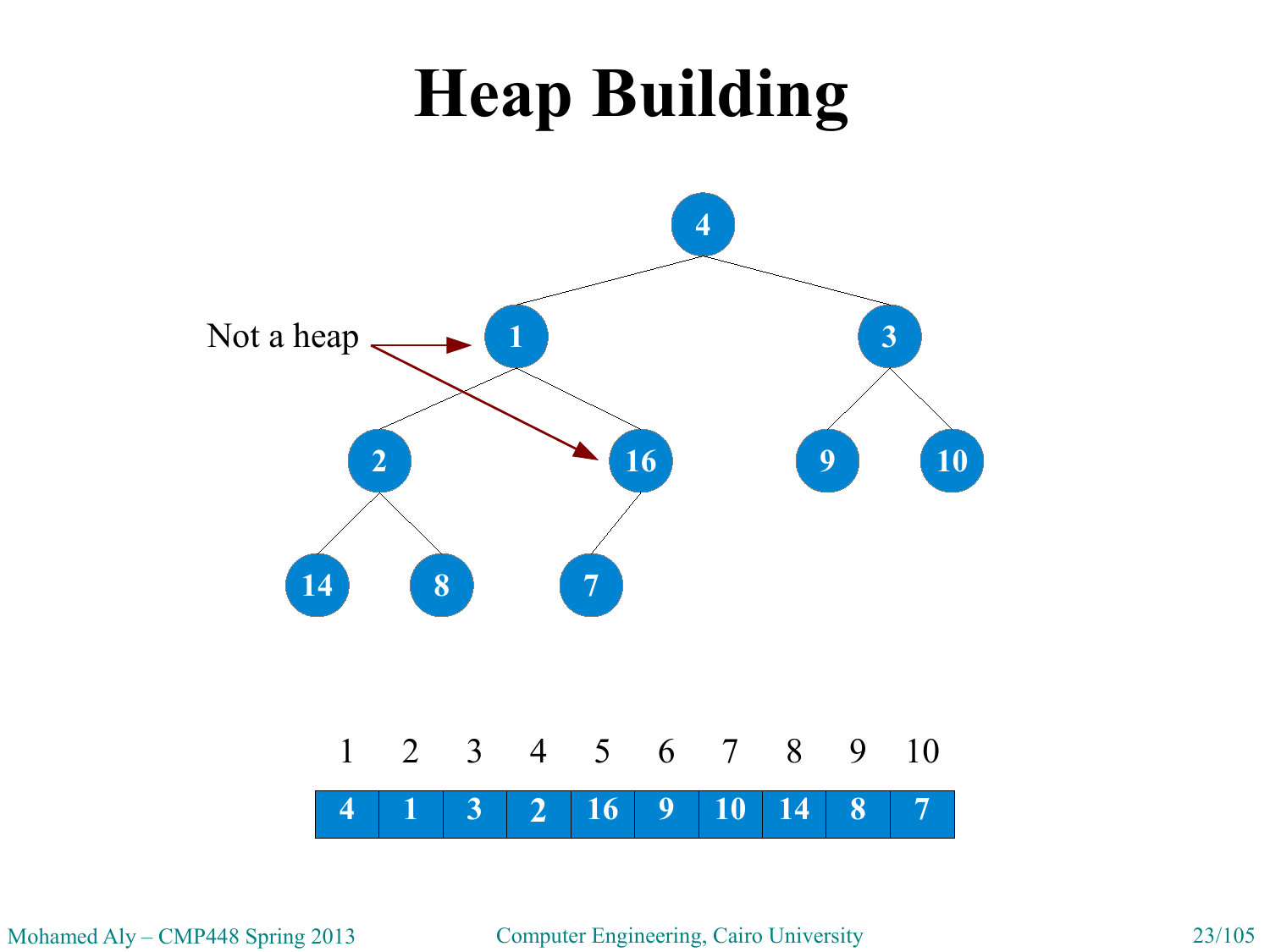

Mohamed Aly – CMP448 Spring 2013 Computer Engineering, Cairo University 24/105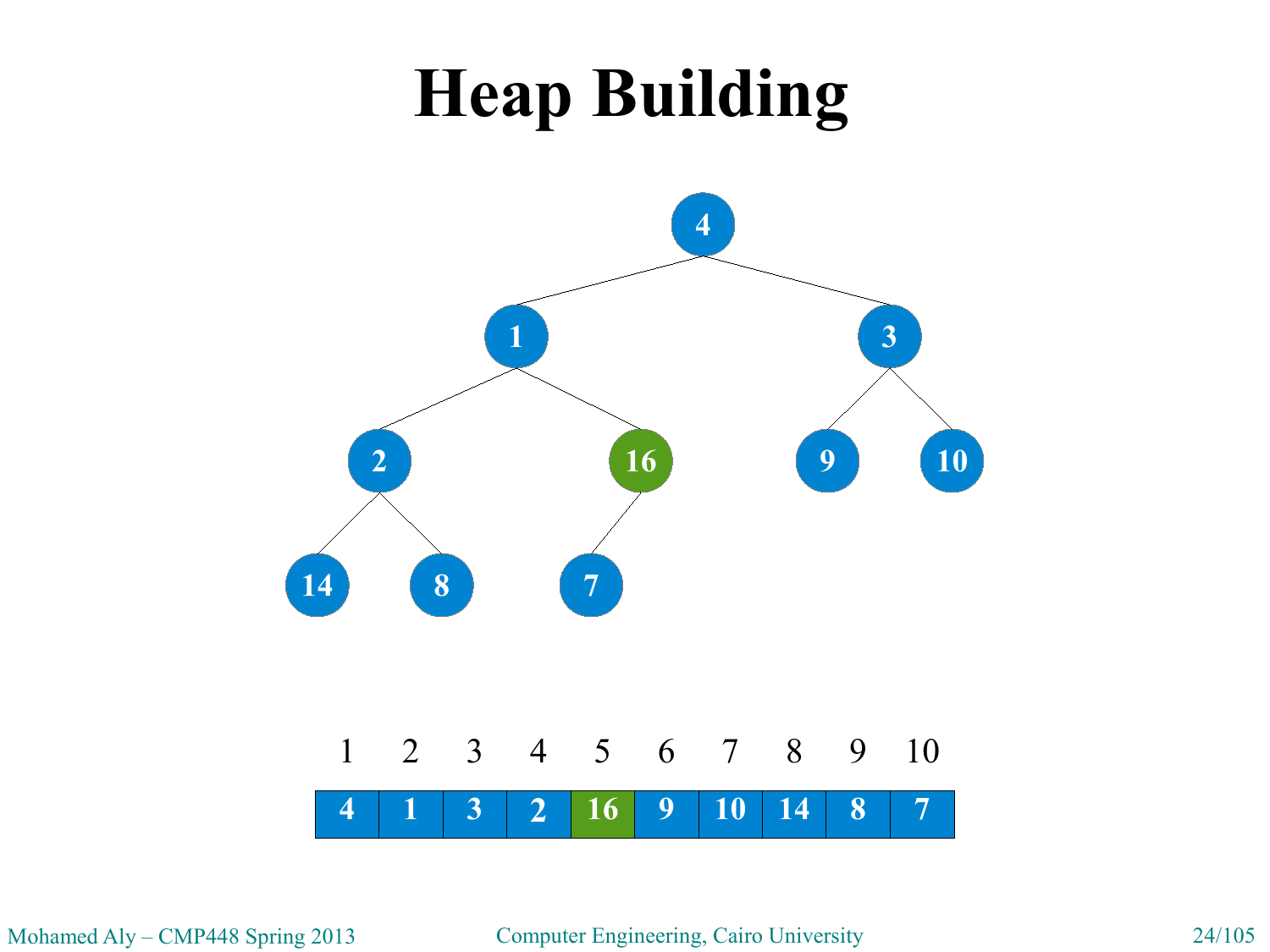

Mohamed Aly – CMP448 Spring 2013 Computer Engineering, Cairo University 25/105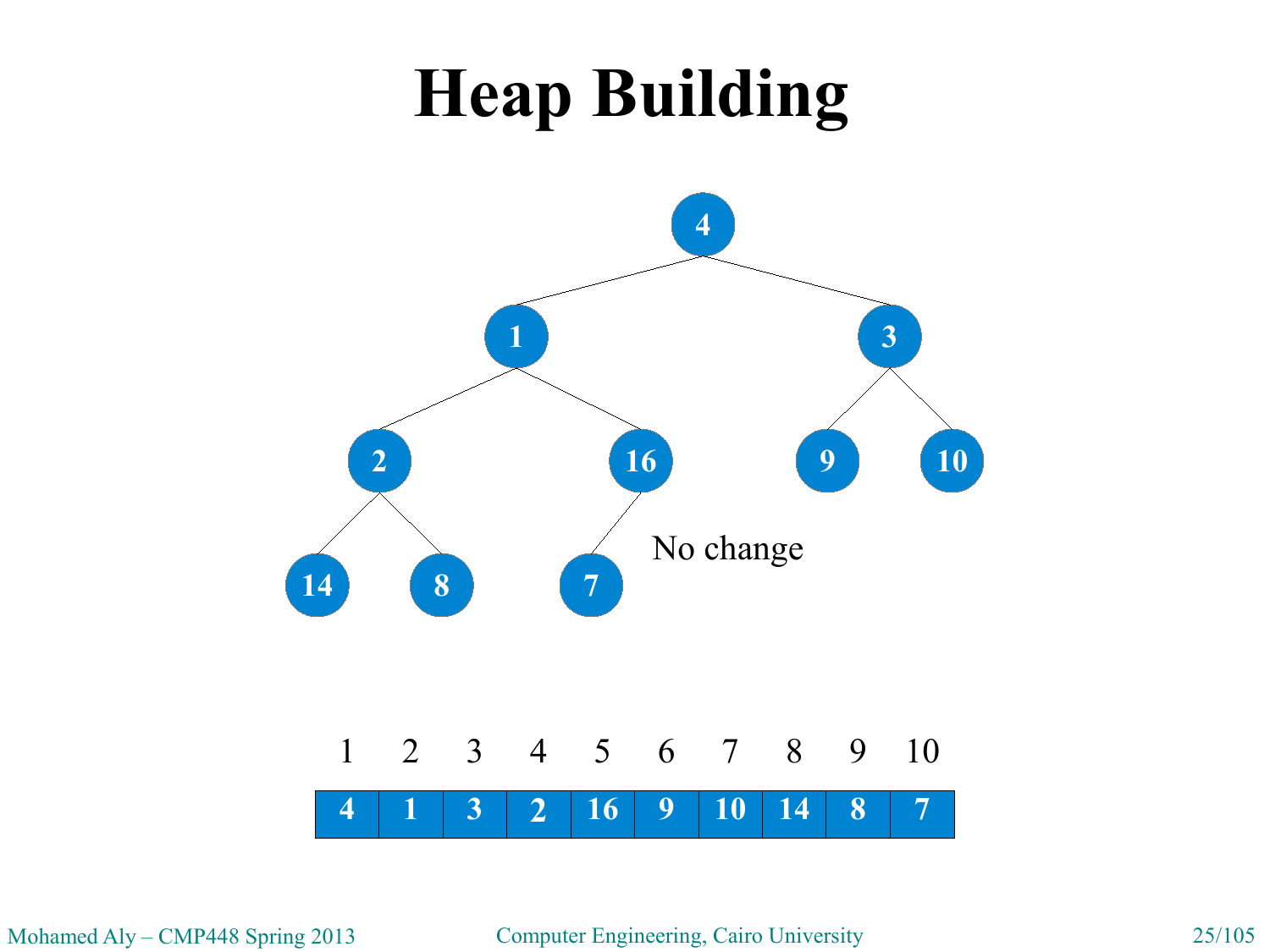

Mohamed Aly – CMP448 Spring 2013 Computer Engineering, Cairo University 26/105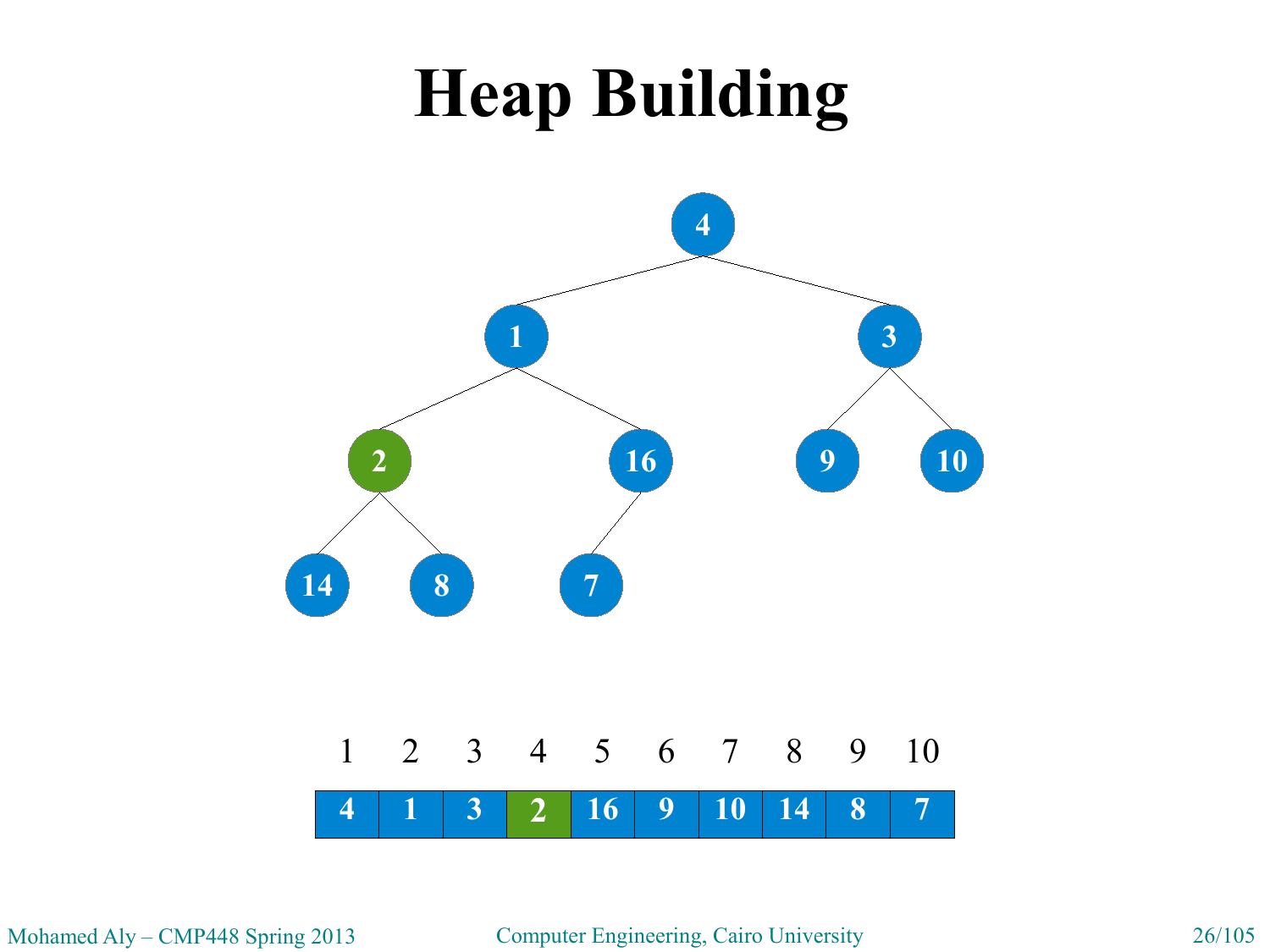

Mohamed Aly – CMP448 Spring 2013 Computer Engineering, Cairo University 27/105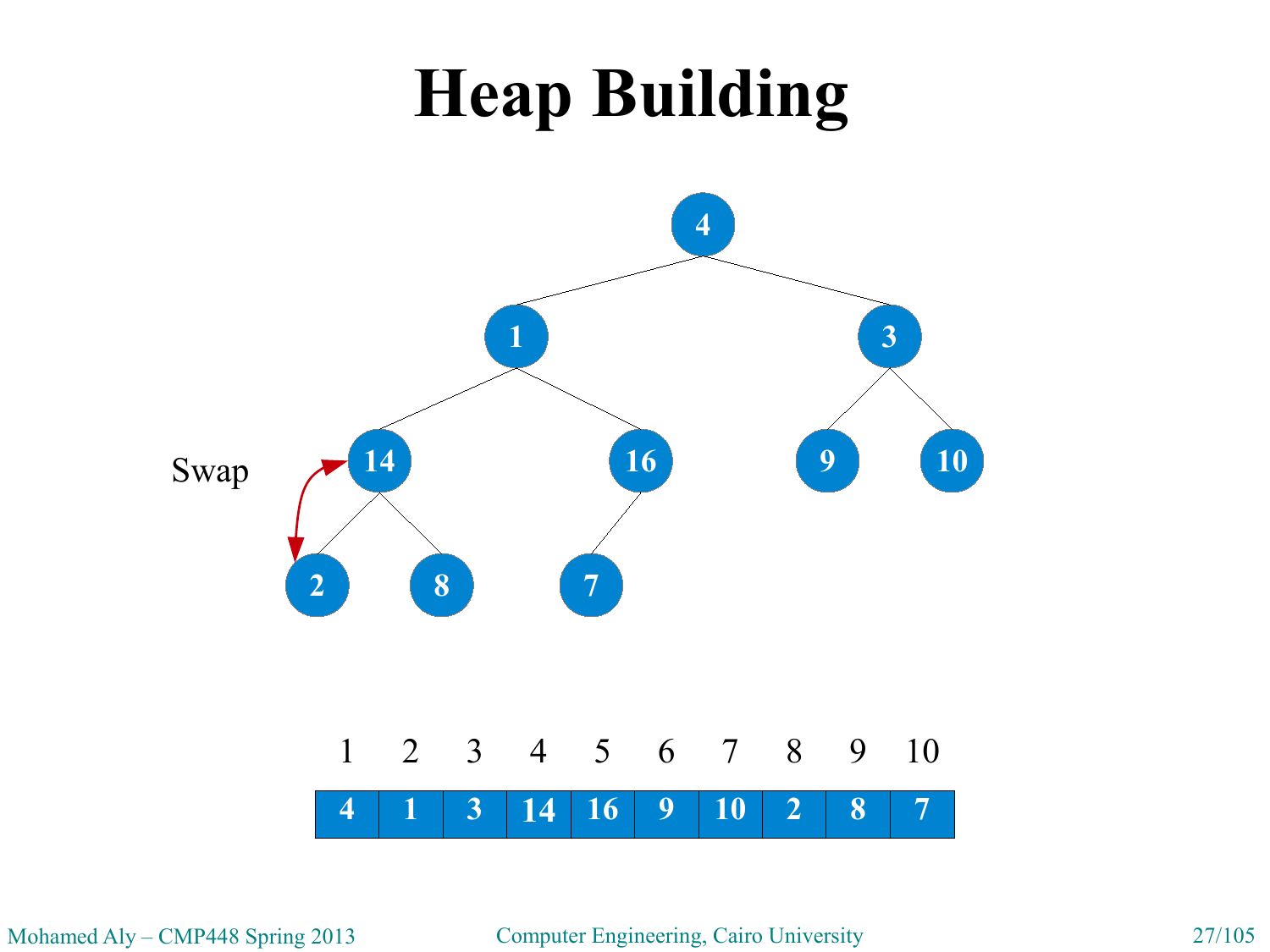

Mohamed Aly – CMP448 Spring 2013 Computer Engineering, Cairo University 28/105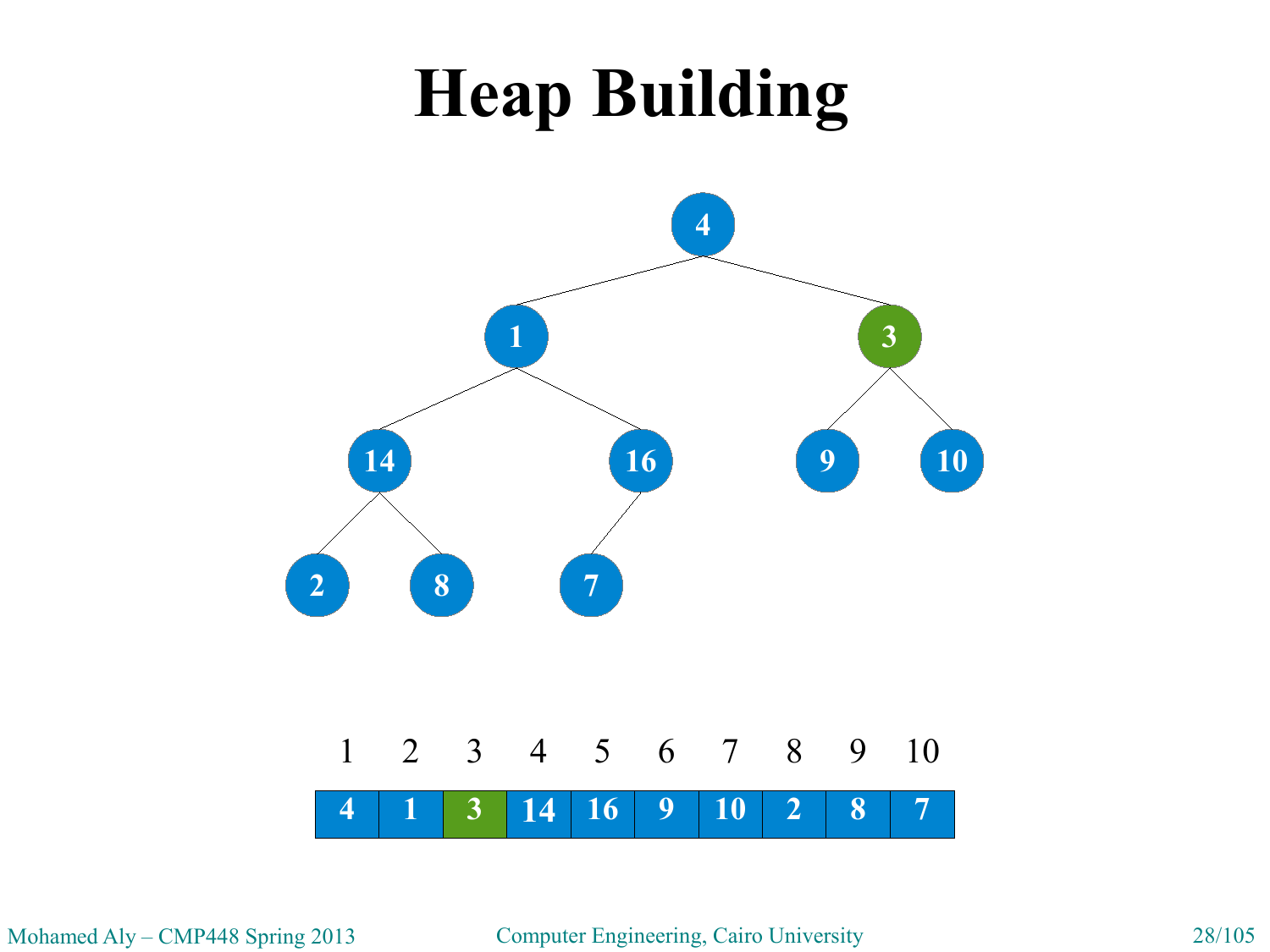

Mohamed Aly – CMP448 Spring 2013 Computer Engineering, Cairo University 29/105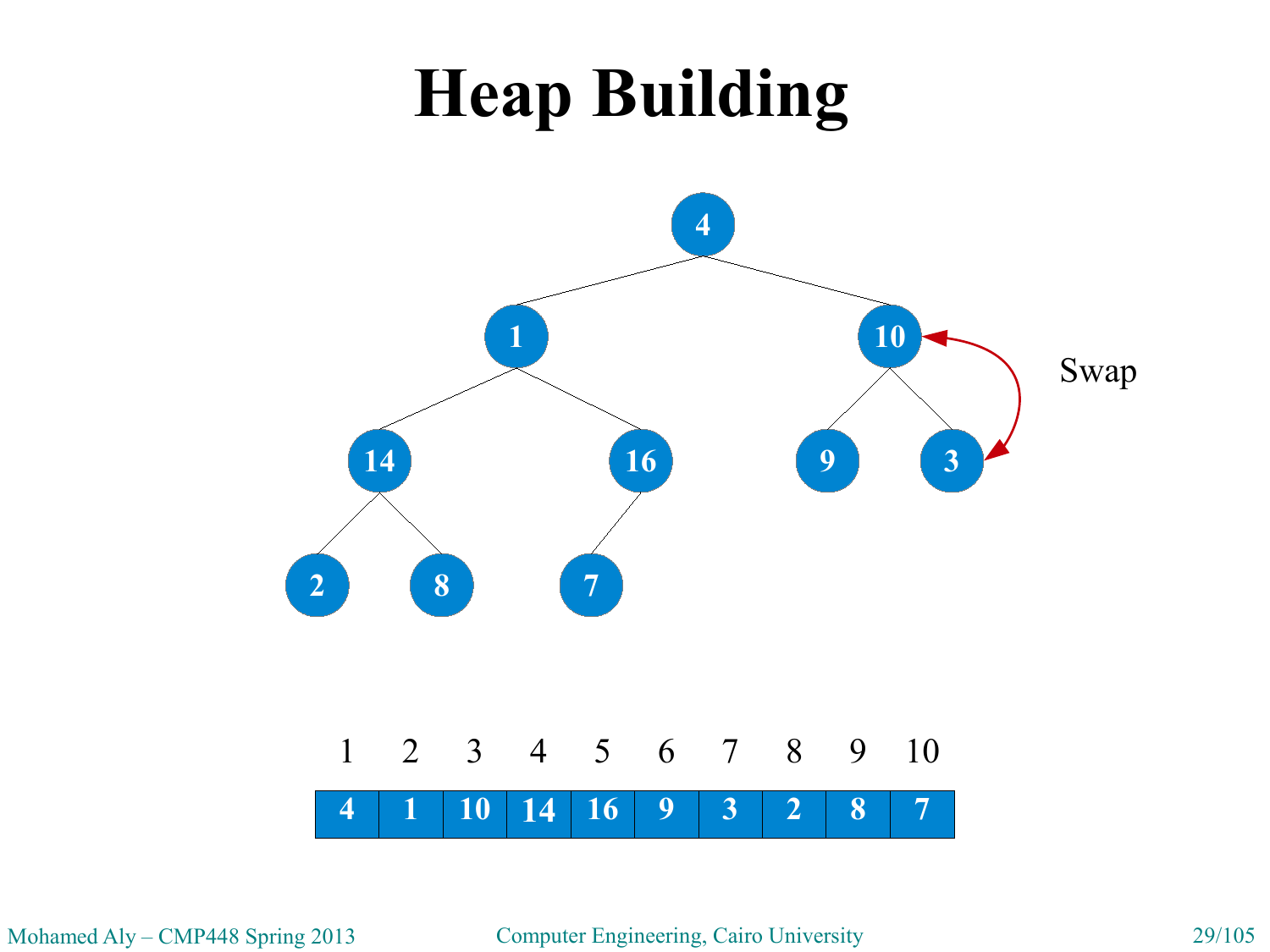

Mohamed Aly – CMP448 Spring 2013 Computer Engineering, Cairo University 30/105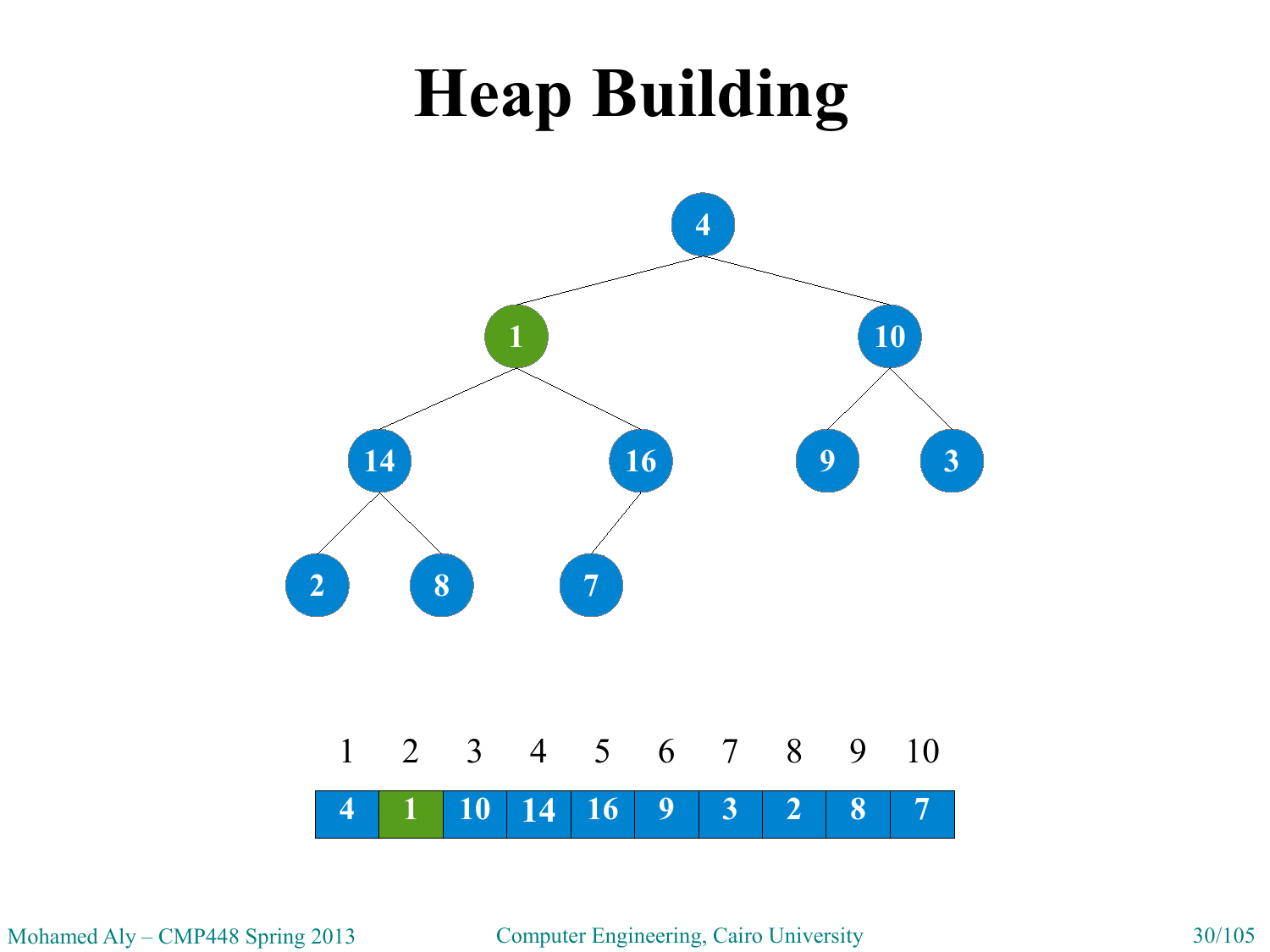

Mohamed Aly – CMP448 Spring 2013 Computer Engineering, Cairo University 31/105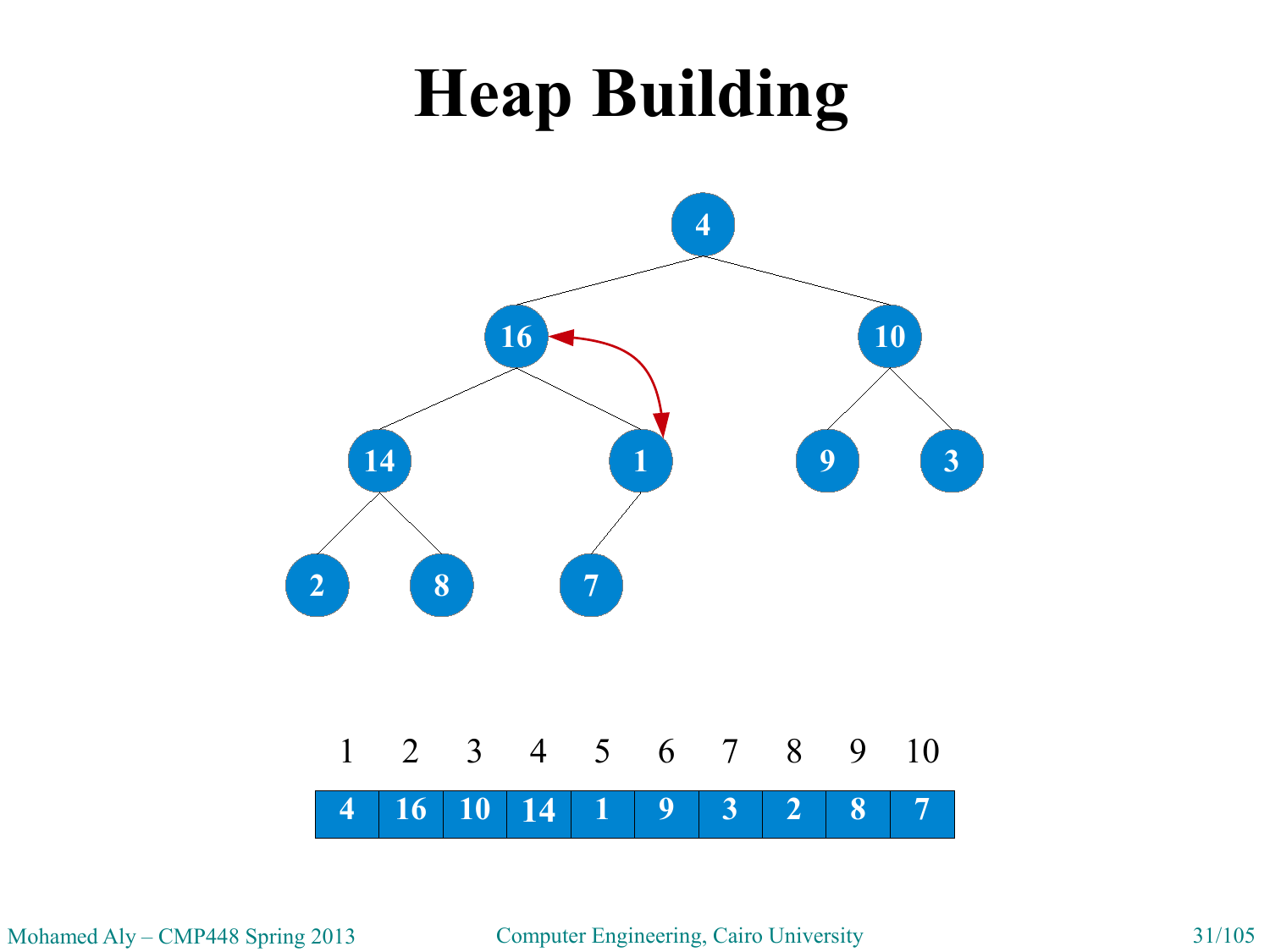

Mohamed Aly – CMP448 Spring 2013 Computer Engineering, Cairo University 32/105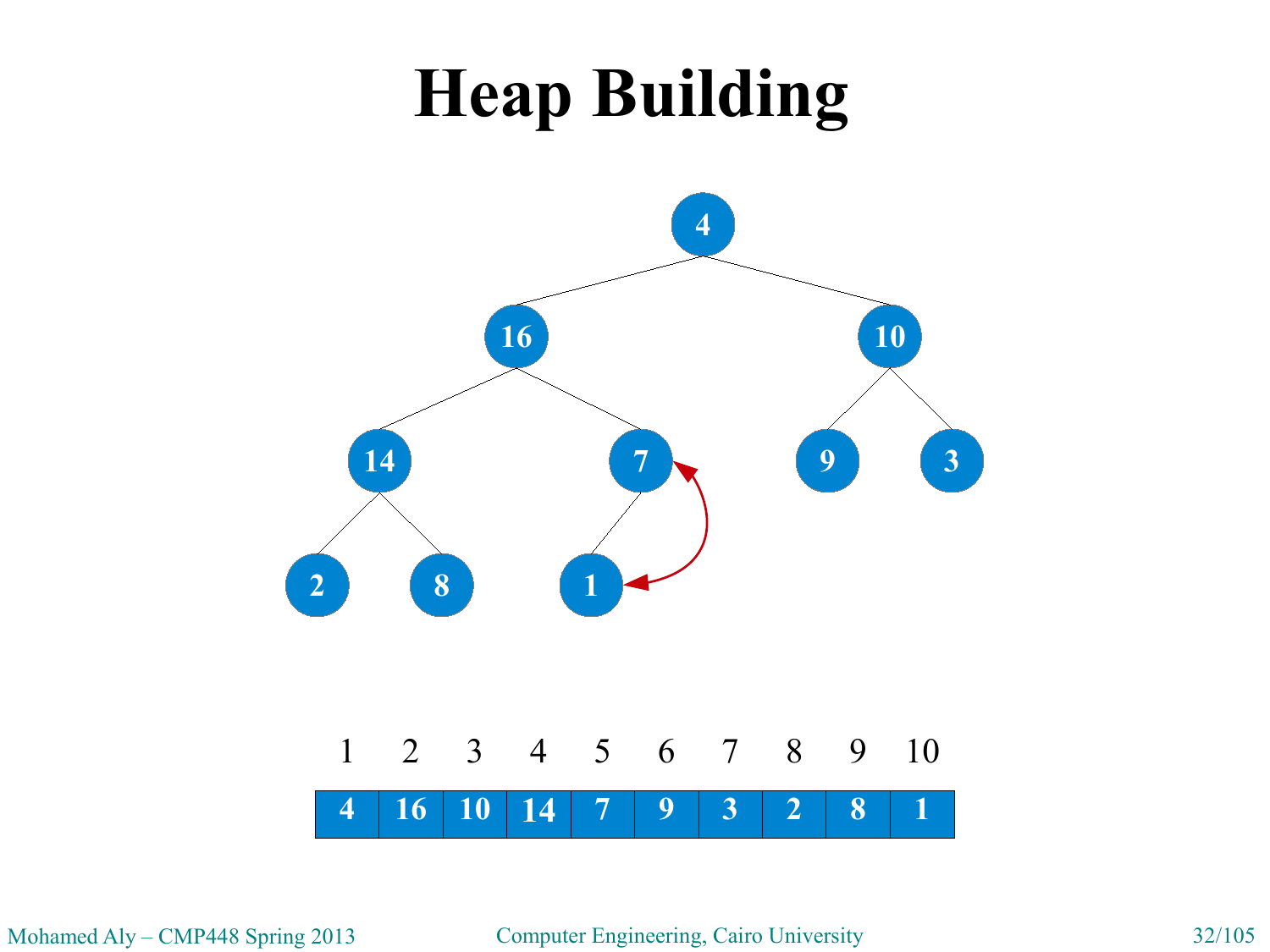

Mohamed Aly – CMP448 Spring 2013 Computer Engineering, Cairo University 33/105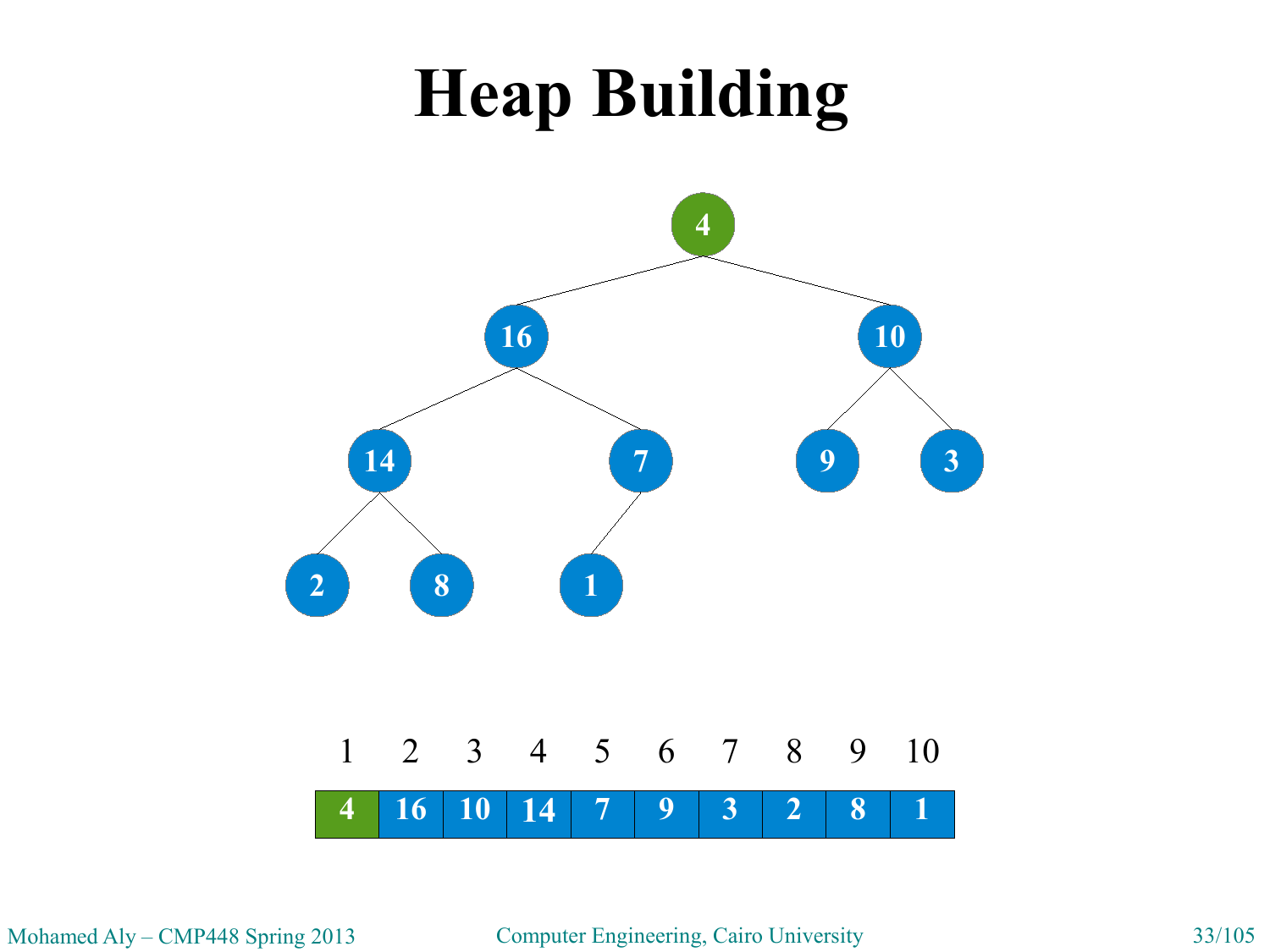

Mohamed Aly – CMP448 Spring 2013 Computer Engineering, Cairo University 34/105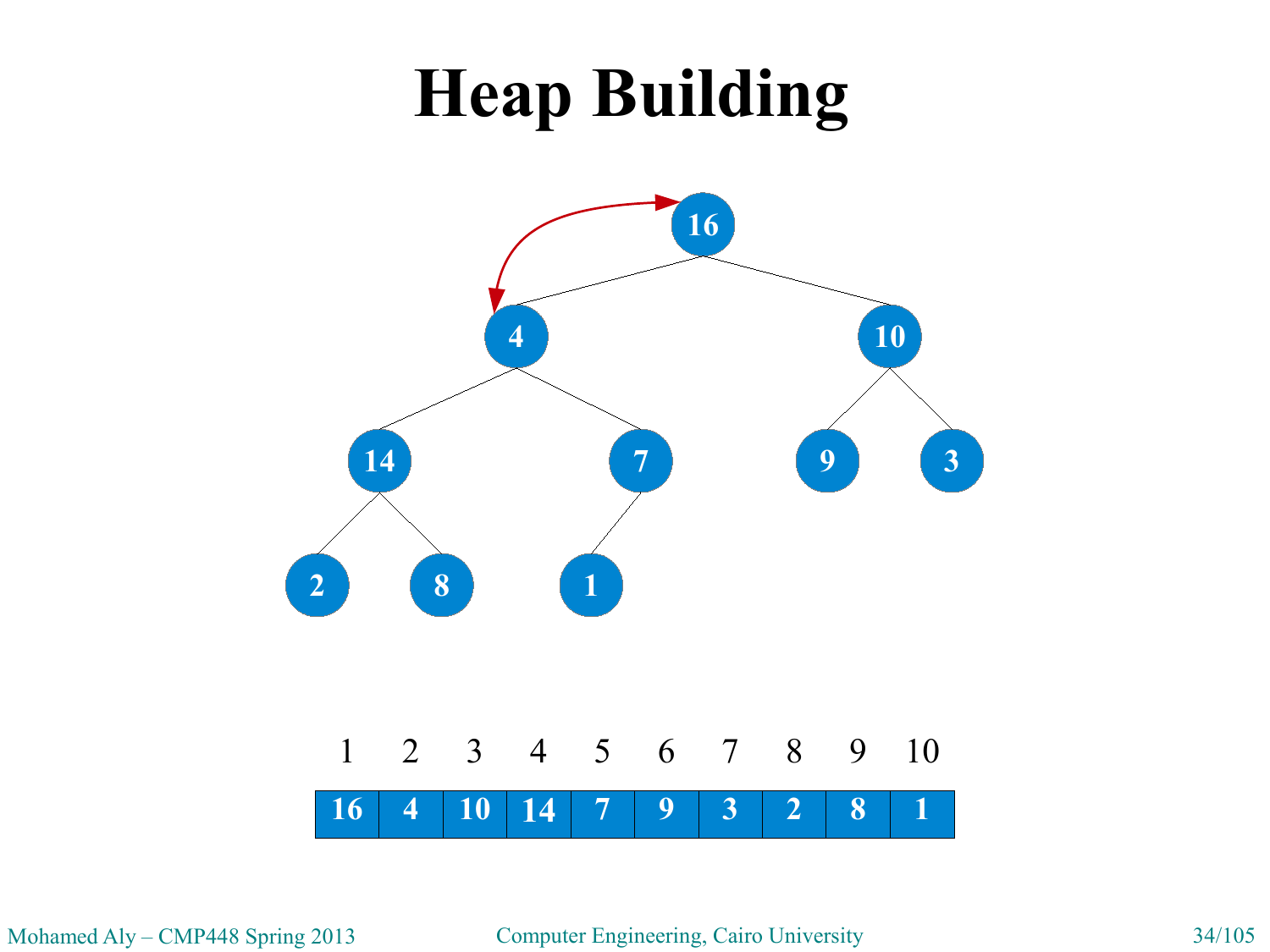

Mohamed Aly – CMP448 Spring 2013 Computer Engineering, Cairo University 35/105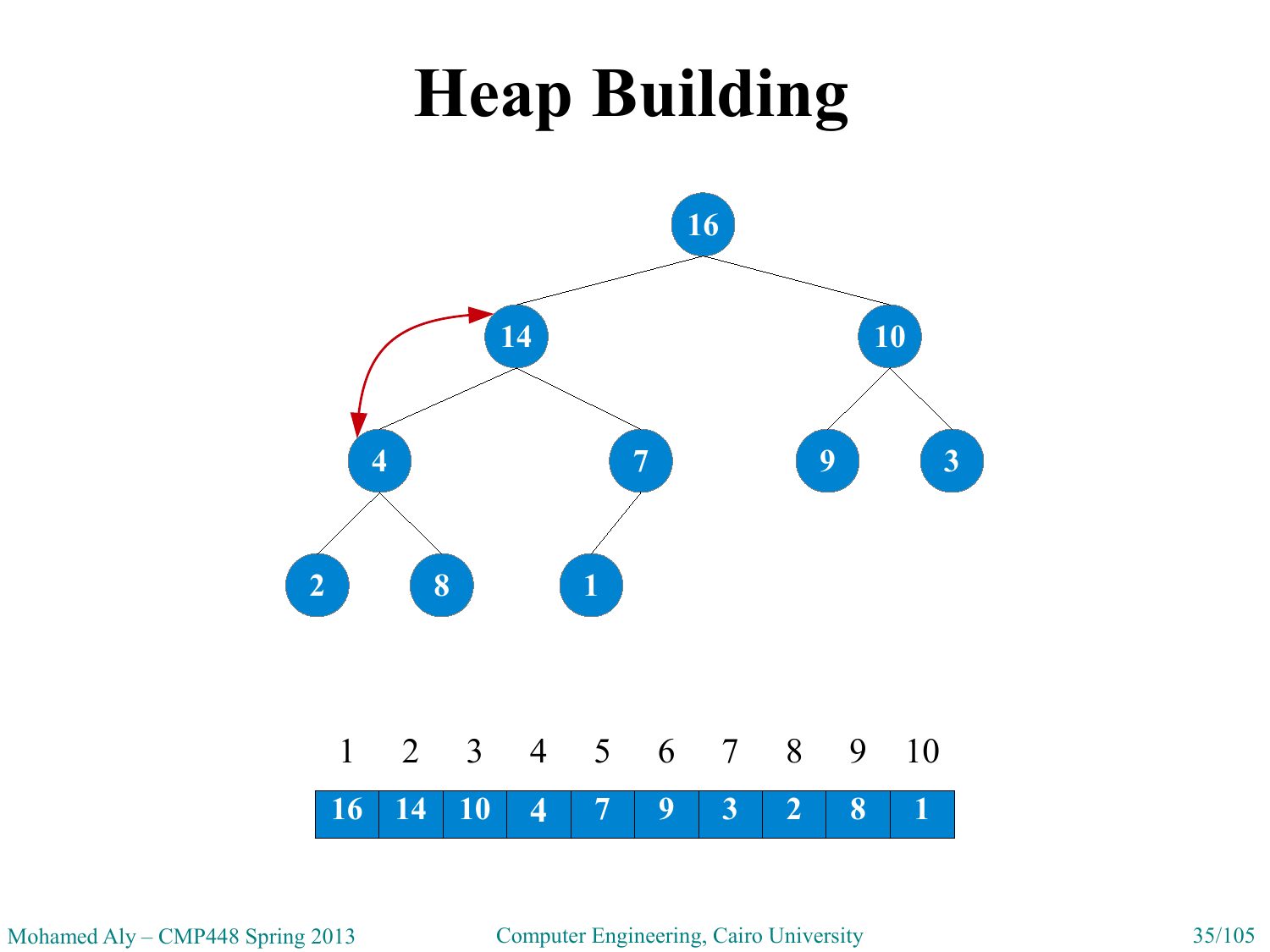

Mohamed Aly – CMP448 Spring 2013 Computer Engineering, Cairo University 36/105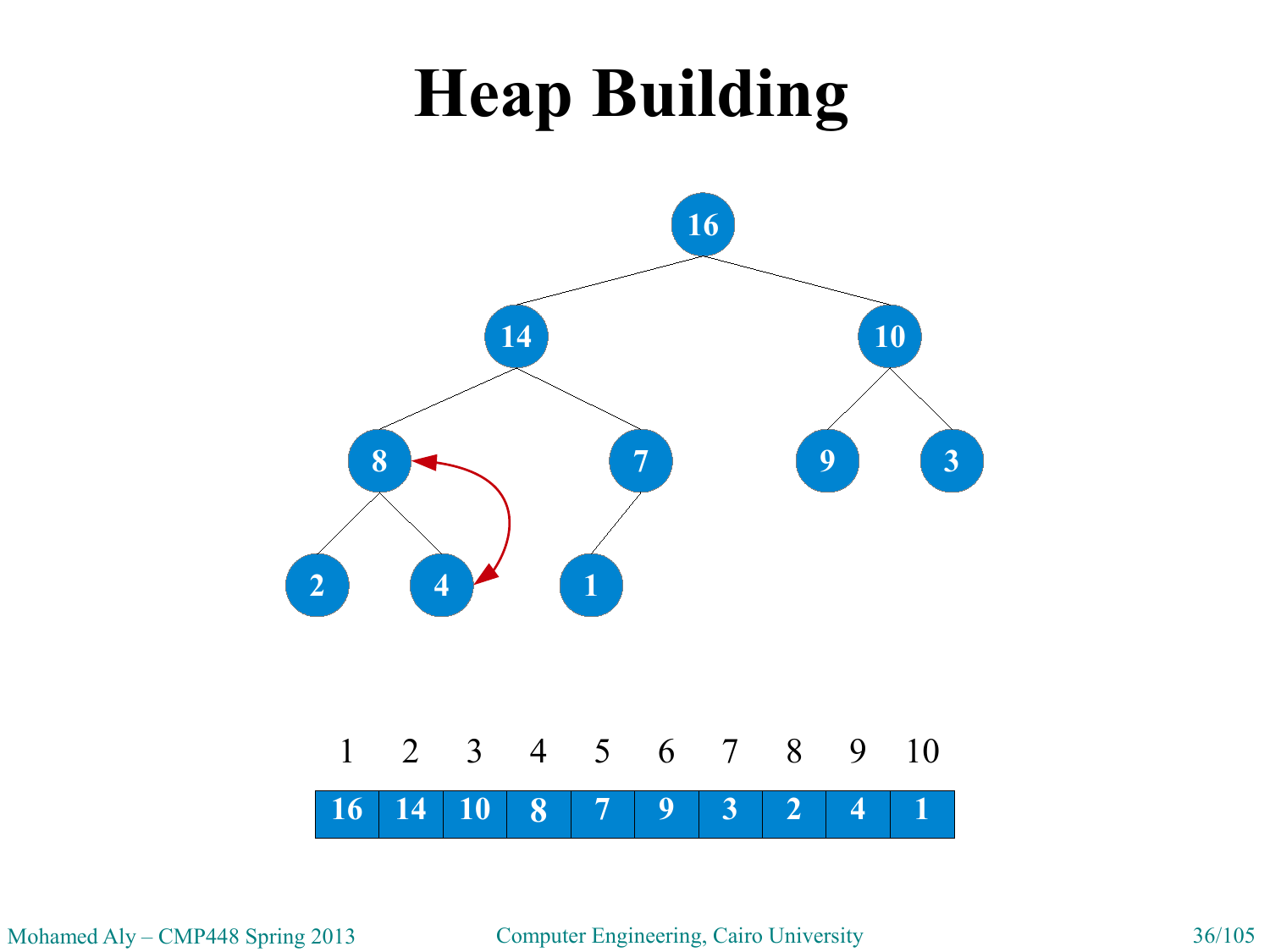# **Build-Max-Heap Running Time**

- Loose upper bound:
	- *n*/2 calls to Max-Heapify, each with time lg *n*
	- $-$  T(*n*) =  $O(n \lg n)$
- Tighter upper bound:

$$
- T(n) = O(n)
$$
  
\n
$$
T(n) = \sum_{h=0}^{floor(lgn)} O(h)ceil(\frac{n}{2^{h+1}})
$$
  
\n
$$
T(n) = O\left(n \sum_{h=0}^{floor(lgn)} \frac{h}{2^h}\right)
$$
  
\n
$$
\sum_{h=0}^{\infty} k x^k = \frac{x}{1-x}
$$
 Why?  $\frac{d}{dx} \left(\sum_{h=0}^{\infty} x^k = \frac{1}{1-x}\right) \rightarrow \sum_{h=0}^{\infty} \frac{h}{2^h} = \frac{1/2}{1-1/2} = 1$   
\n
$$
T(n) = O(n)
$$

Mohamed Aly – CMP448 Spring 2013 Computer Engineering, Cairo University 37/105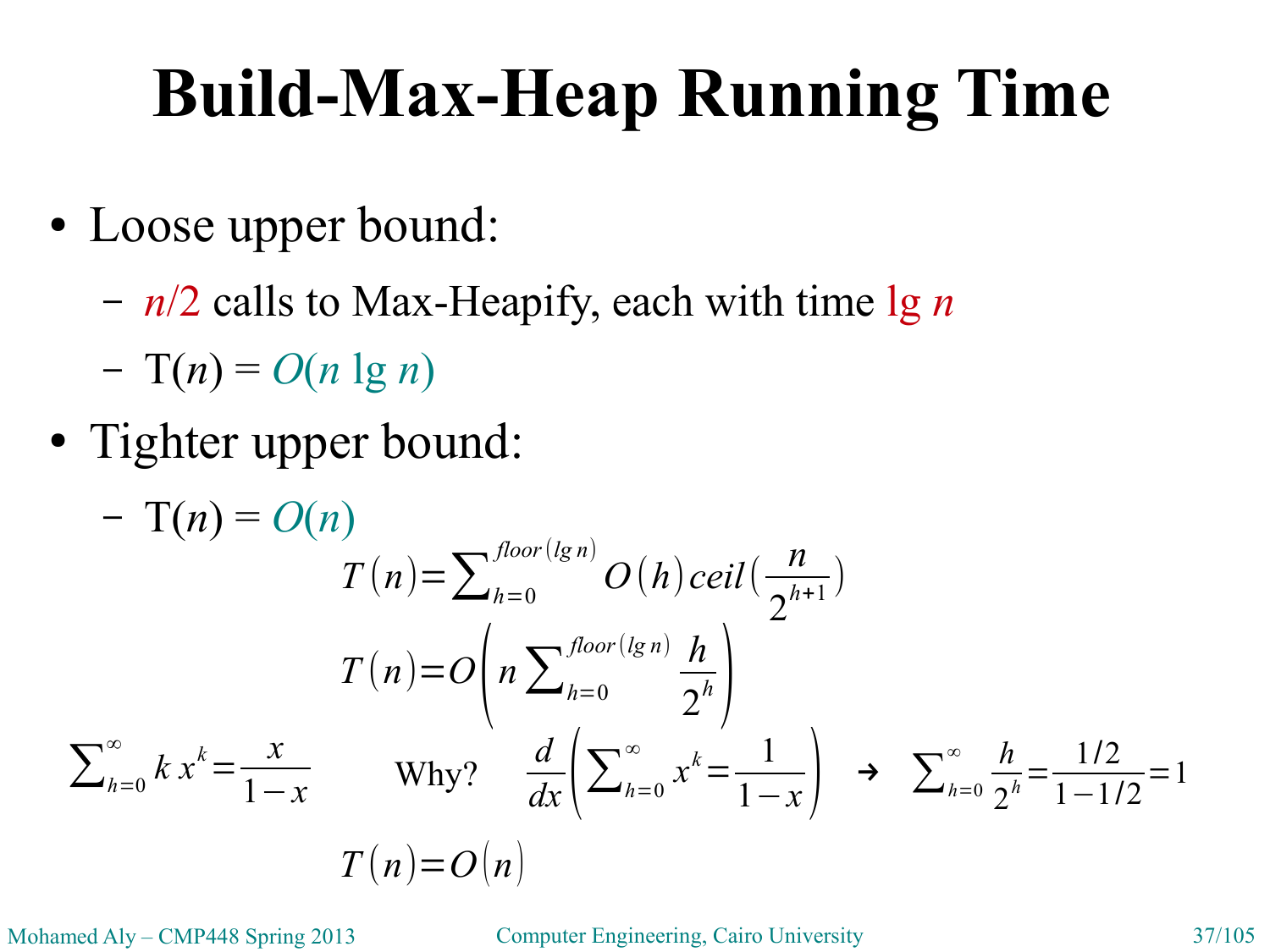**HEAPSORT**(*A*) **HEAPSORT**(*A*) 1 BUILD-MAX-HEAP(*A*) 1 BUILD-MAX-HEAP(*A*) 2 **for** *i = A.length* **downto** 1 2 **for** *i = A.length* **downto** 1 3 exchange *A*[*i*] with *A*[1] 3 exchange *A*[*i*] with *A*[1] 4 *A.heap-size --* 4 *A.heap-size --* 5 MAX-HEAPIFY(*A*, *i*) 5 MAX-HEAPIFY(*A*, *i*)

- Build a Max-Heap from the array  $\rightarrow$  put the maximum value at the front of *A*
- Put the max value in its right sorted place at the end and the value at the end in the root
- Heapify and repeat ...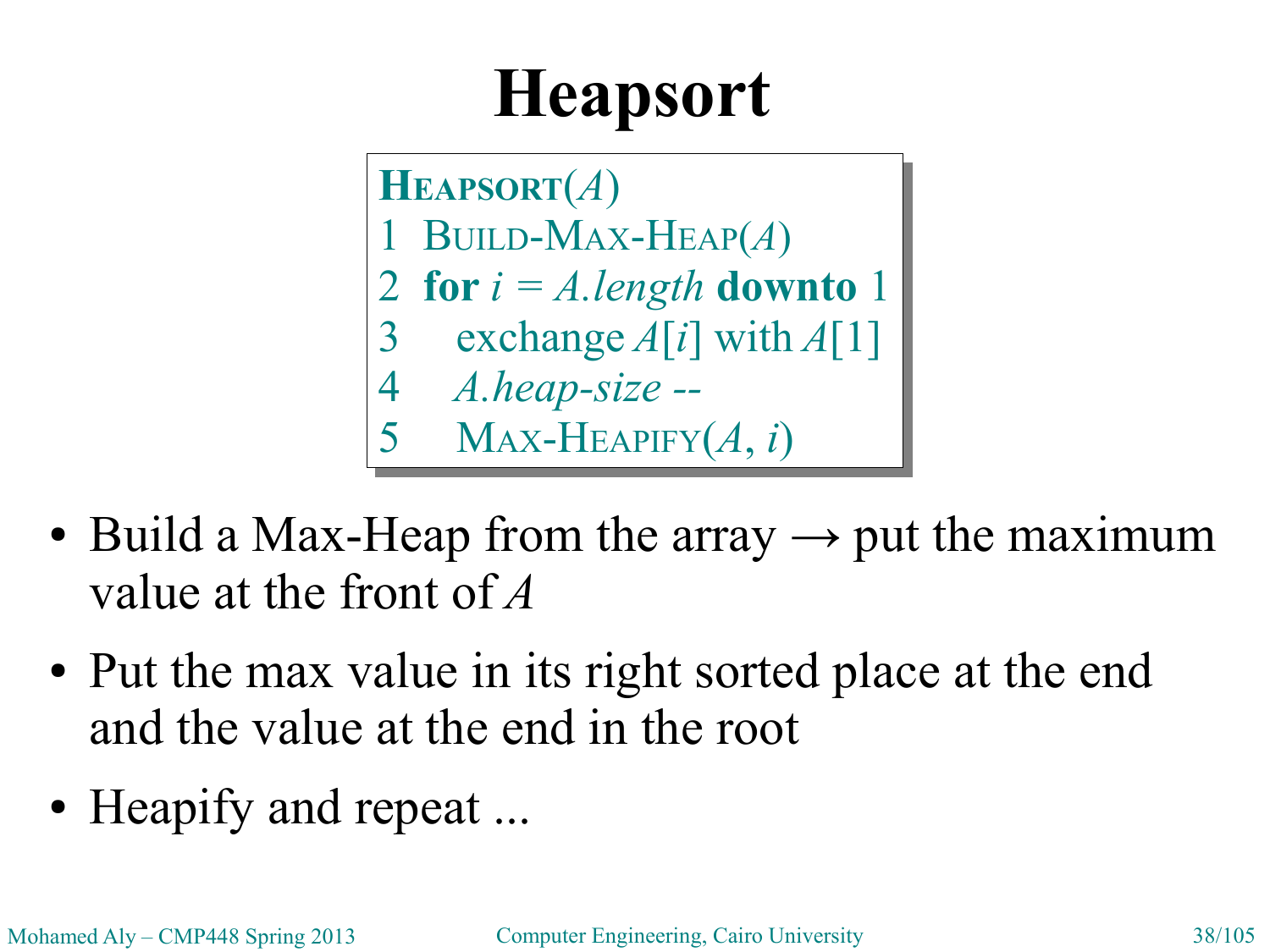

Mohamed Aly – CMP448 Spring 2013 Computer Engineering, Cairo University 39/105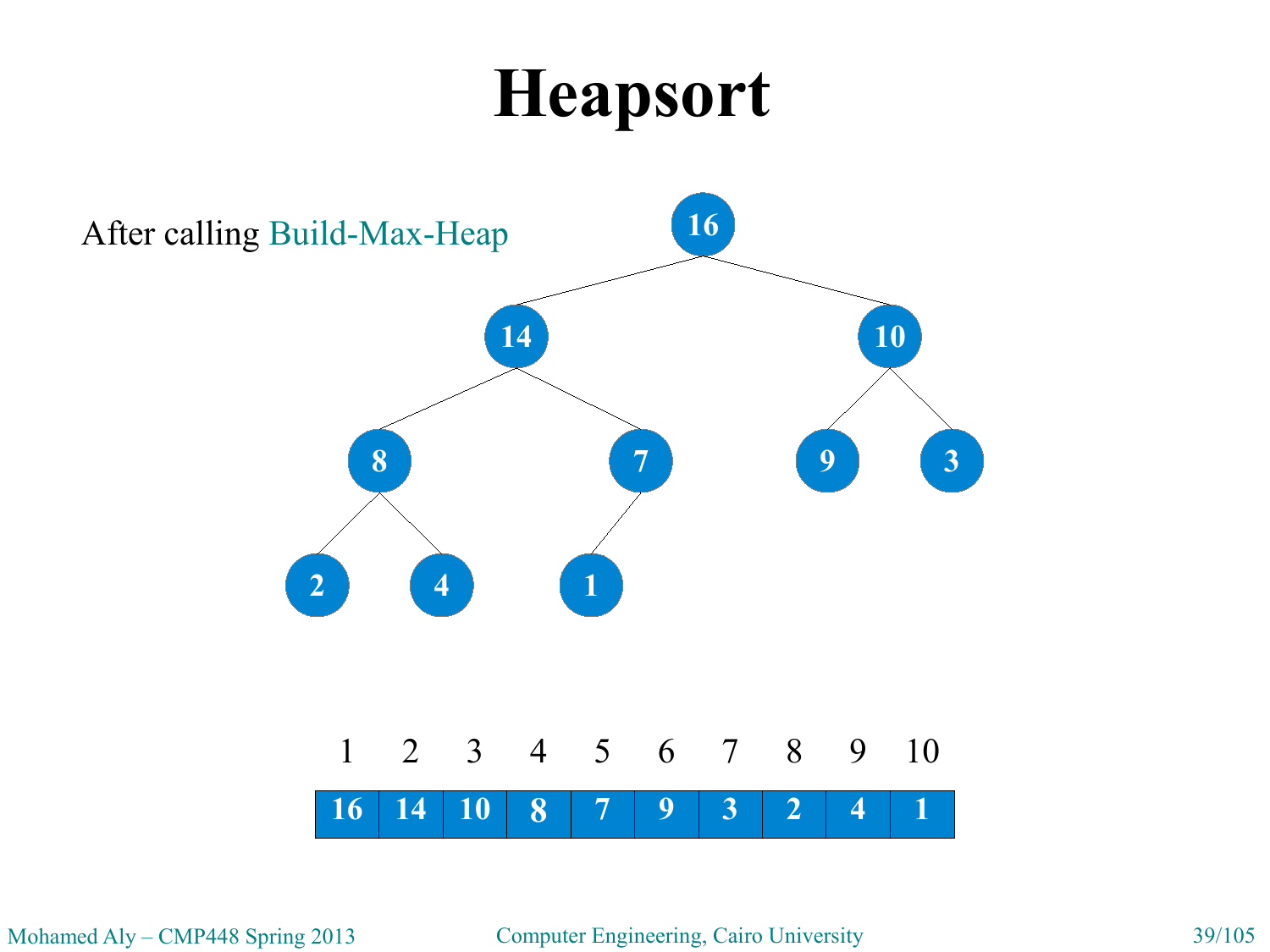

Mohamed Aly – CMP448 Spring 2013 Computer Engineering, Cairo University 40/105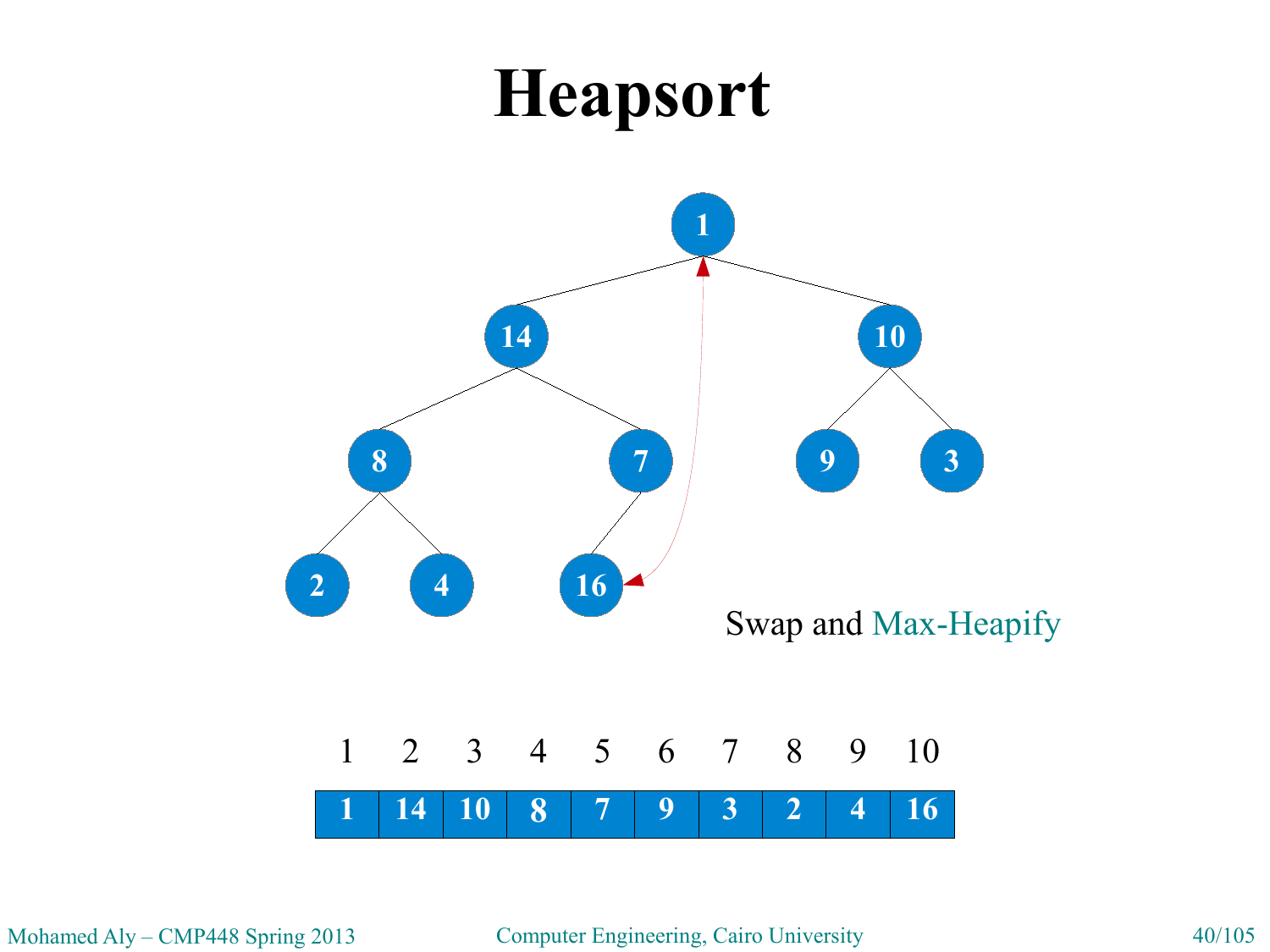

Mohamed Aly – CMP448 Spring 2013 Computer Engineering, Cairo University 41/105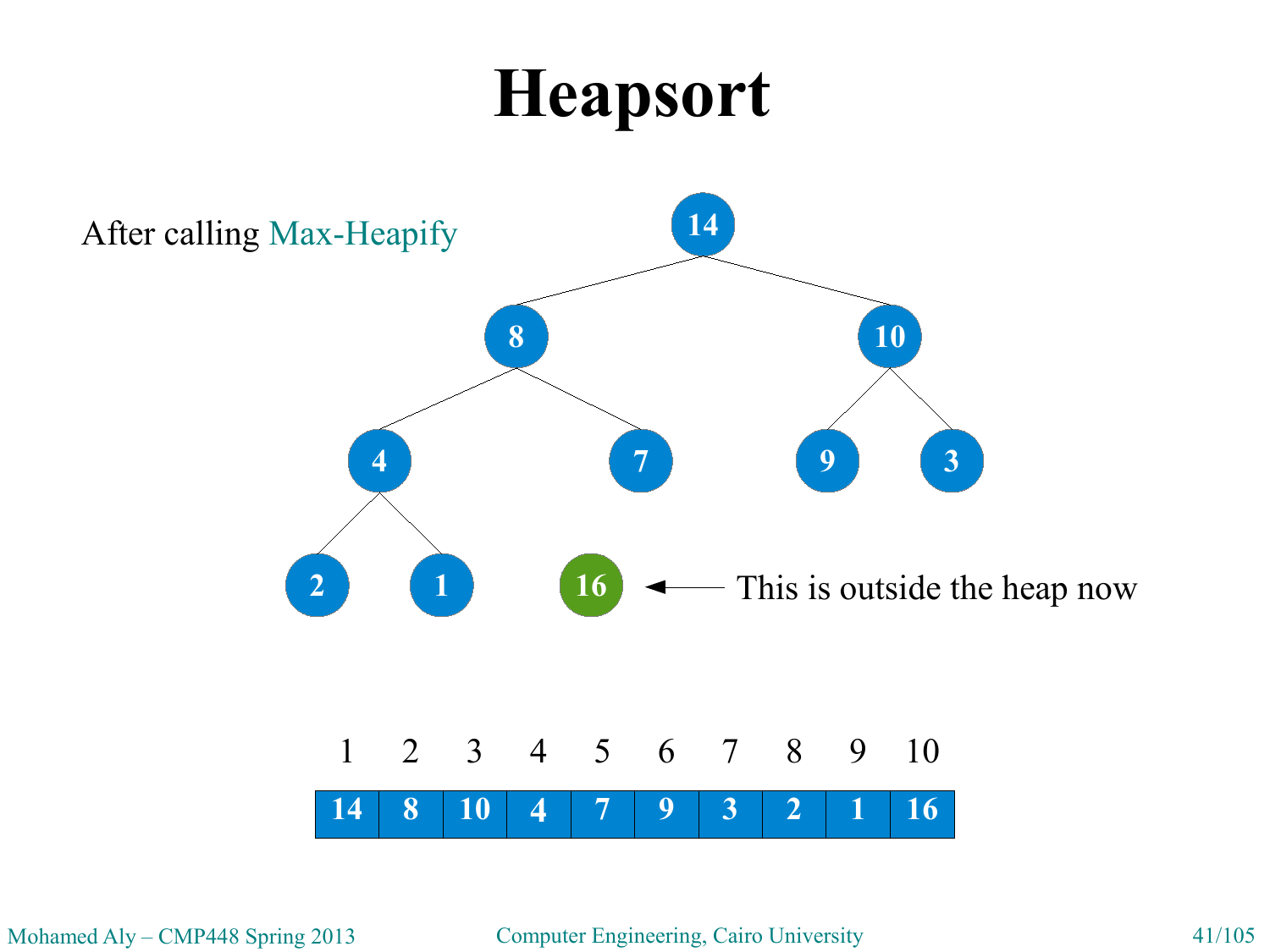

Mohamed Aly – CMP448 Spring 2013 Computer Engineering, Cairo University 42/105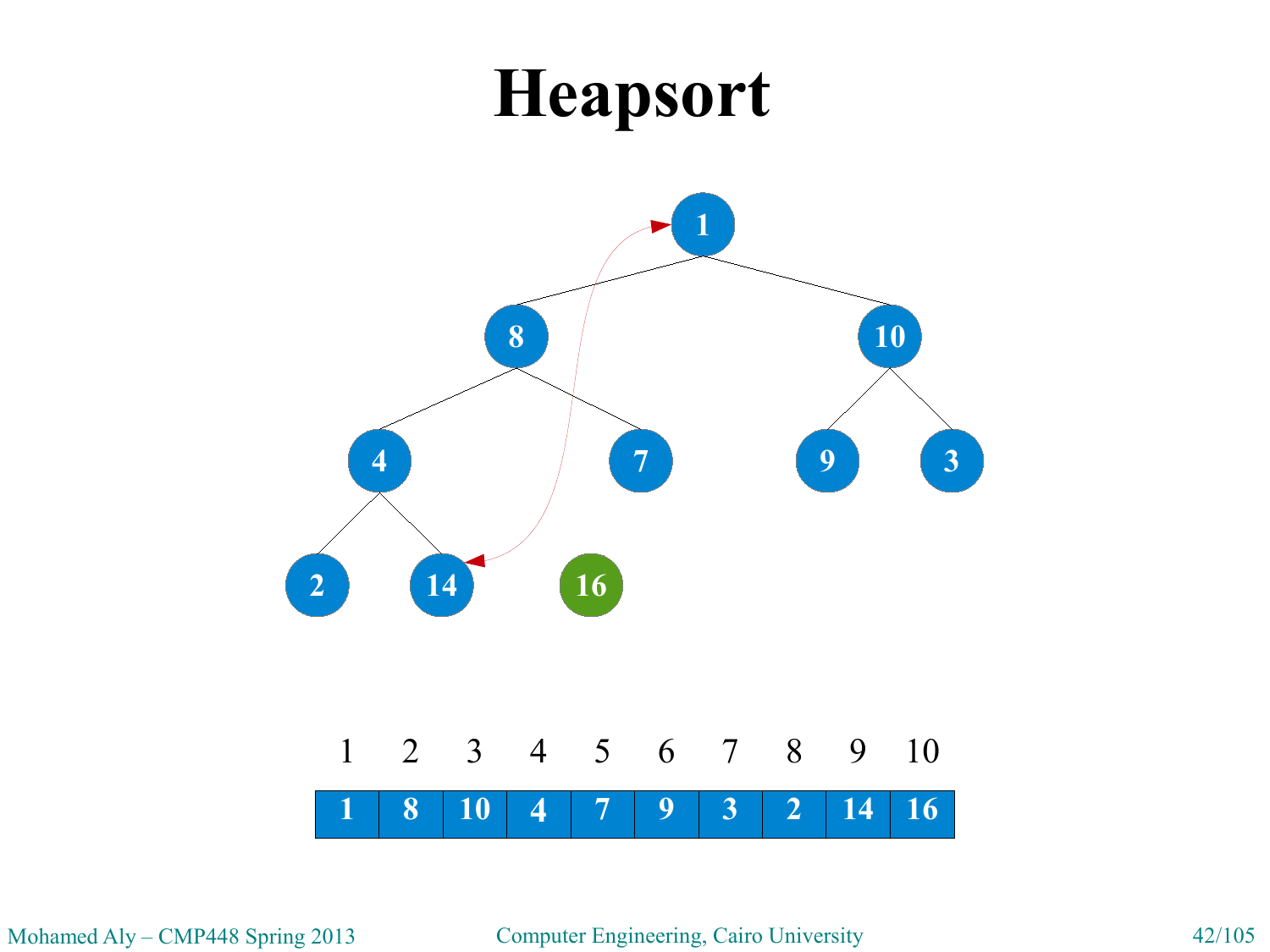

Mohamed Aly – CMP448 Spring 2013 Computer Engineering, Cairo University 43/105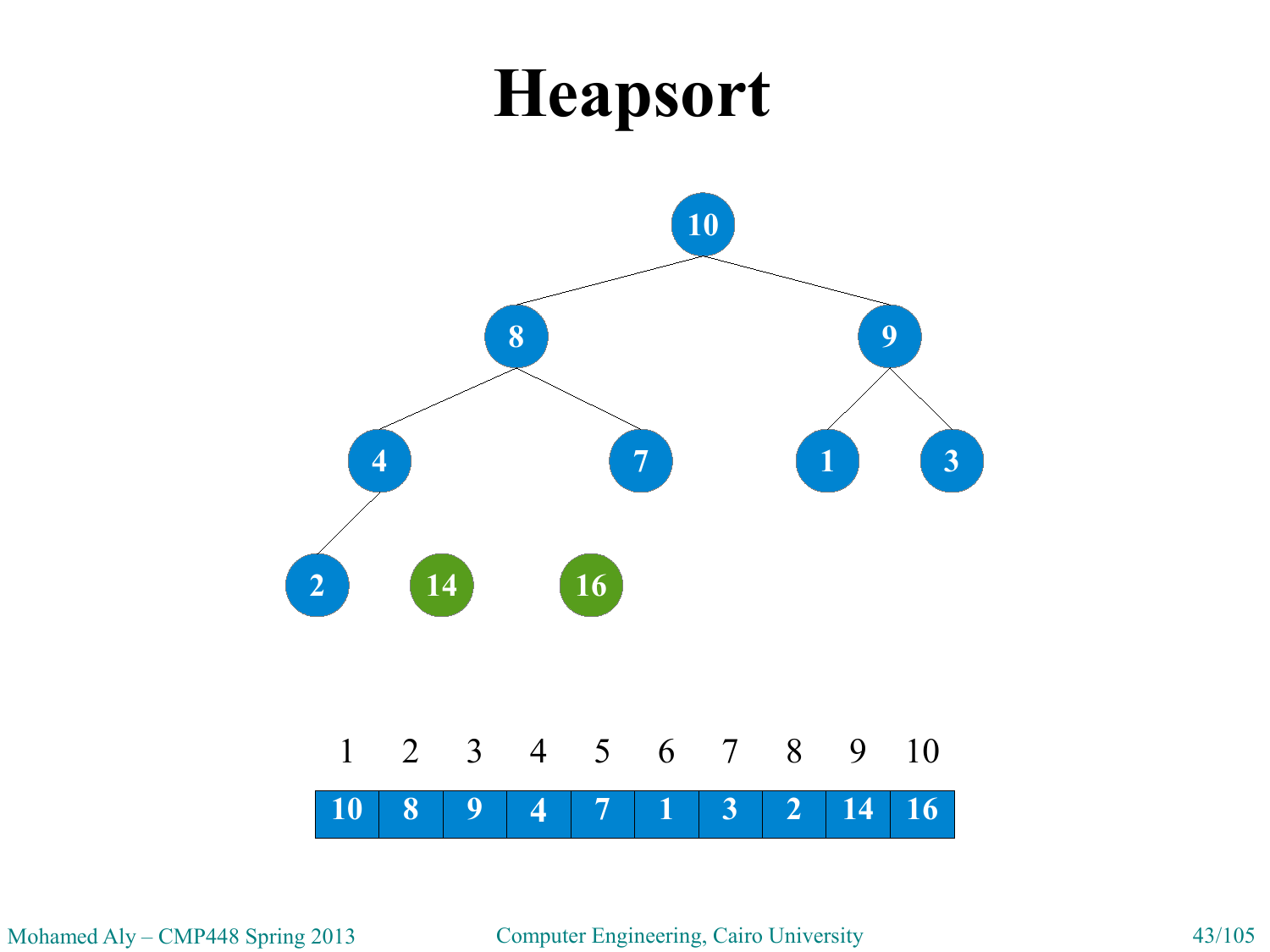

Mohamed Aly – CMP448 Spring 2013 Computer Engineering, Cairo University 44/105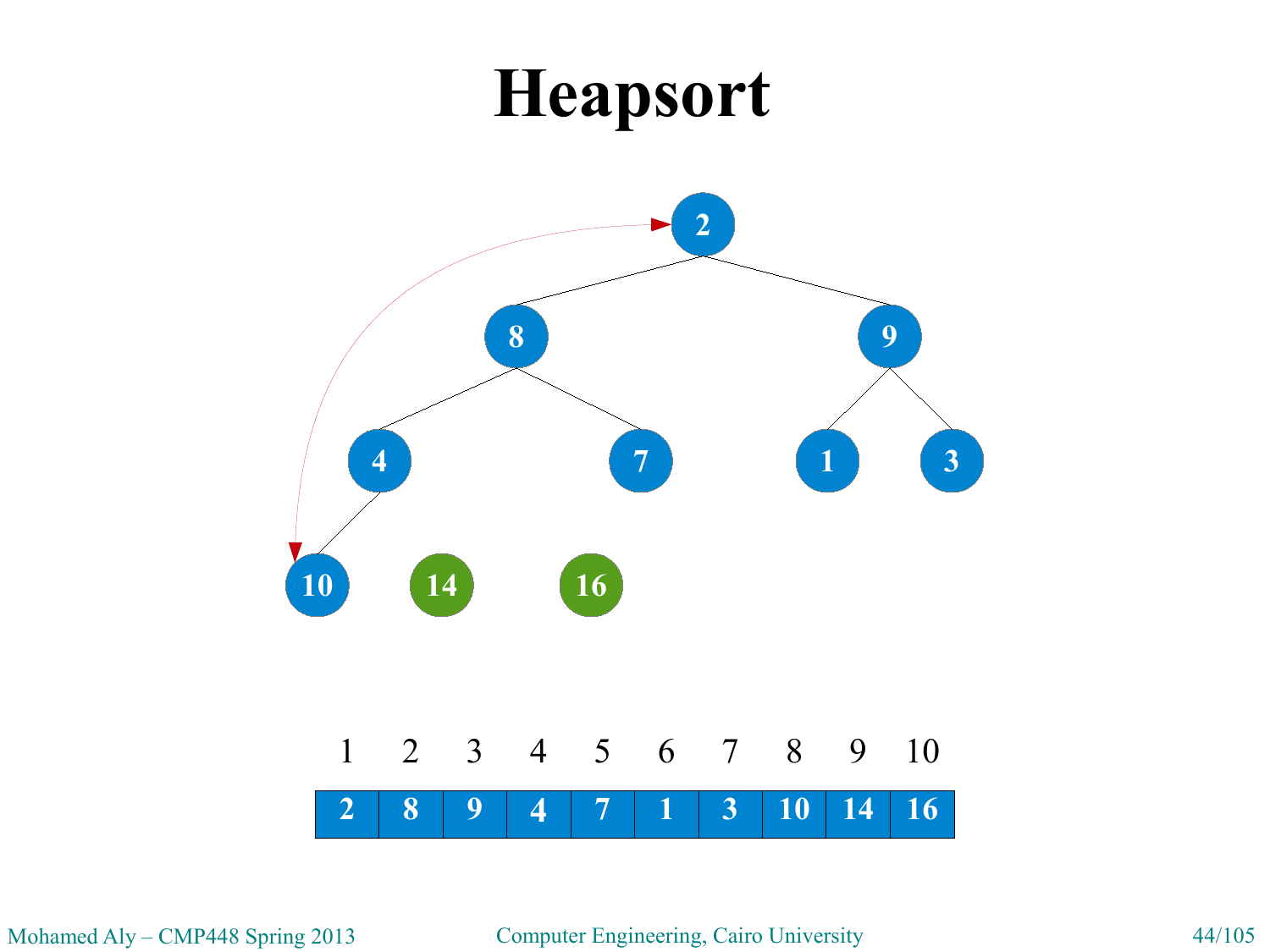

Mohamed Aly – CMP448 Spring 2013 Computer Engineering, Cairo University 45/105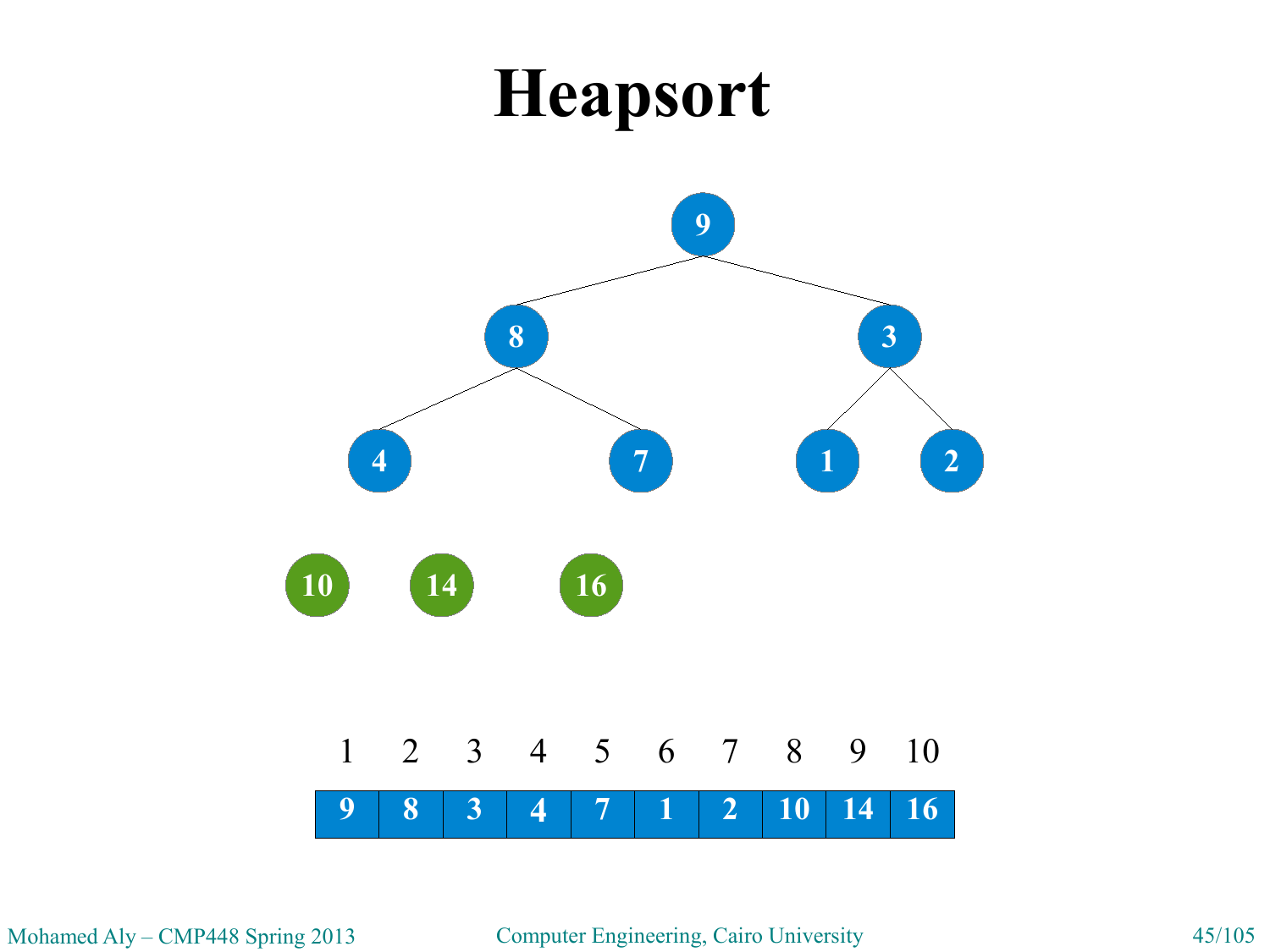

Mohamed Aly – CMP448 Spring 2013 Computer Engineering, Cairo University 46/105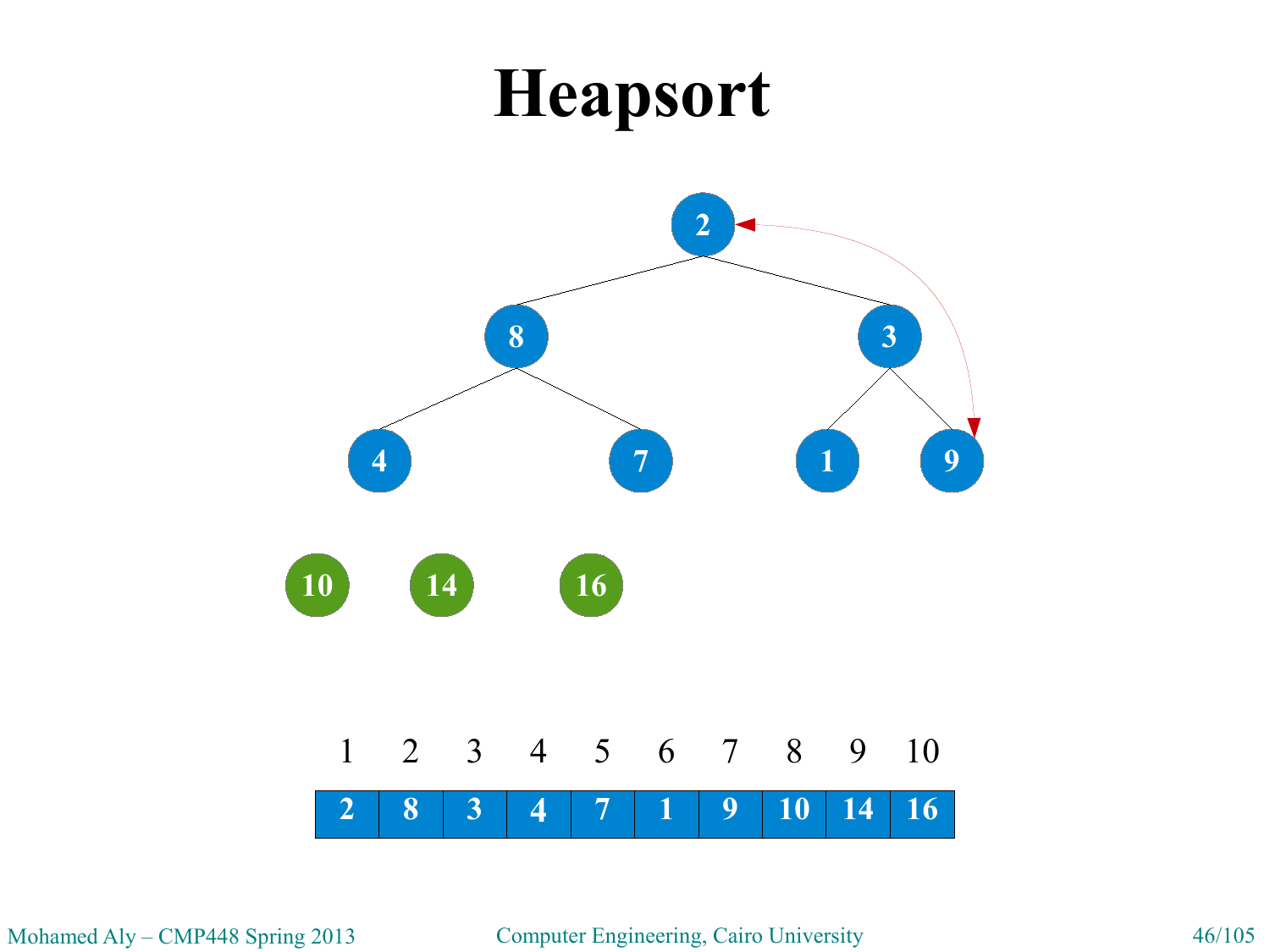

Mohamed Aly – CMP448 Spring 2013 Computer Engineering, Cairo University 47/105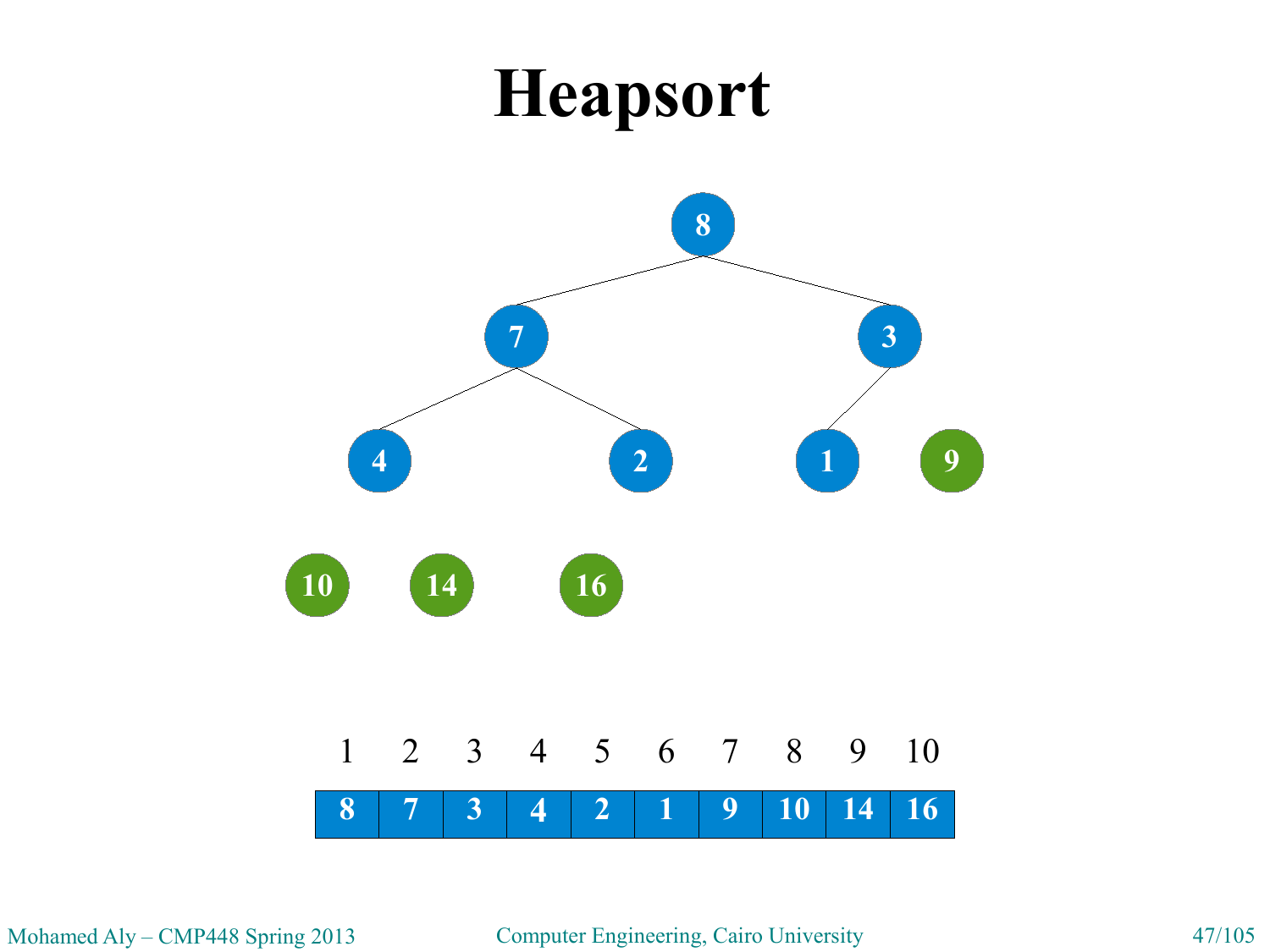

Mohamed Aly – CMP448 Spring 2013 Computer Engineering, Cairo University 48/105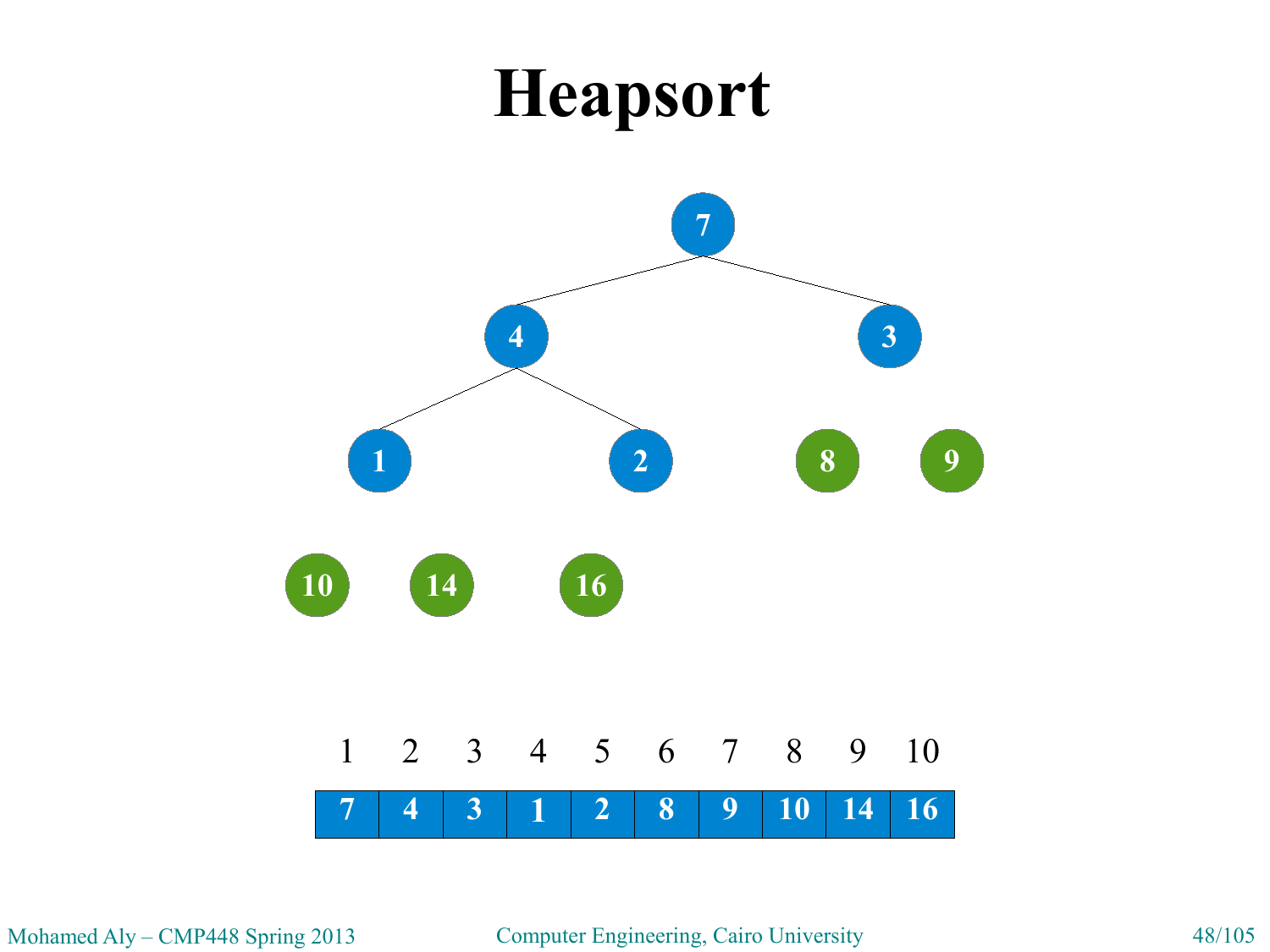

Mohamed Aly – CMP448 Spring 2013 Computer Engineering, Cairo University 49/105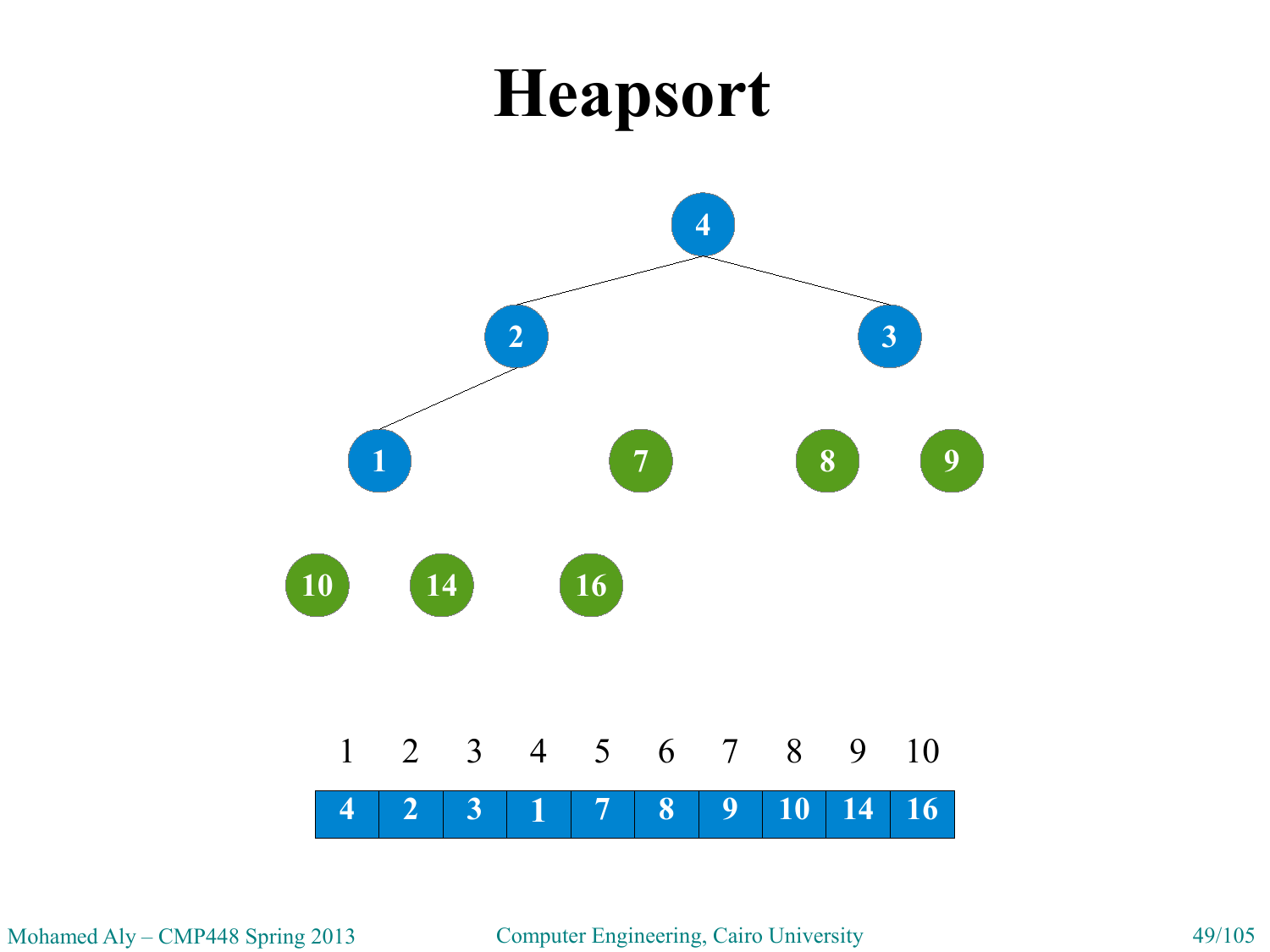

Mohamed Aly – CMP448 Spring 2013 Computer Engineering, Cairo University 50/105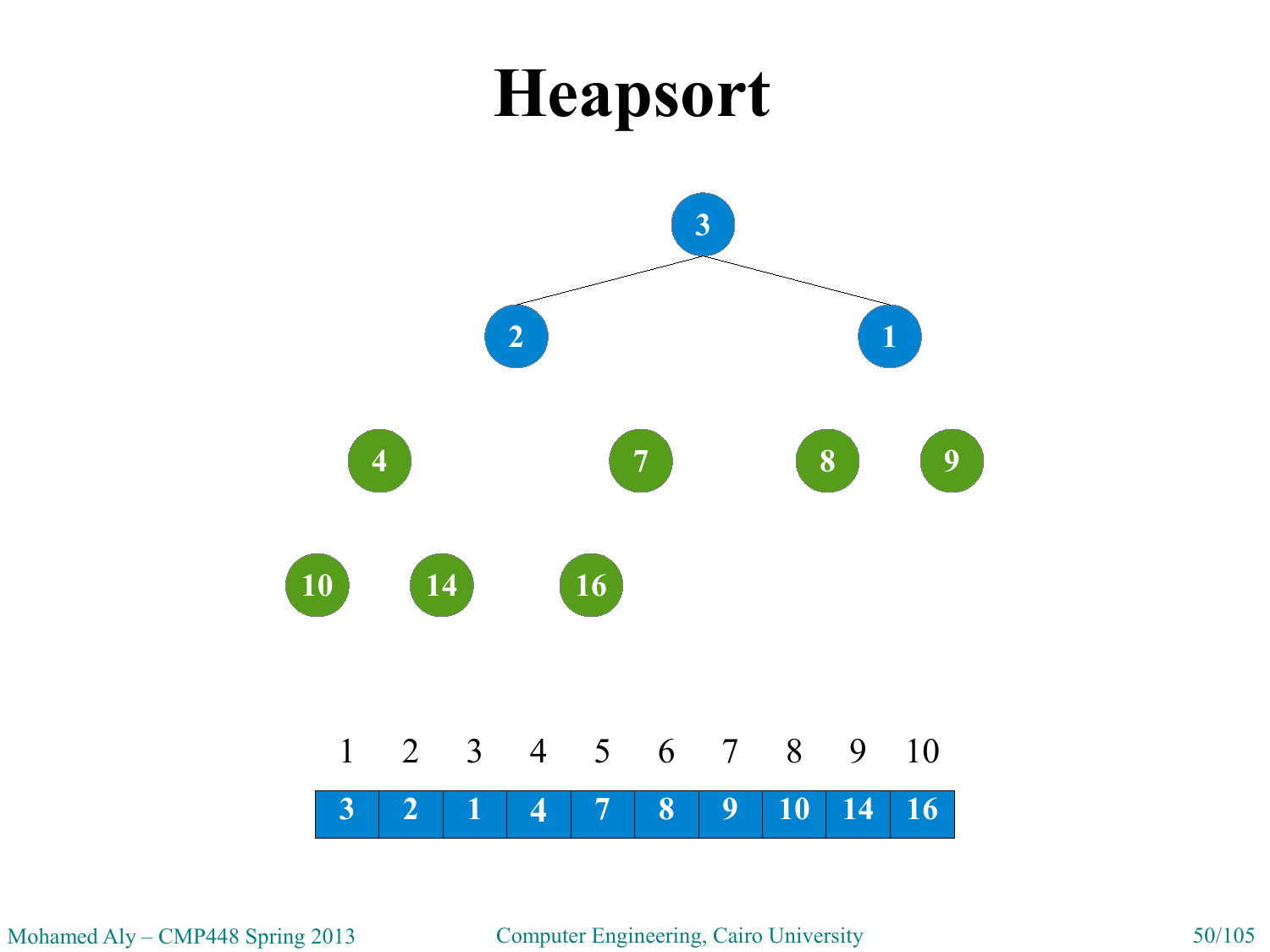

Mohamed Aly – CMP448 Spring 2013 Computer Engineering, Cairo University 51/105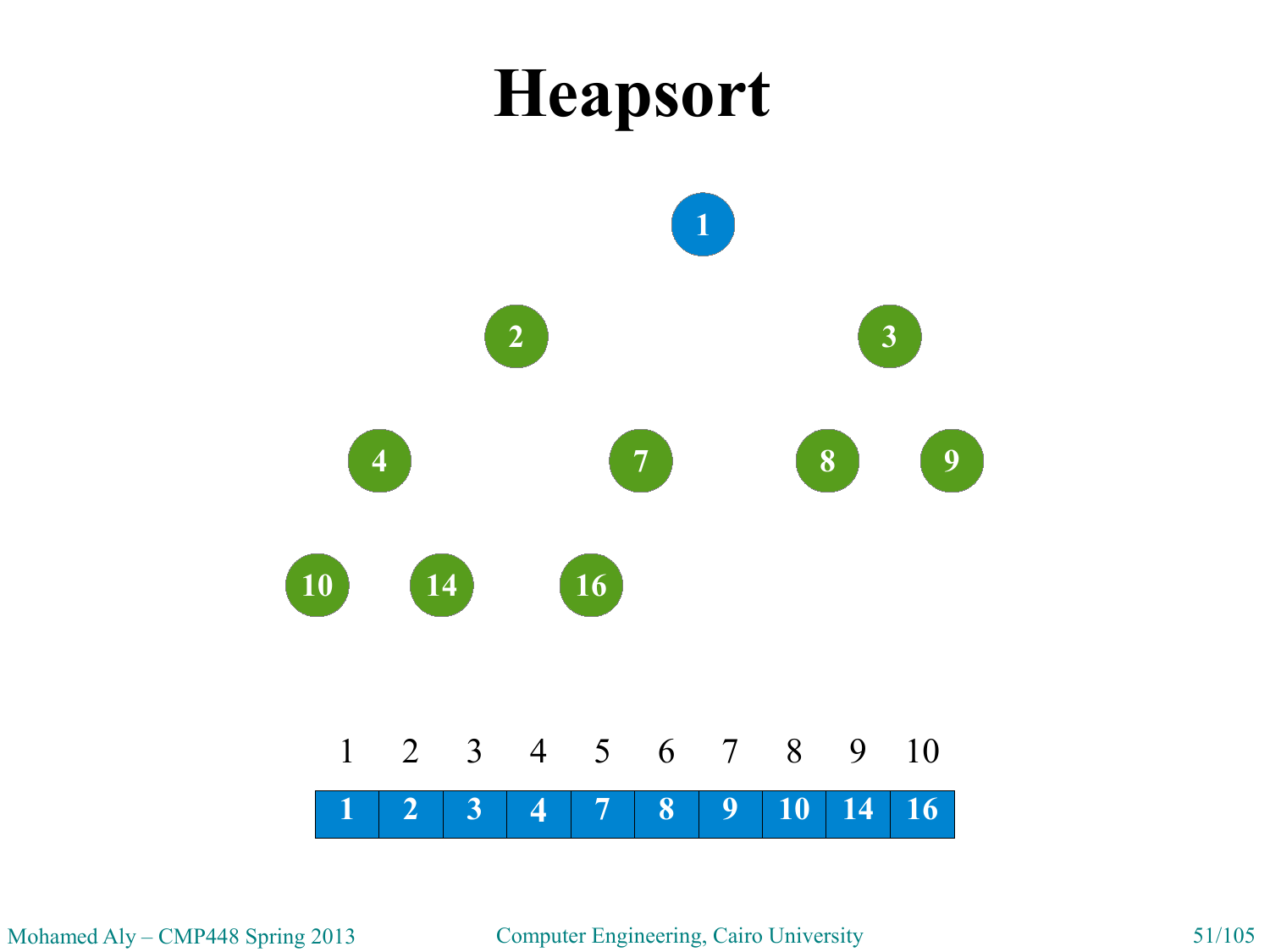

Mohamed Aly – CMP448 Spring 2013 Computer Engineering, Cairo University 52/105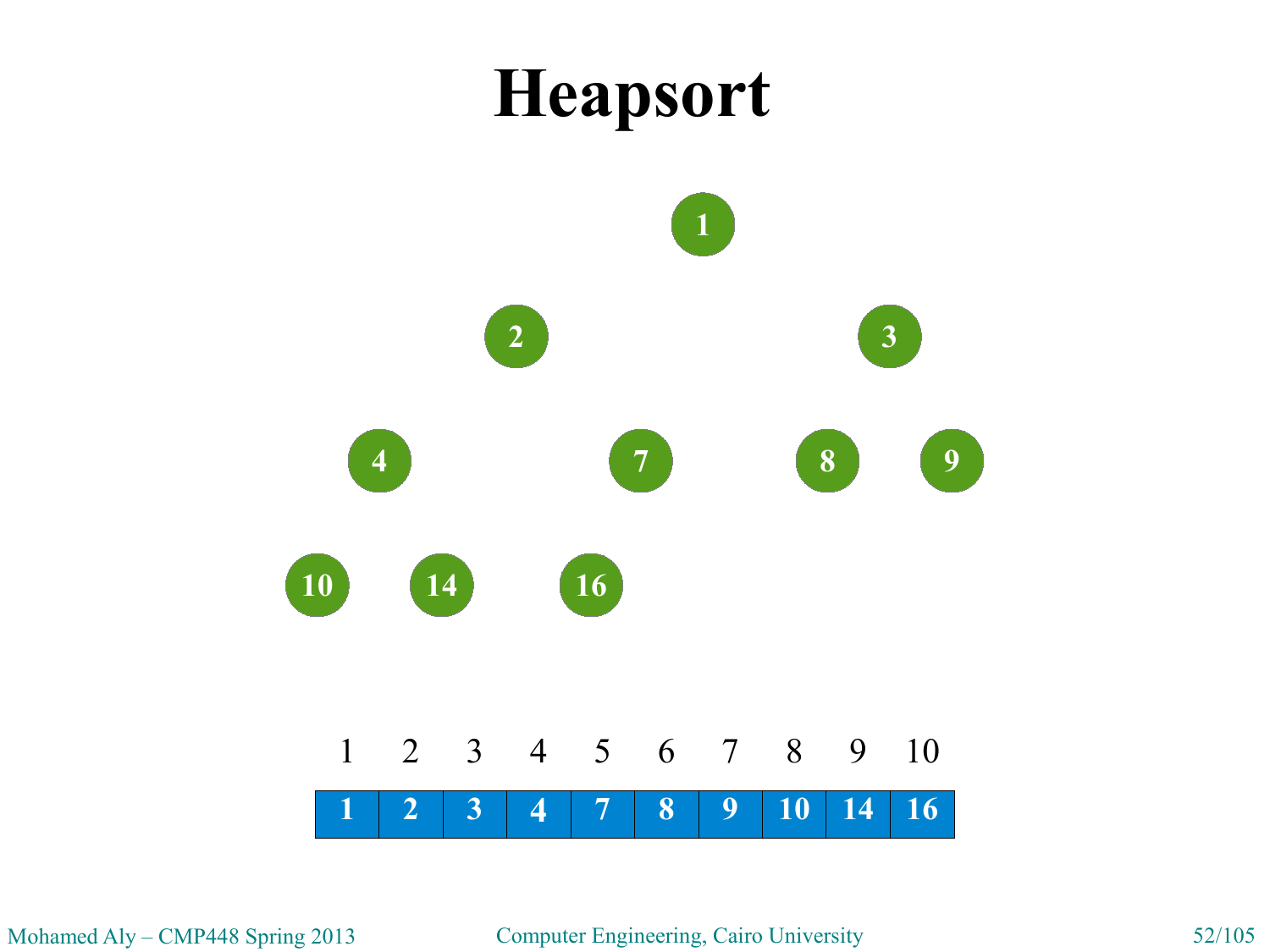# **Heapsort Running time**

- $T(n) = O(n)$  for Build-Max-Heap + *n* times *O*(lg *n*) for Max-Heapify  $= O(n \lg n)$
- Constant space  $\rightarrow$  "in place" sorting  $\Theta(1)$
- What was Mergesort and Insertion sort?

**HEAPSORT**(*A*) **HEAPSORT**(*A*) 1 BUILD-MAX-HEAP(*A*) 1 BUILD-MAX-HEAP(*A*) 2 **for** *i = A.length* **downto** 1 2 **for** *i = A.length* **downto** 1 3 exchange *A*[*i*] with *A*[1] 3 exchange *A*[*i*] with *A*[1] 4 *A.heap-size --* 4 *A.heap-size --* 5 MAX-HEAPIFY(*A*, *i*) 5 MAX-HEAPIFY(*A*, *i*)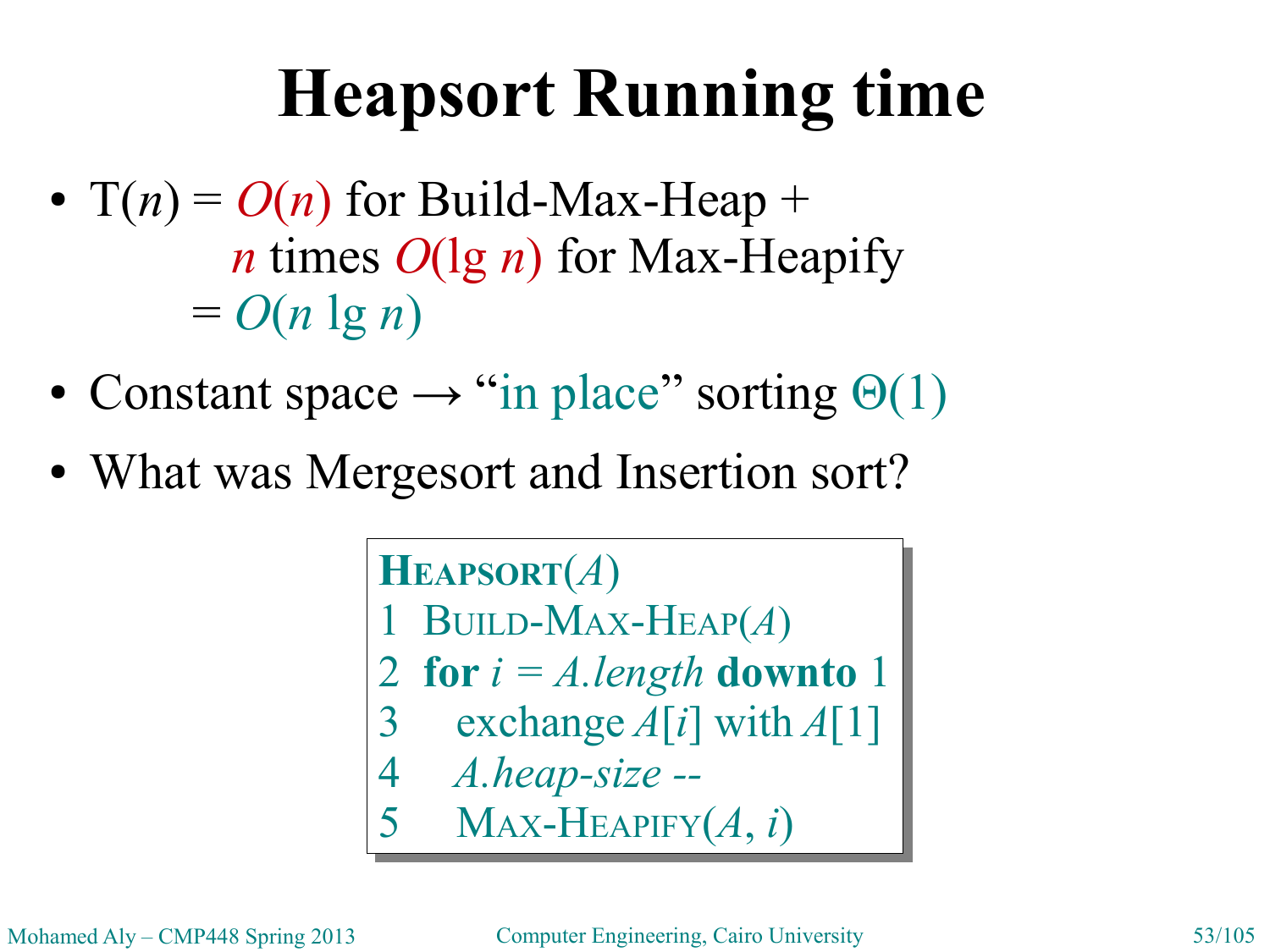# **Priority Queues**

- They are like FIFO (First-in First-out) Queues BUT depend on some priority value
- Elements with highest priority goes out first, even if the last one inserted!
- Applications include:
	- Event-driven simulation
	- Job scheduler etc.
- How is it implemented?
- Read the book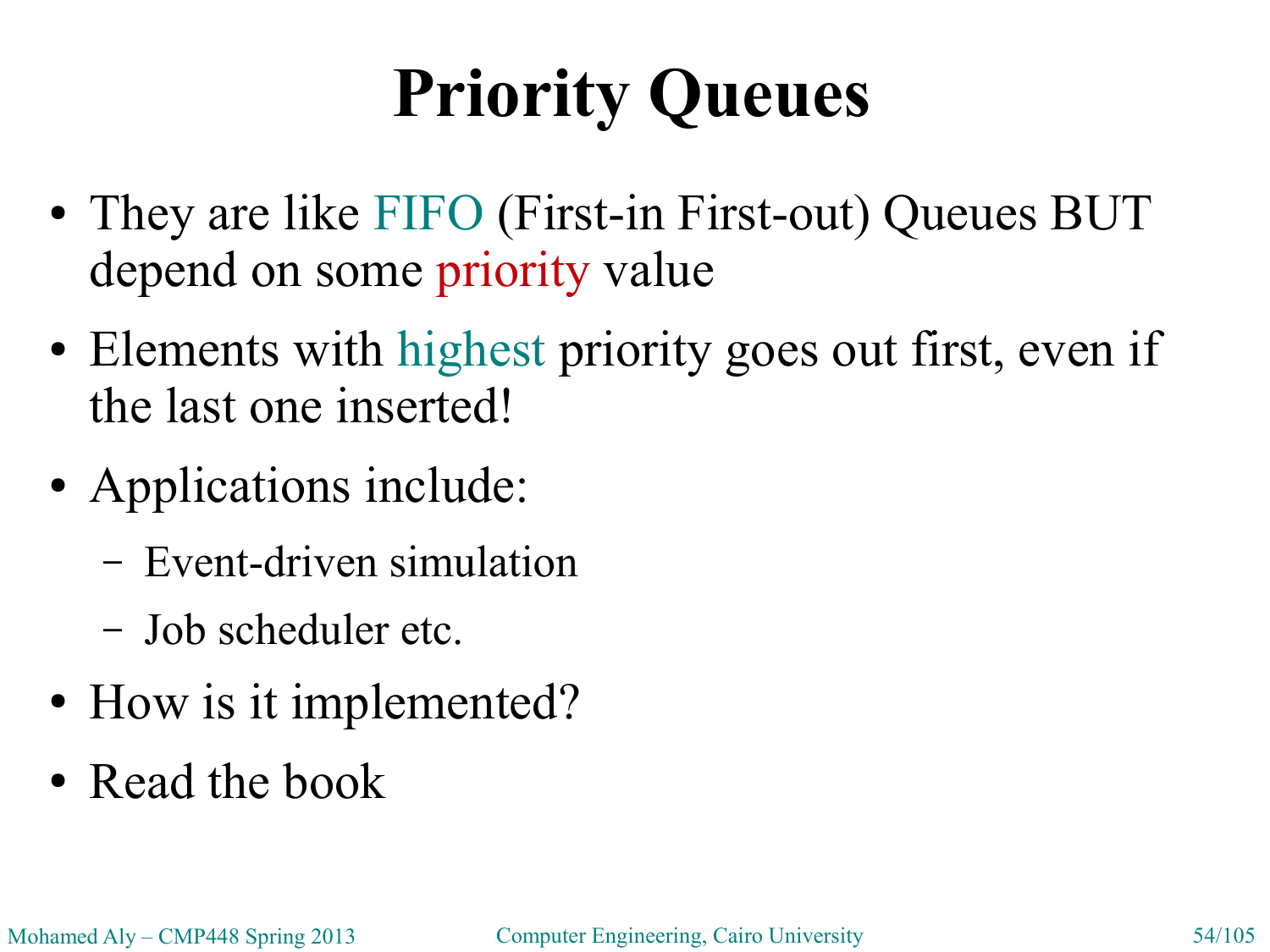

- Proposed by C.A.R. Hoare in 1962.
- Divide-and-conquer algorithm.
- Sorts "in place" (like insertion sort, but not like merge sort).
- Very practical (with tuning).

September 21, 2005 *Copyright © 2001-5 by Erik D. Demaine and Charles E. Leiserson* L4.2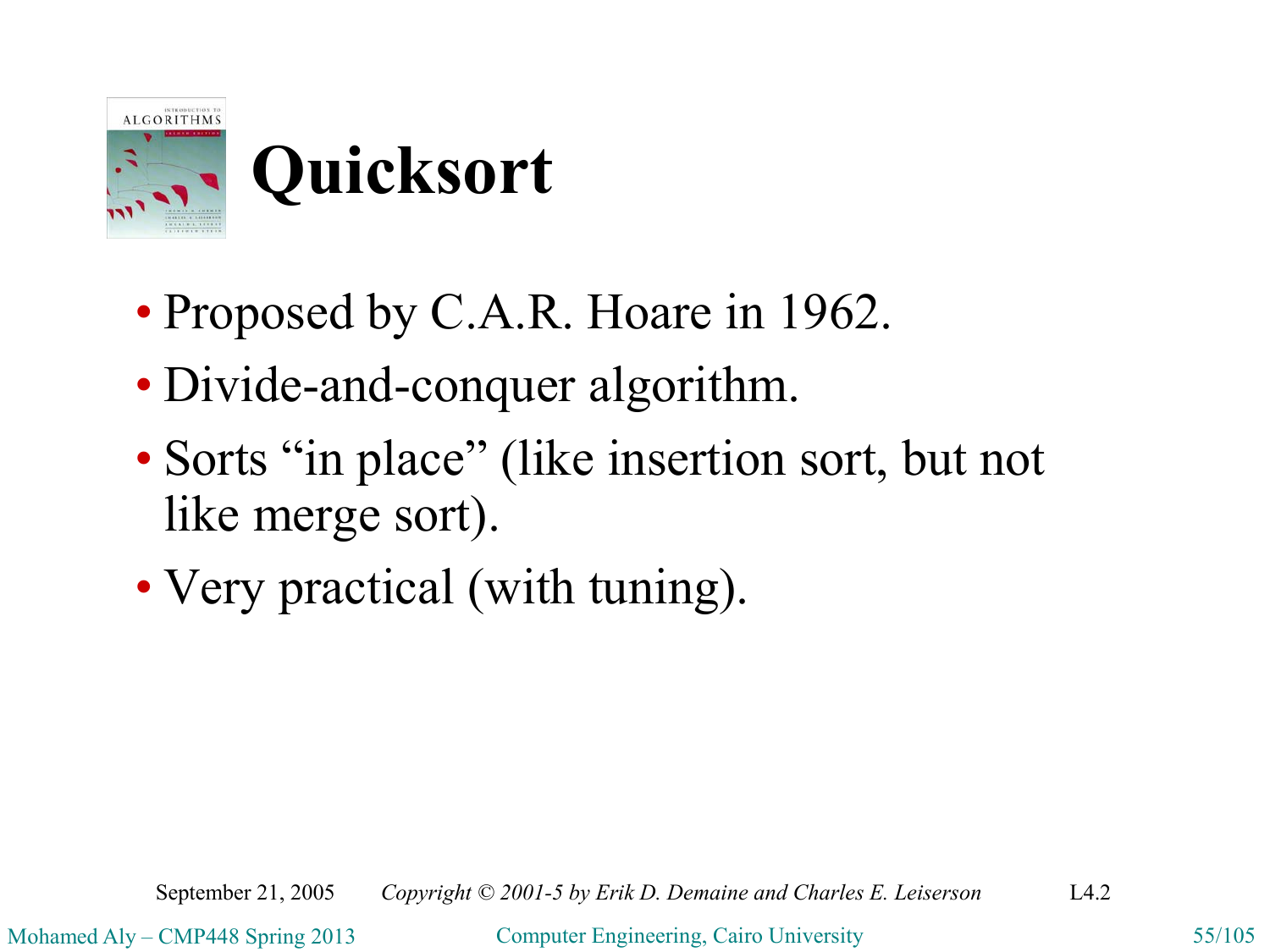

# **Divide and conquer**

Quicksort an *n*-element array:

*1. Divide:* Partition the array into two subarrays around a *pivot x* such that elements in lower subarray  $\leq x \leq$  elements in upper subarray.

$$
\leq x \qquad \qquad x \qquad \geq x
$$

- *2. Conquer:* Recursively sort the two subarrays.
- *3. Combine:* Trivial.

#### **Key:** *Linear-time partitioning subroutine.*

September 21, 2005 *Copyright © 2001-5 by Erik D. Demaine and Charles E. Leiserson* L4.3

Mohamed Aly – CMP448 Spring 2013 Computer Engineering, Cairo University 56/105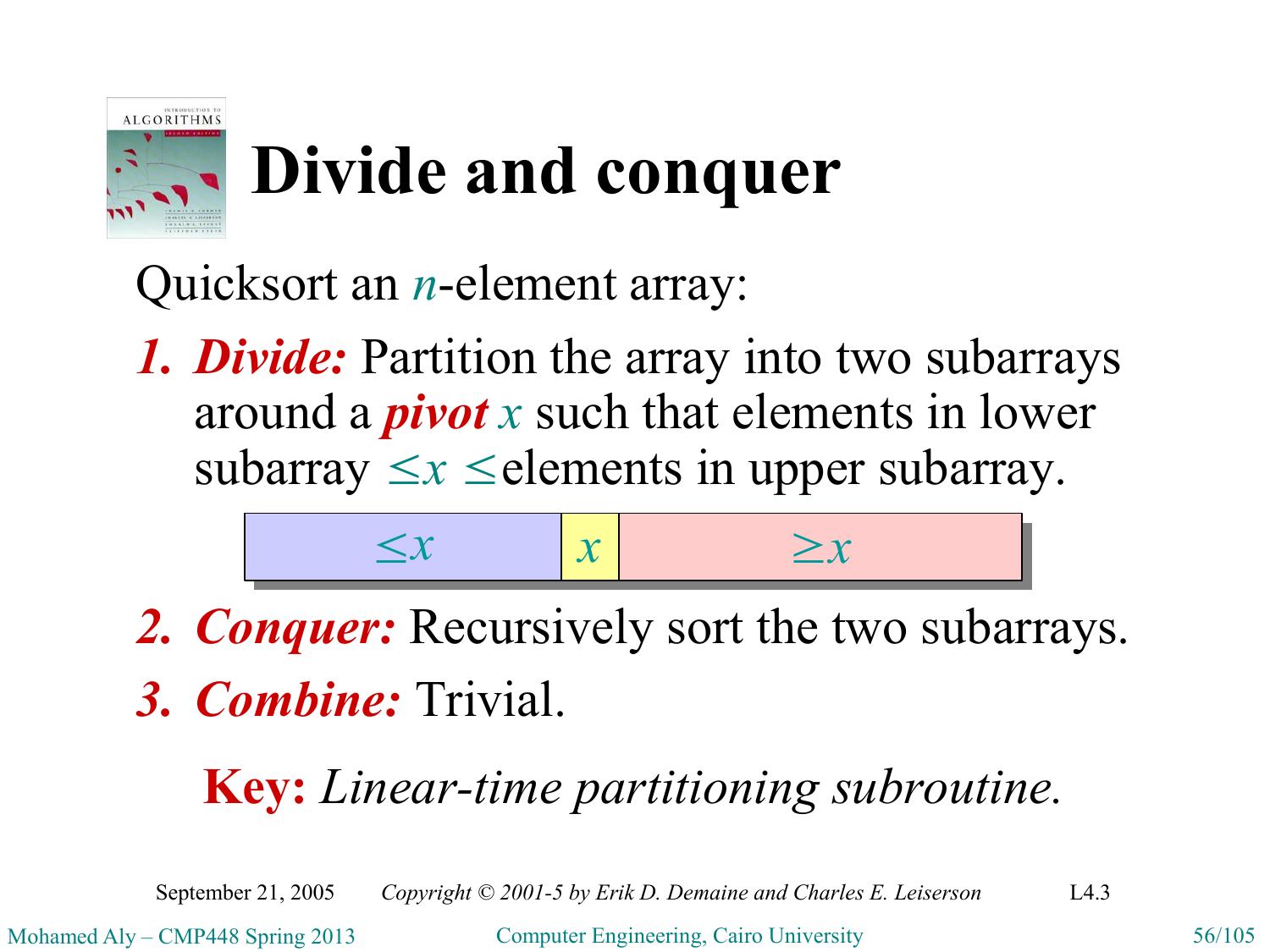

## **Pseudocode for quicksort**

QUICKSORT(*A*, *p, r*) **if**  $p < r$ **then**  $q \leftarrow$  PARTITION(*A*, *p*, *r*) QUICKSORT $(A, p, q-1)$ QUICKSORT $(A, q+1, r)$ 

#### **Initial call:** QUICKSORT(*A*, 1*, n*)

September 21, 2005 *Copyright © 2001-5 by Erik D. Demaine and Charles E. Leiserson* L4.17

Mohamed Aly – CMP448 Spring 2013 Computer Engineering, Cairo University 57/105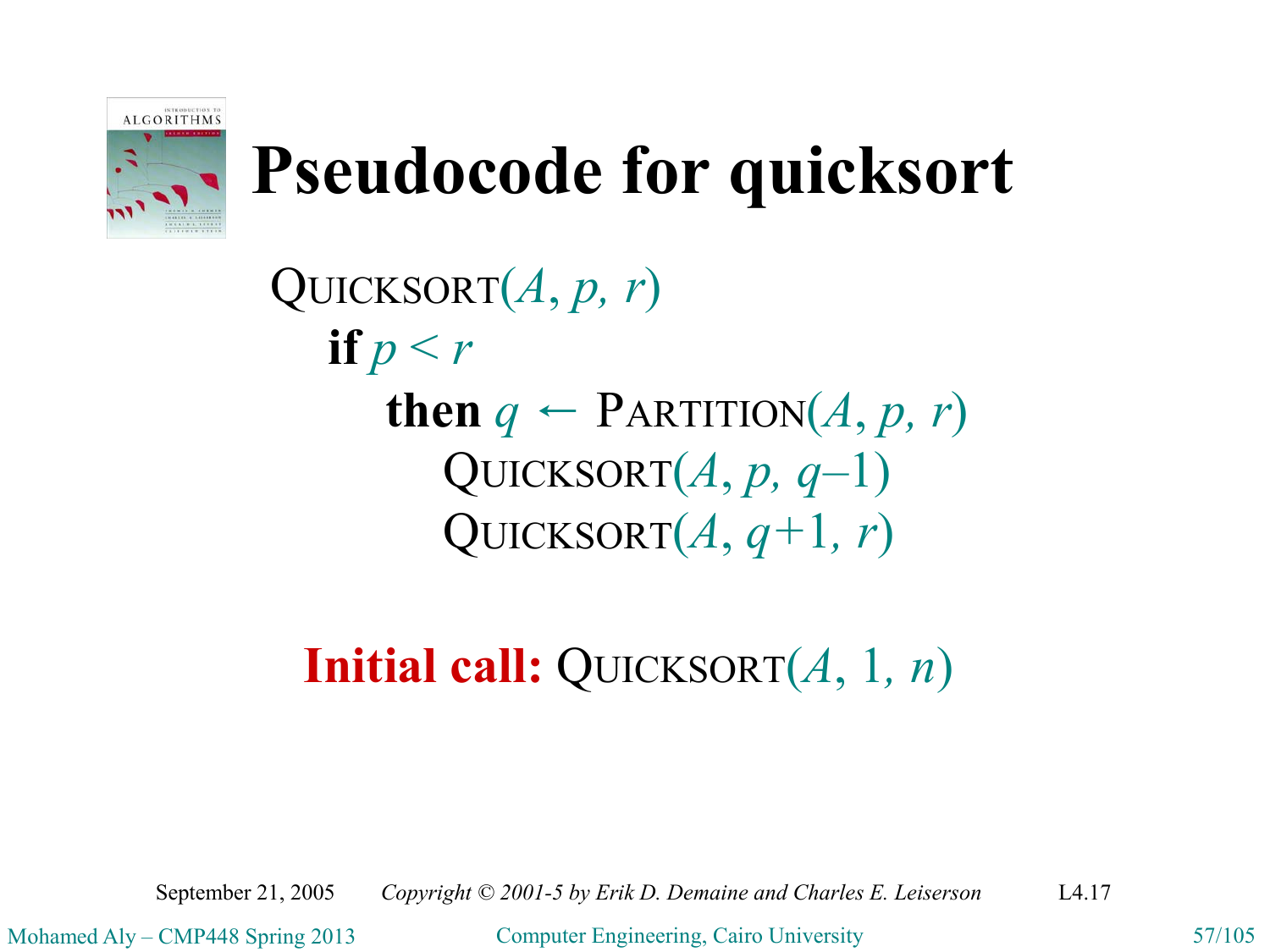

# **Partitioning subroutine**

September 21, 2005 *Copyright © 2001-5 by Erik D. Demaine and Charles E. Leiserson* L4.4 Running time Running time  $= O(n)$  for *n* elements. elements.  $\text{PARTITION}(A, p, q) \triangleq A[p \dots q]$  $x \leftarrow A[q]$   $\triangleleft pi\text{vot} = A[q]$  $i \leftarrow p - 1$ **for**  $j \leftarrow p$  **to**  $q - 1$ **do** if  $A[j] \leq x$ **then**  $i \leftarrow i+1$ exchange  $A[i] \leftrightarrow A[j]$ exchange  $A[q] \leftrightarrow A[i+1]$ **return** *i Invariant:*  $\leq x$   $\leq x$   $\geq x$  ?  $\mid x$ *p i j q*

Mohamed Aly – CMP448 Spring 2013 Computer Engineering, Cairo University 58/105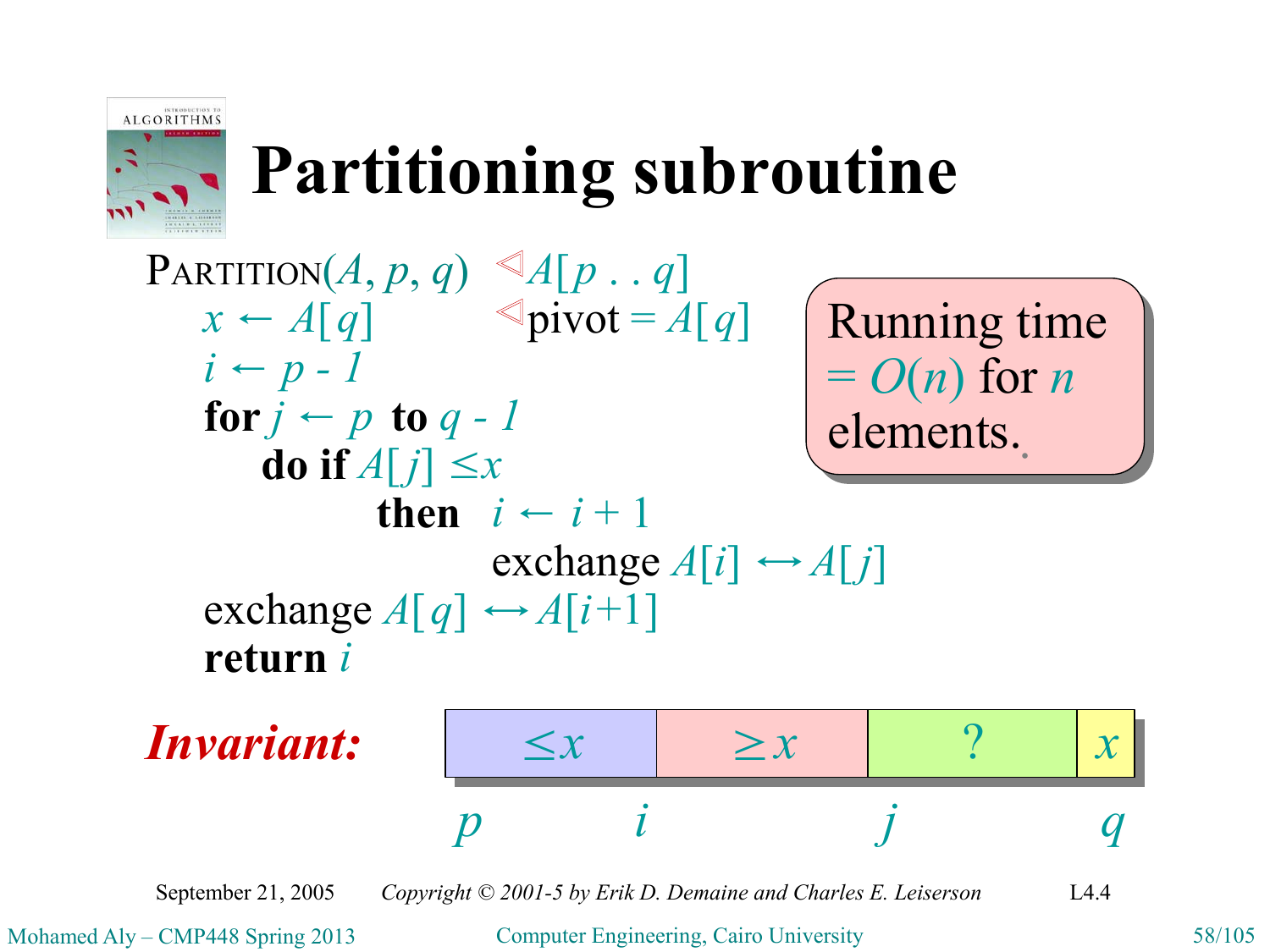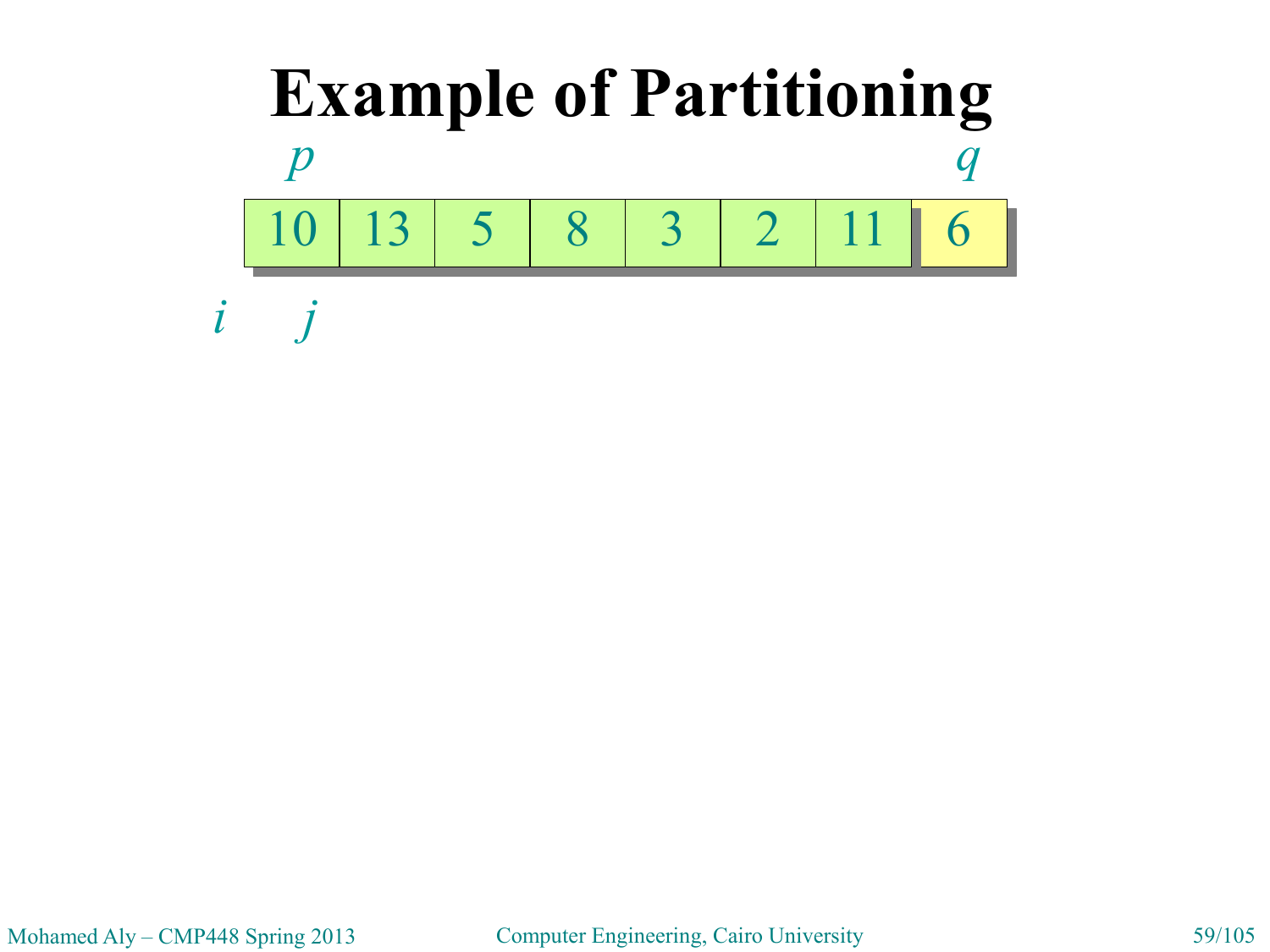

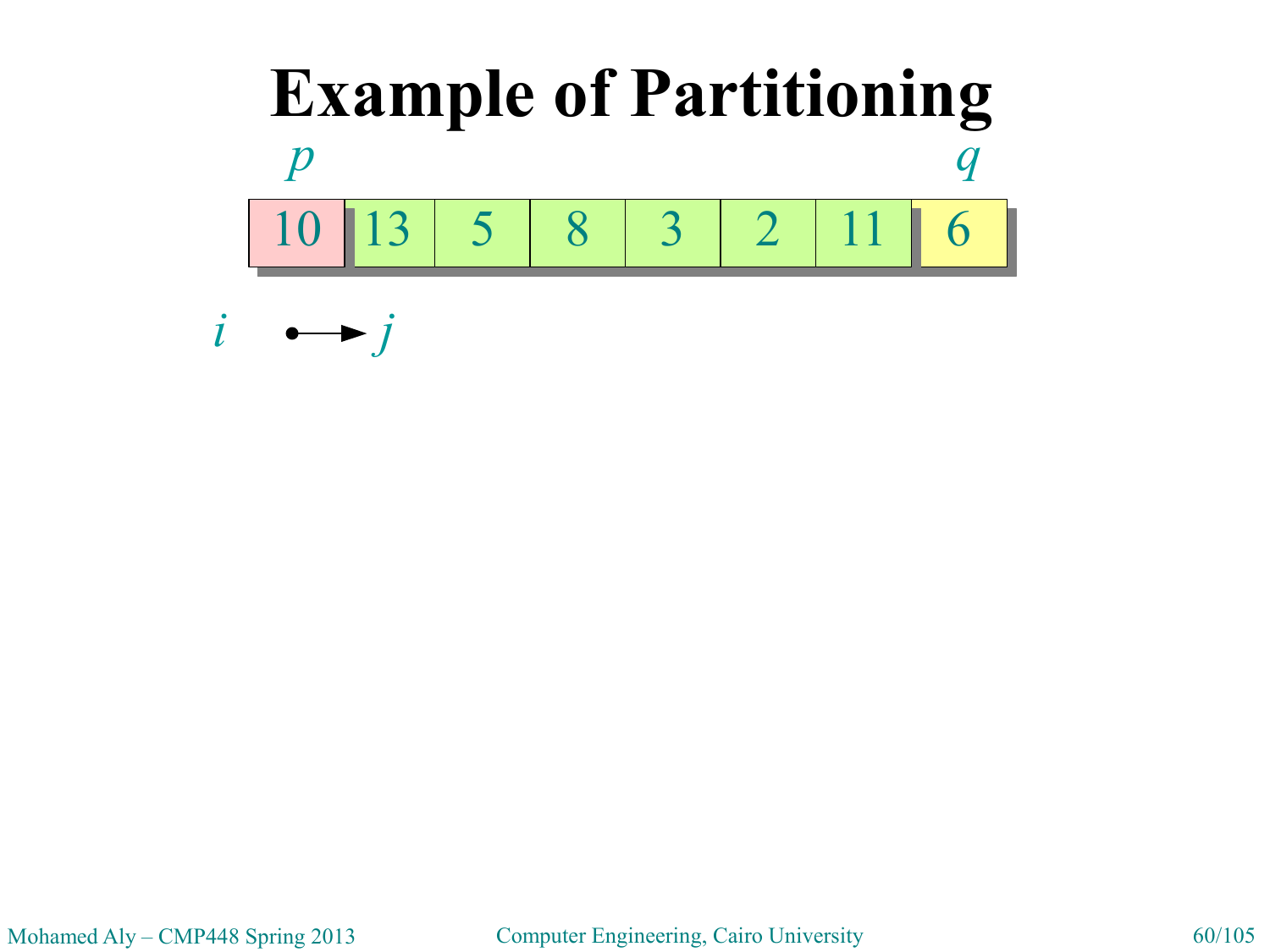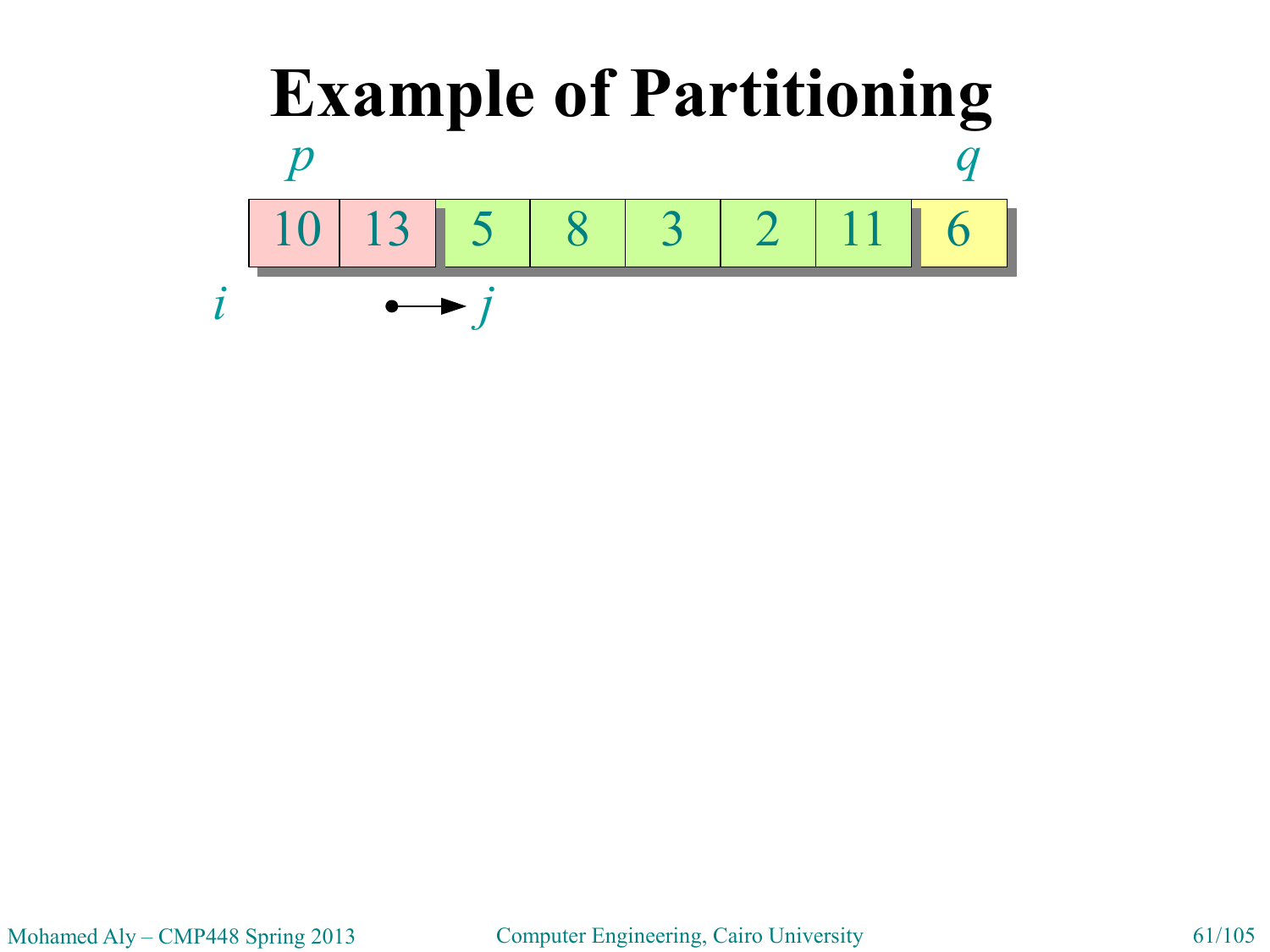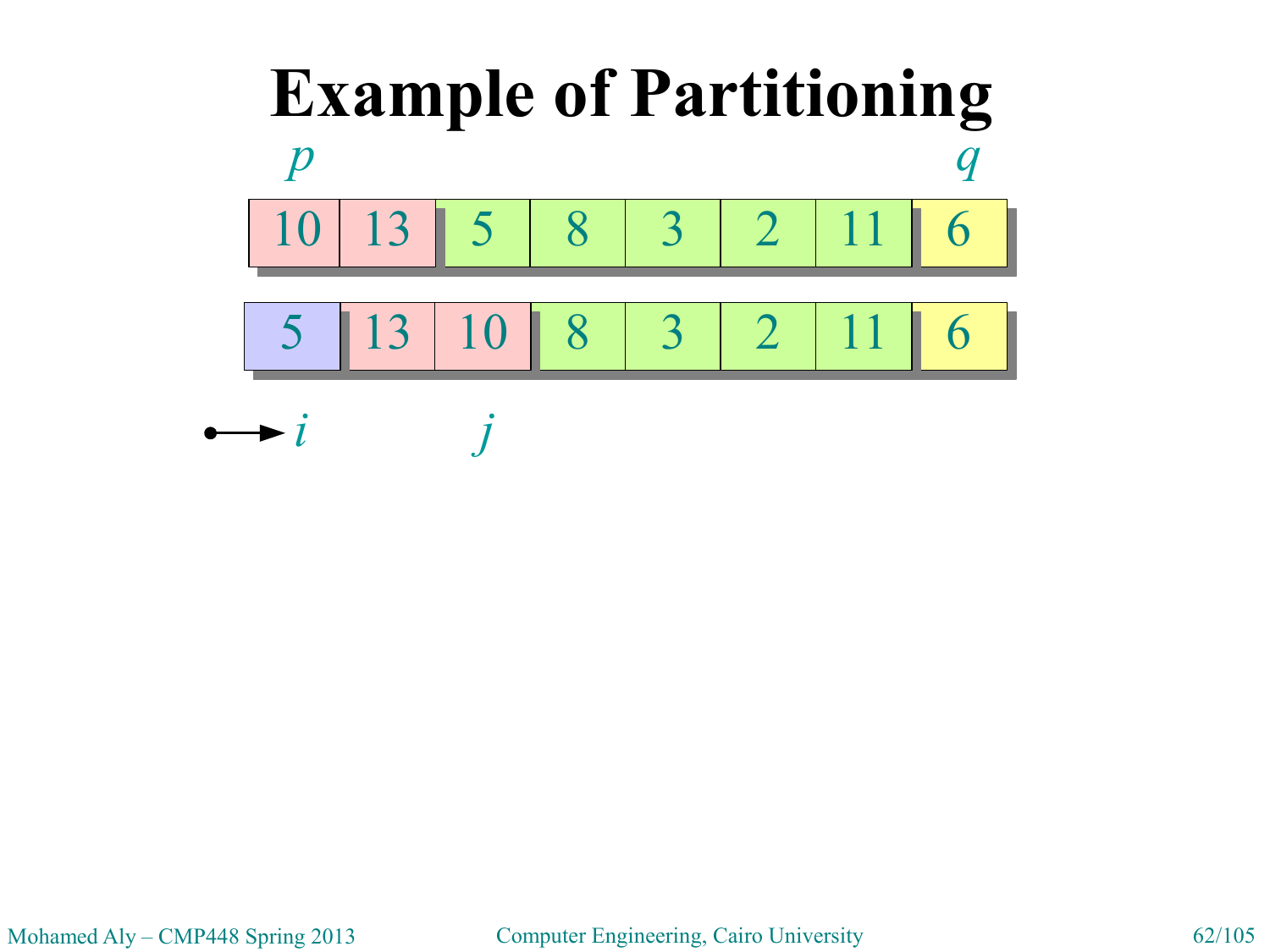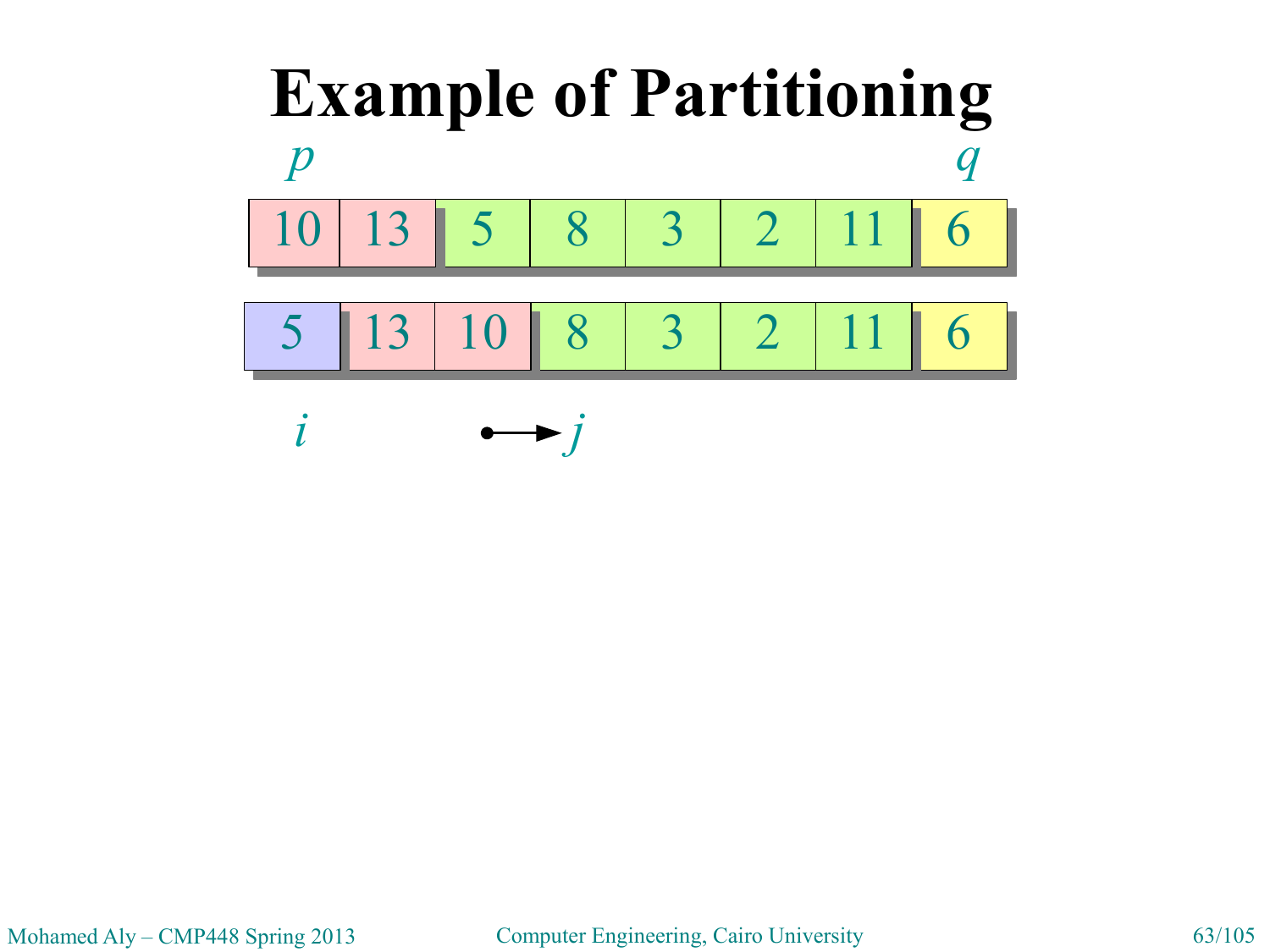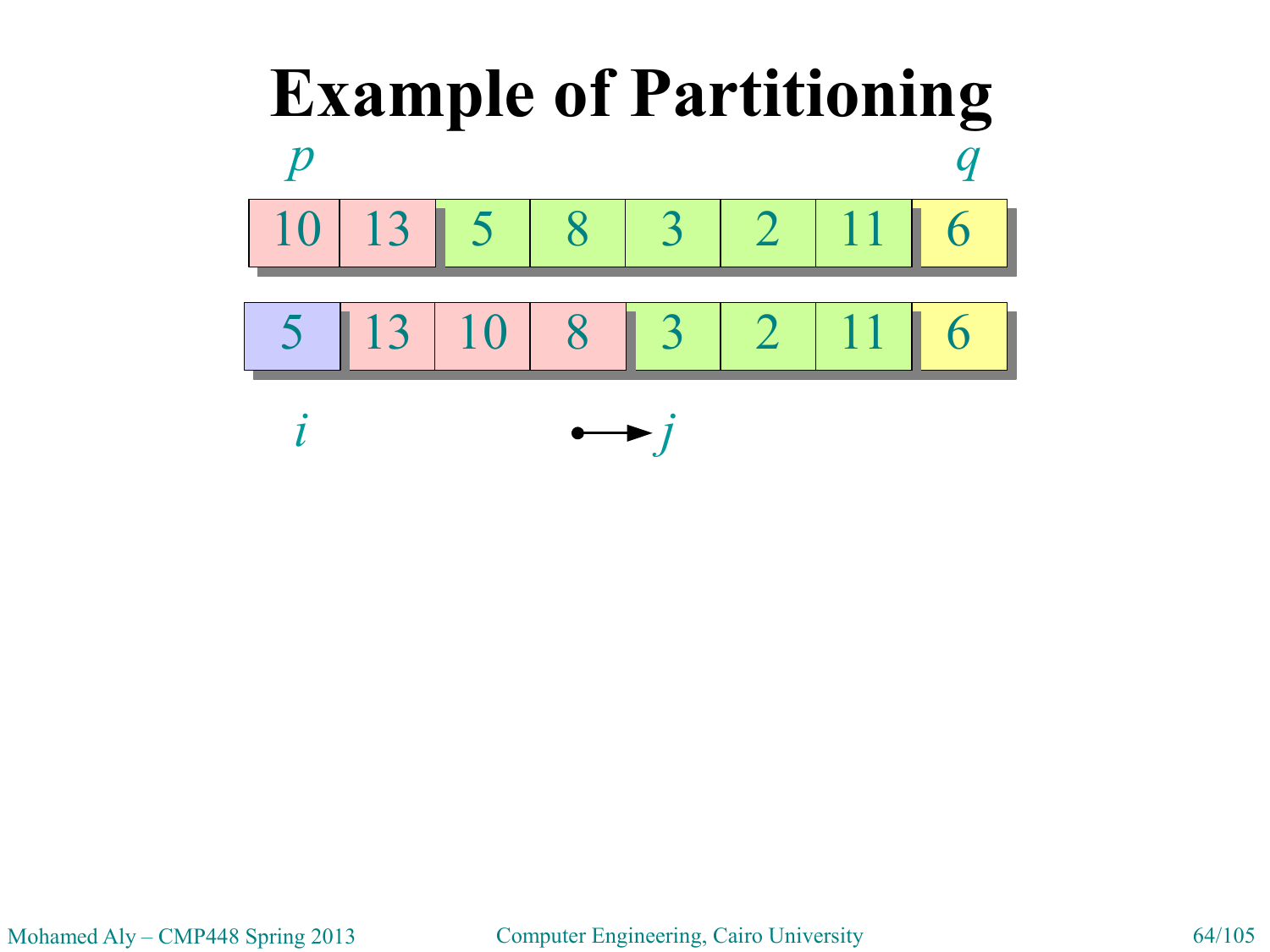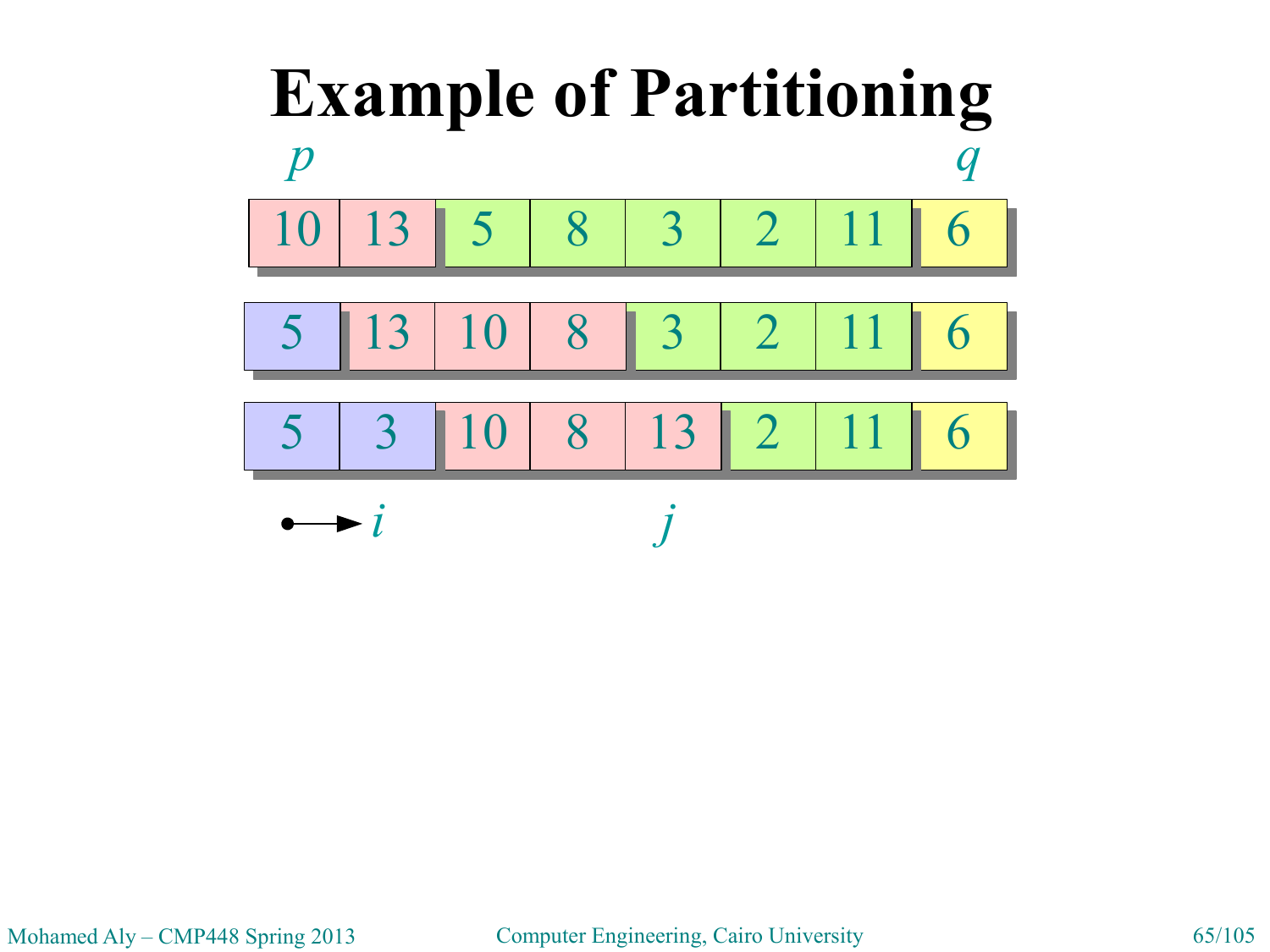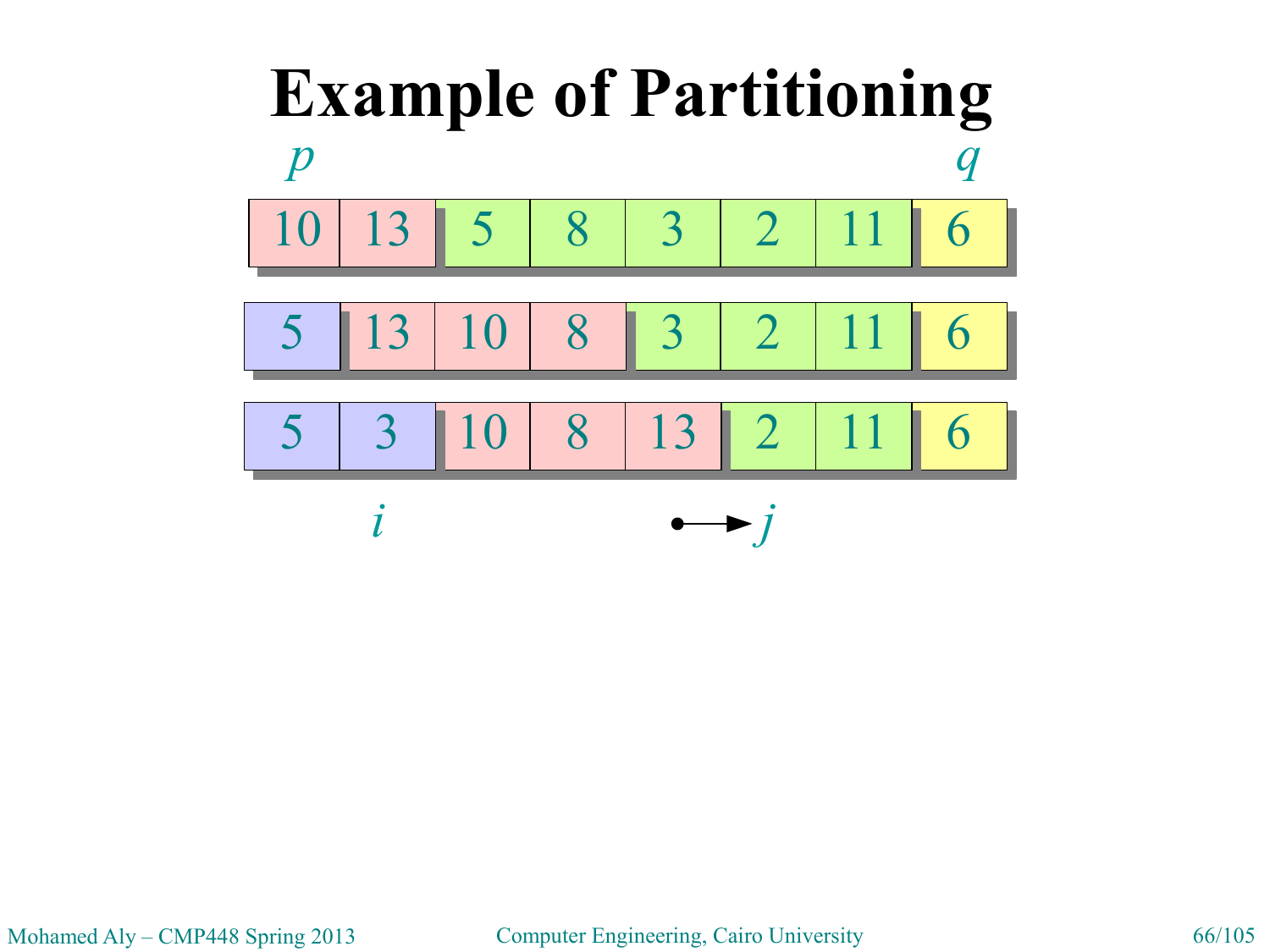

Mohamed Aly – CMP448 Spring 2013 Computer Engineering, Cairo University 67/105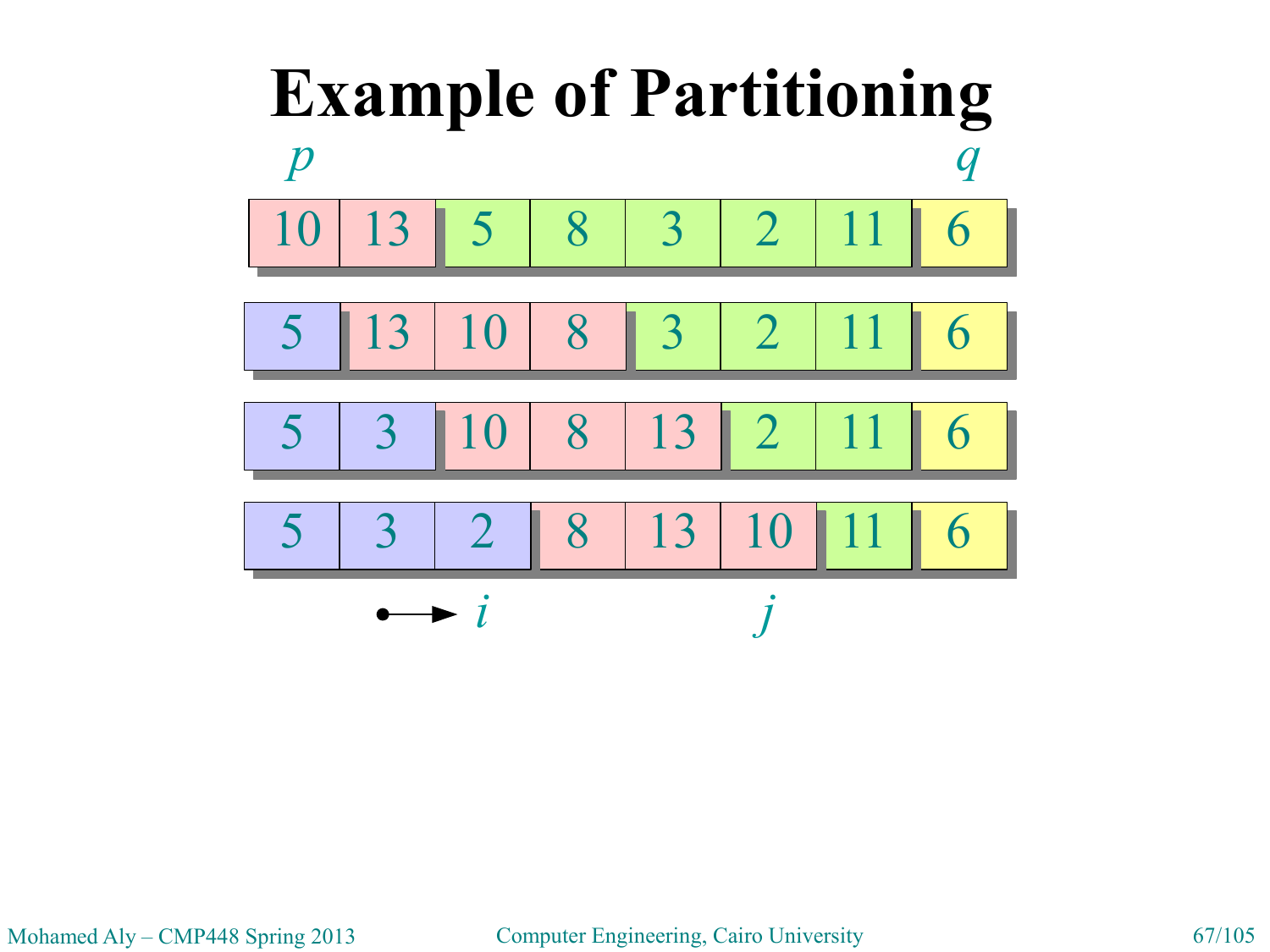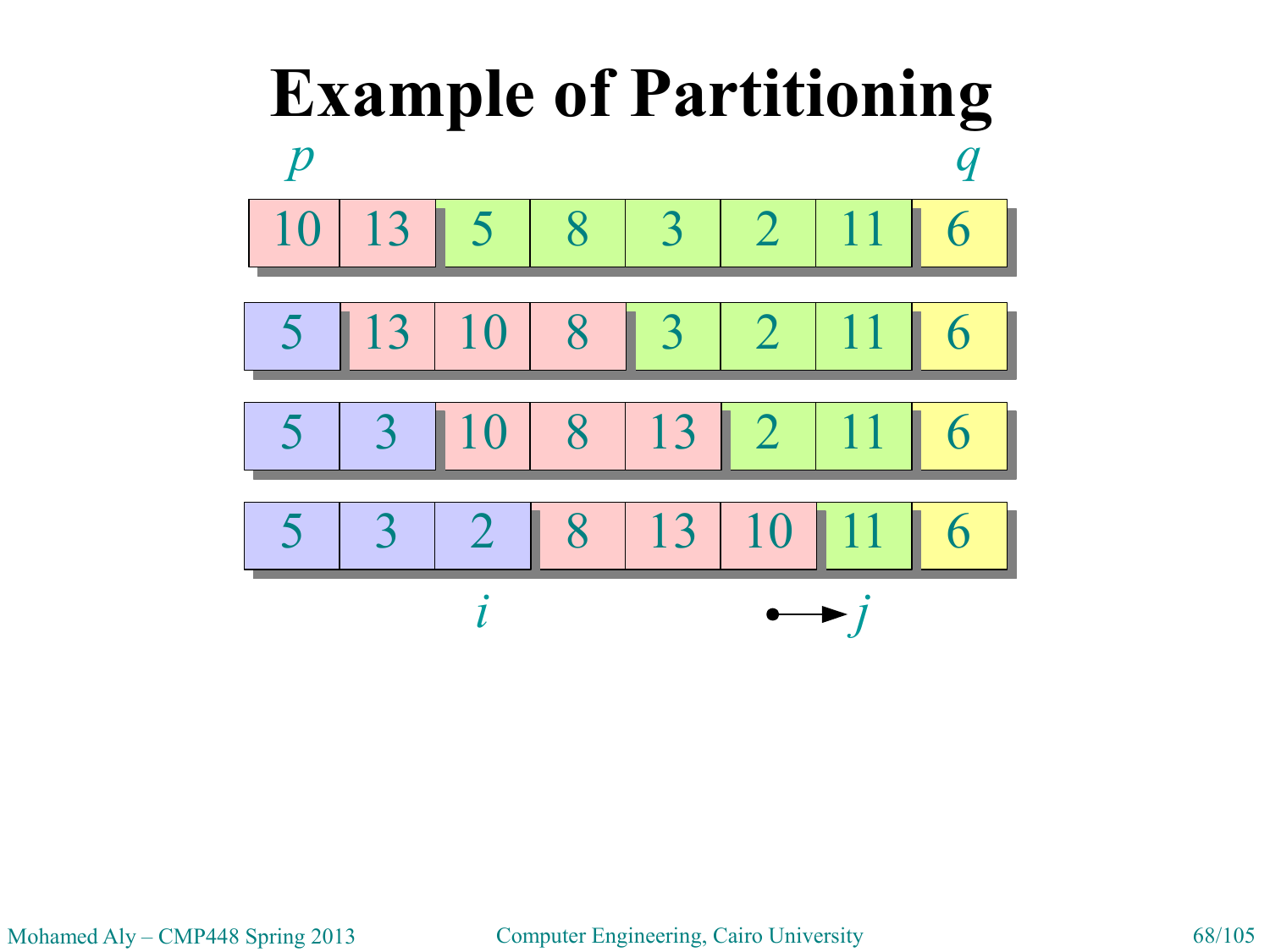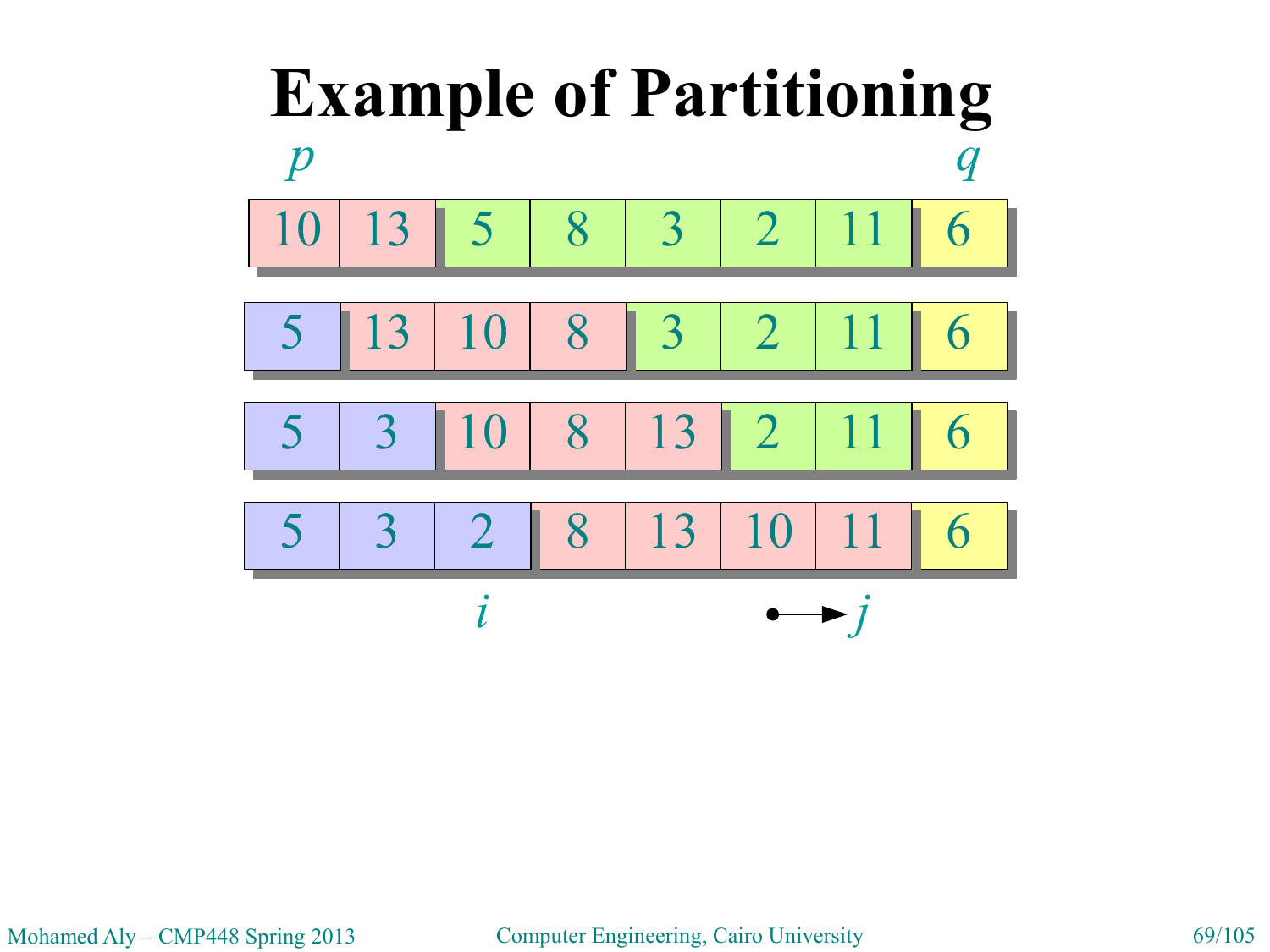

Mohamed Aly – CMP448 Spring 2013 Computer Engineering, Cairo University 70/105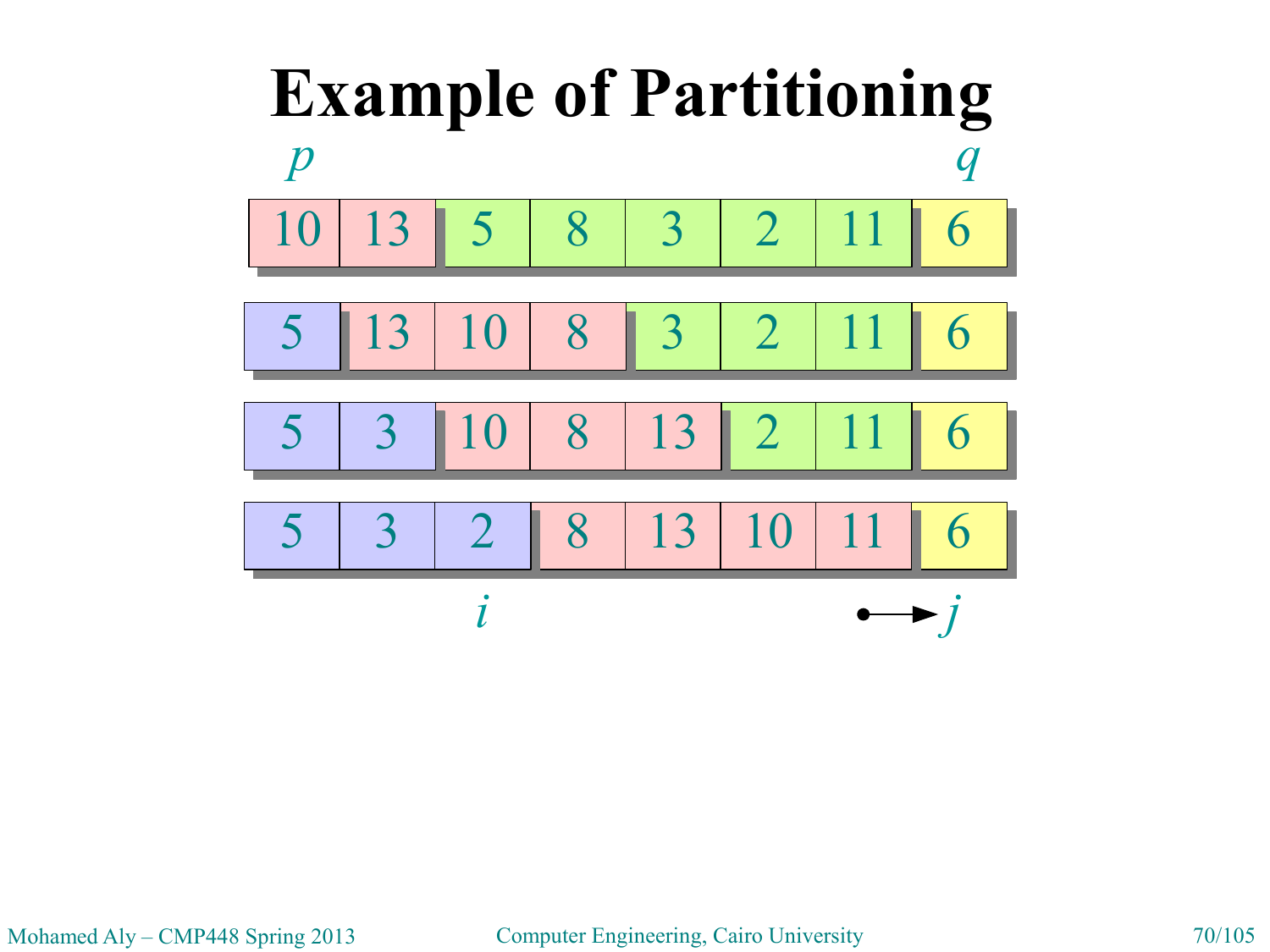

Mohamed Aly – CMP448 Spring 2013 Computer Engineering, Cairo University 71/105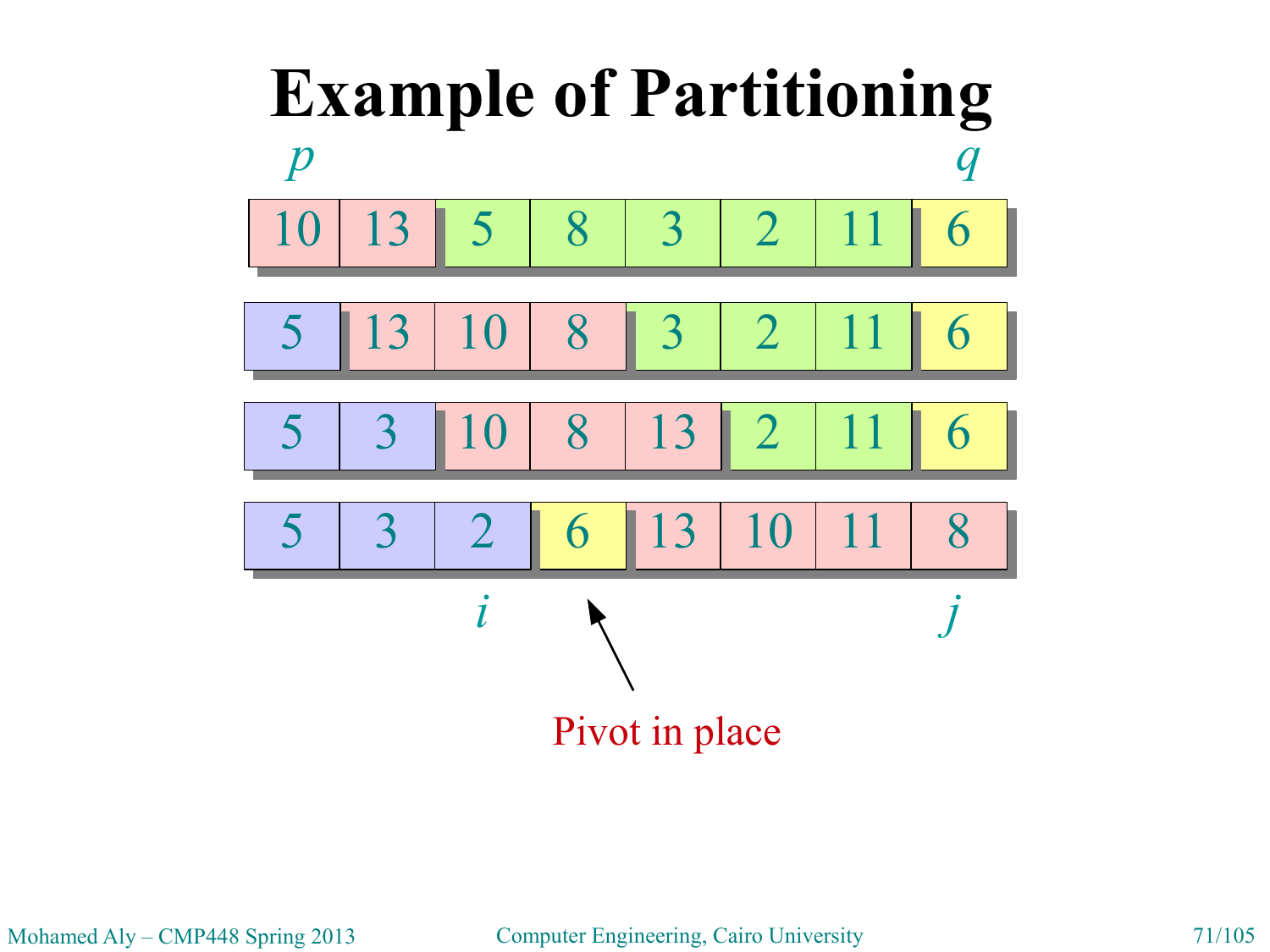

## **Pseudocode for quicksort**

QUICKSORT(*A*, *p, r*) **if**  $p < r$ **then**  $q \leftarrow$  PARTITION(*A*, *p*, *r*) QUICKSORT $(A, p, q-1)$ QUICKSORT $(A, q+1, r)$ 

#### **Initial call:** QUICKSORT(*A*, 1*, n*)

September 21, 2005 *Copyright © 2001-5 by Erik D. Demaine and Charles E. Leiserson* L4.17

Mohamed Aly – CMP448 Spring 2013 Computer Engineering, Cairo University 72/105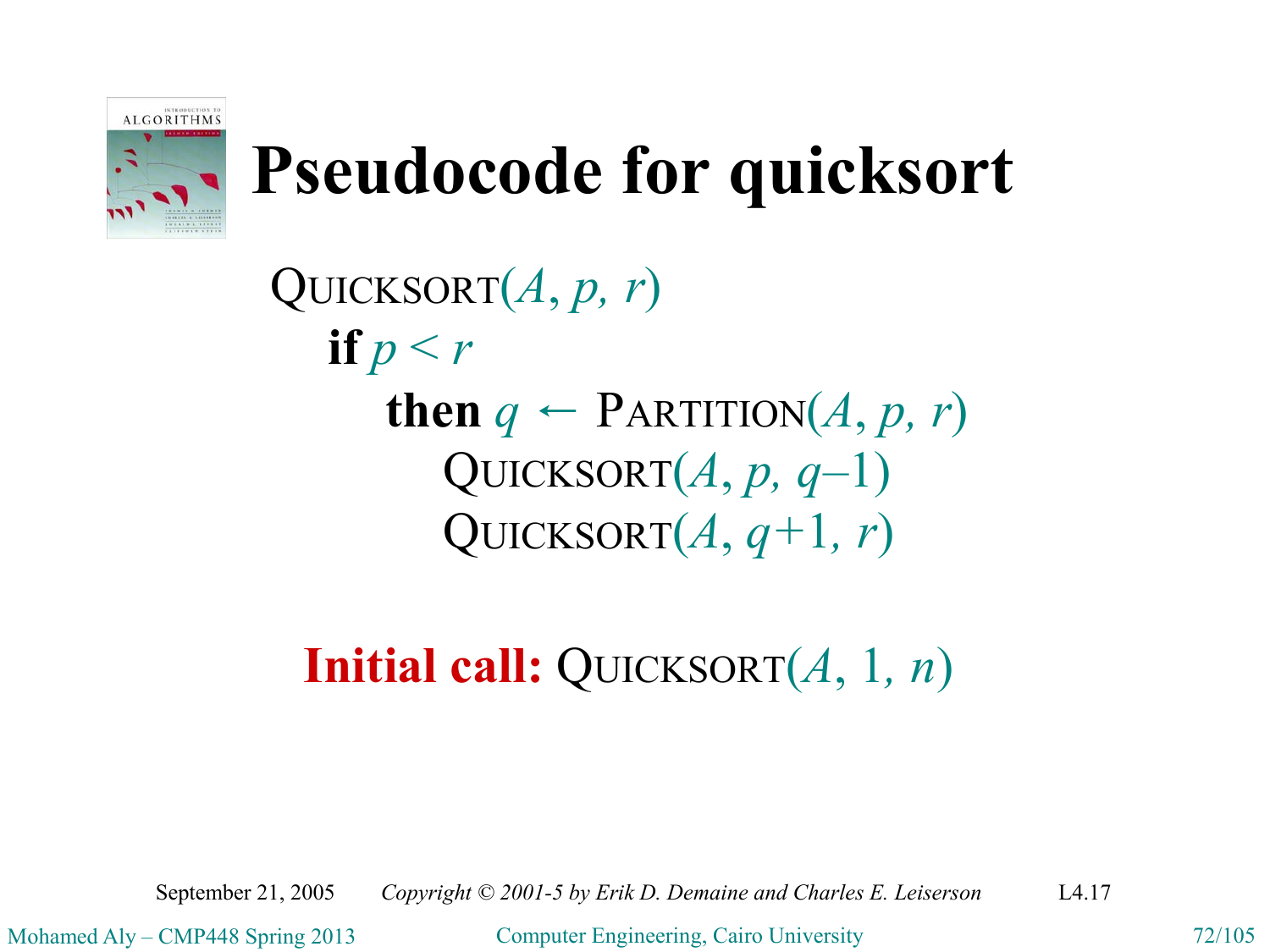

# **Analysis of quicksort**

- Assume all input elements are distinct.
- In practice, there are better partitioning algorithms for when duplicate input elements may exist.
- Let  $T(n)$  = worst-case running time on an array of *n* elements.

September 21, 2005 *Copyright © 2001-5 by Erik D. Demaine and Charles E. Leiserson* L4.18

Mohamed Aly – CMP448 Spring 2013 Computer Engineering, Cairo University 73/105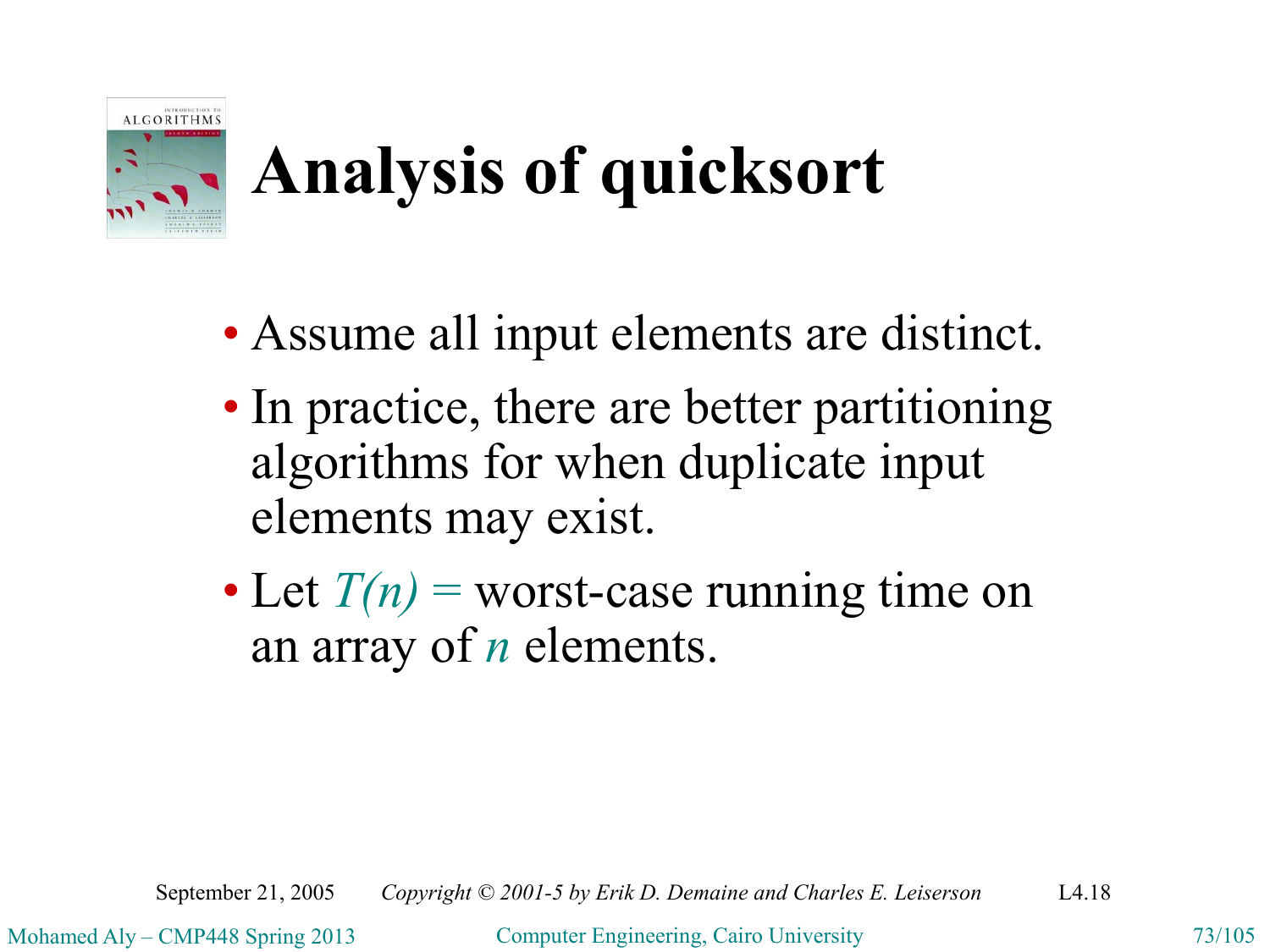

# **Worst-case of quicksort**

- Input sorted or reverse sorted.
- Partition around min or max element.
- One side of partition always has no elements.

$$
T(n) = T(0) + T(n - 1) + \Theta(n)
$$
  
=  $\Theta(1) + T(n - 1) + \Theta(n)$   
=  $T(n - 1) + \Theta(n)$   
=  $\Theta(n^2)$  (arithmetic series)

September 21, 2005 *Copyright © 2001-5 by Erik D. Demaine and Charles E. Leiserson* L4.19

Mohamed Aly – CMP448 Spring 2013 Computer Engineering, Cairo University 74/105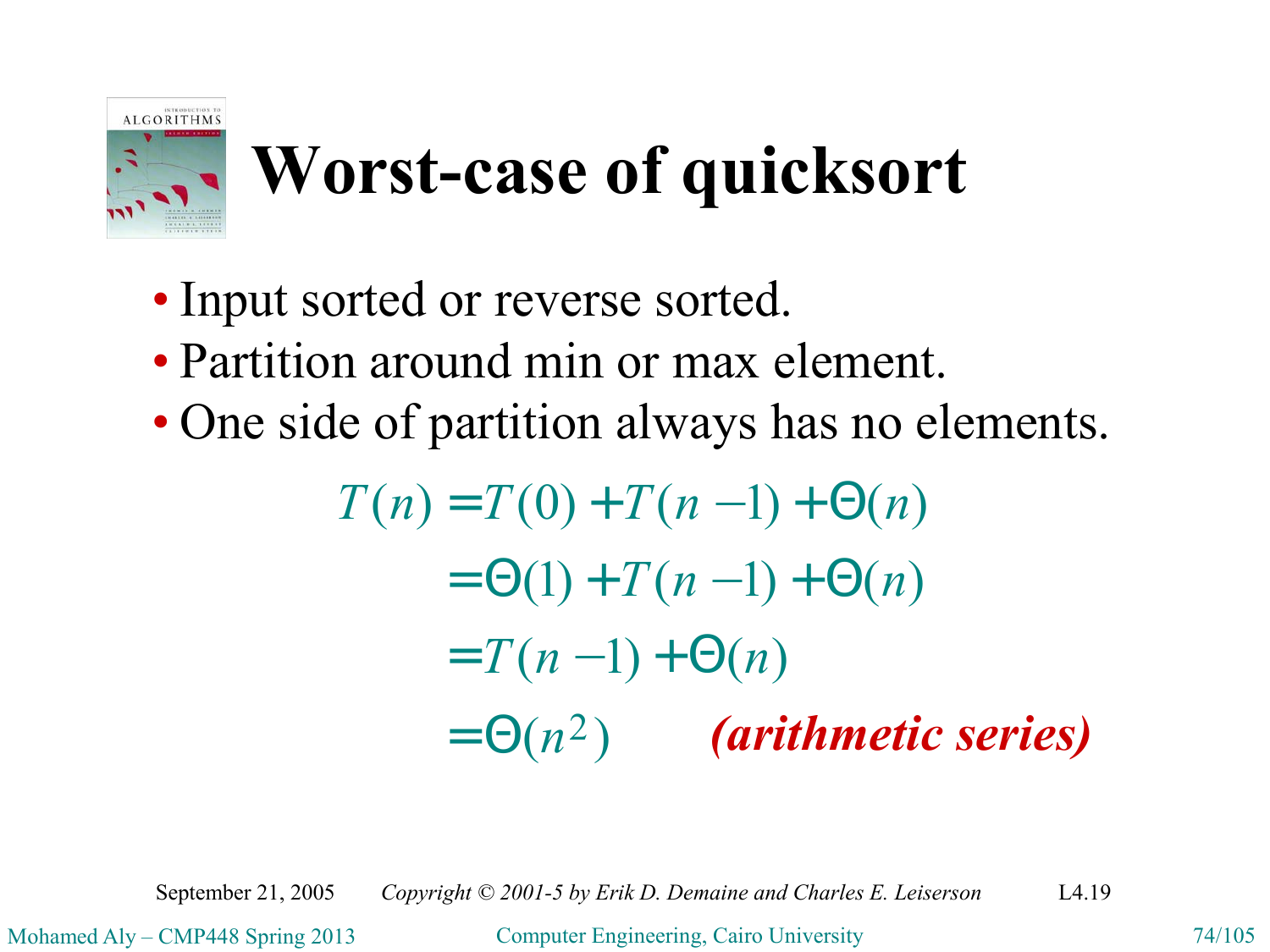

#### $T(n) = T(0) + T(n-1) + cn$

September 21, 2005 *Copyright © 2001-5 by Erik D. Demaine and Charles E. Leiserson* L4.20

Mohamed Aly – CMP448 Spring 2013 Computer Engineering, Cairo University 75/105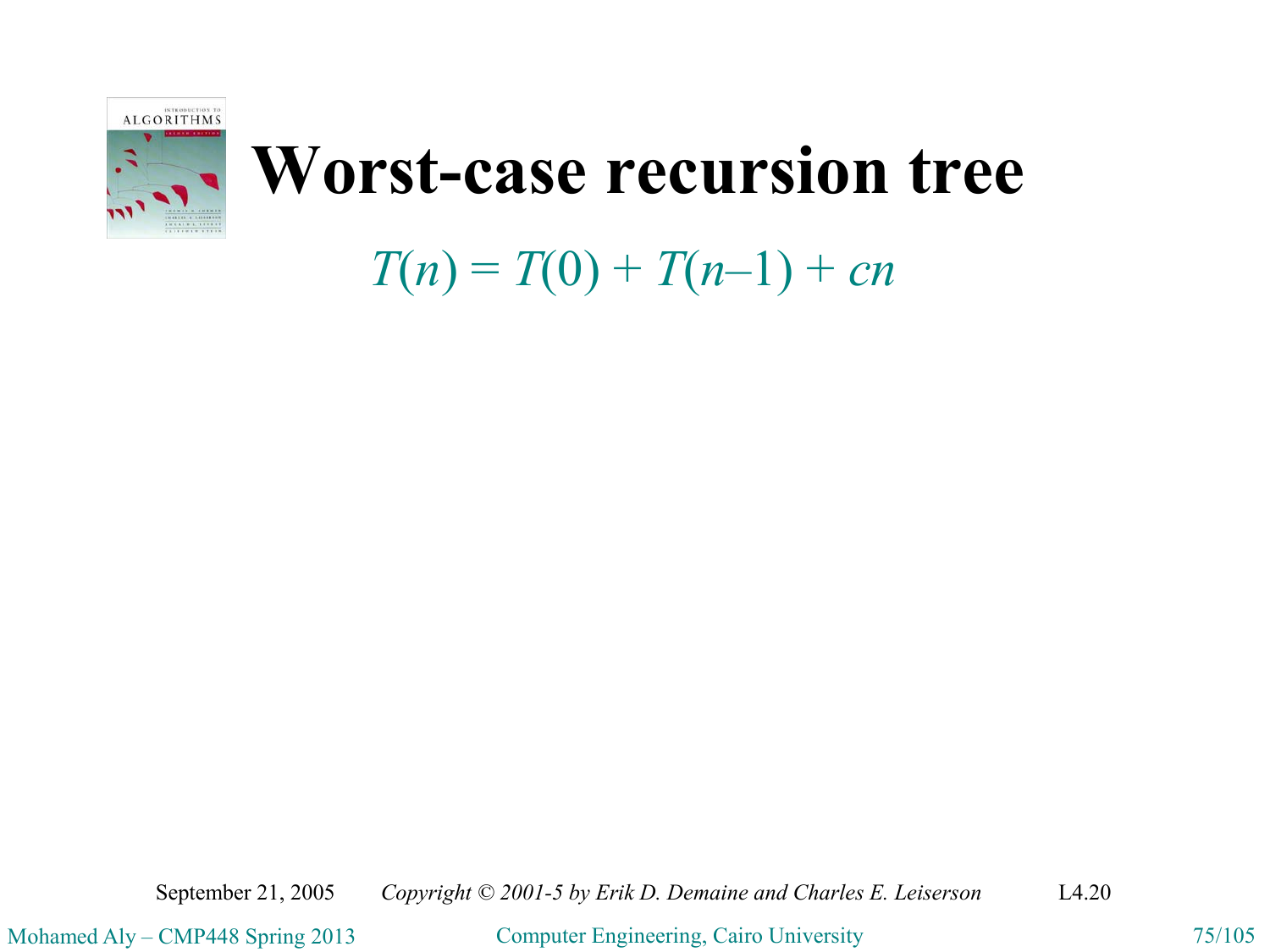

### $T(n) = T(0) + T(n-1) + cn$

*T*(*n*)

September 21, 2005 *Copyright © 2001-5 by Erik D. Demaine and Charles E. Leiserson* L4.21

Mohamed Aly – CMP448 Spring 2013 Computer Engineering, Cairo University 76/105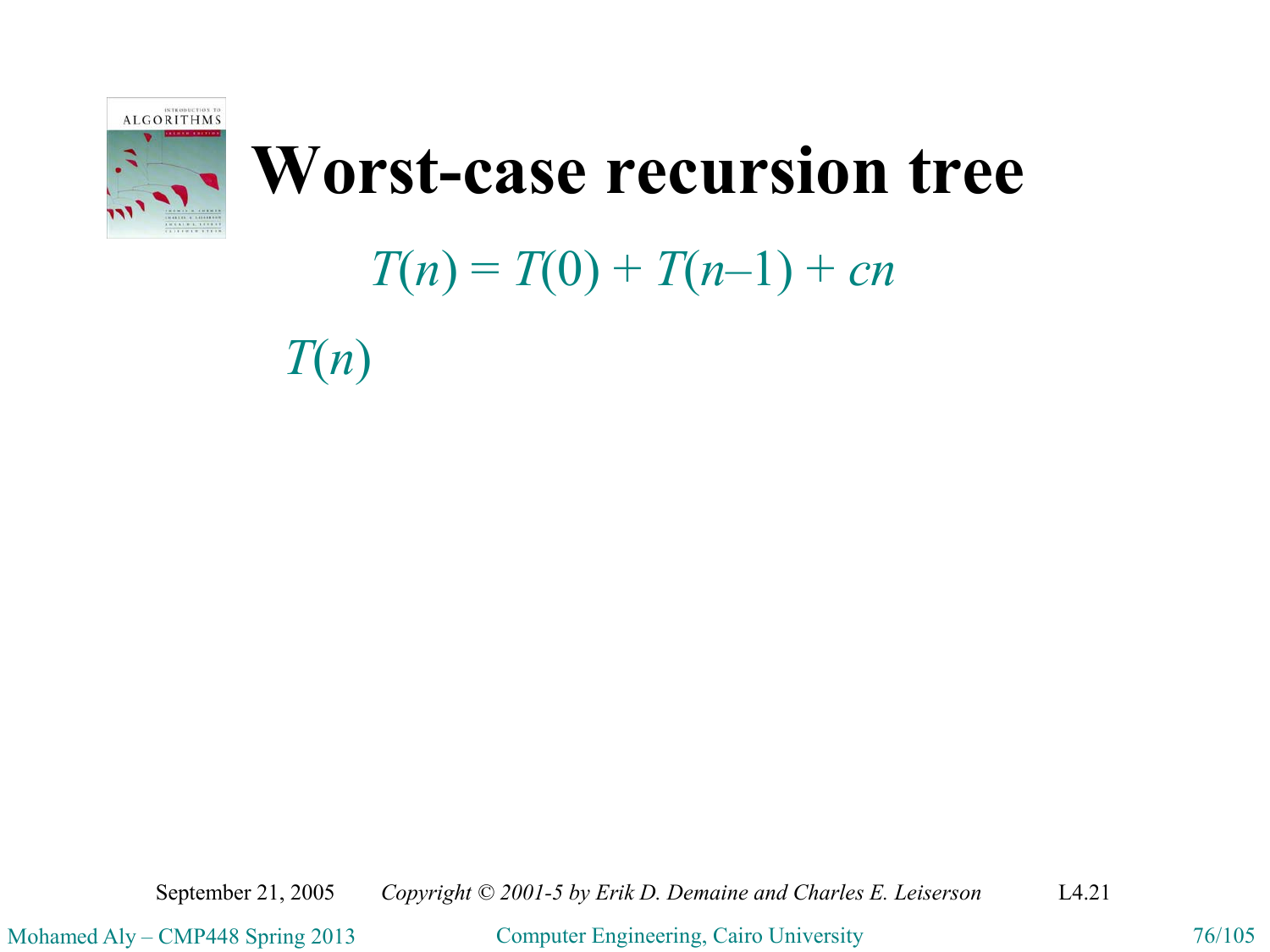

### $T(n) = T(0) + T(n-1) + cn$



September 21, 2005 *Copyright © 2001-5 by Erik D. Demaine and Charles E. Leiserson* L4.22

Mohamed Aly – CMP448 Spring 2013 Computer Engineering, Cairo University 77/105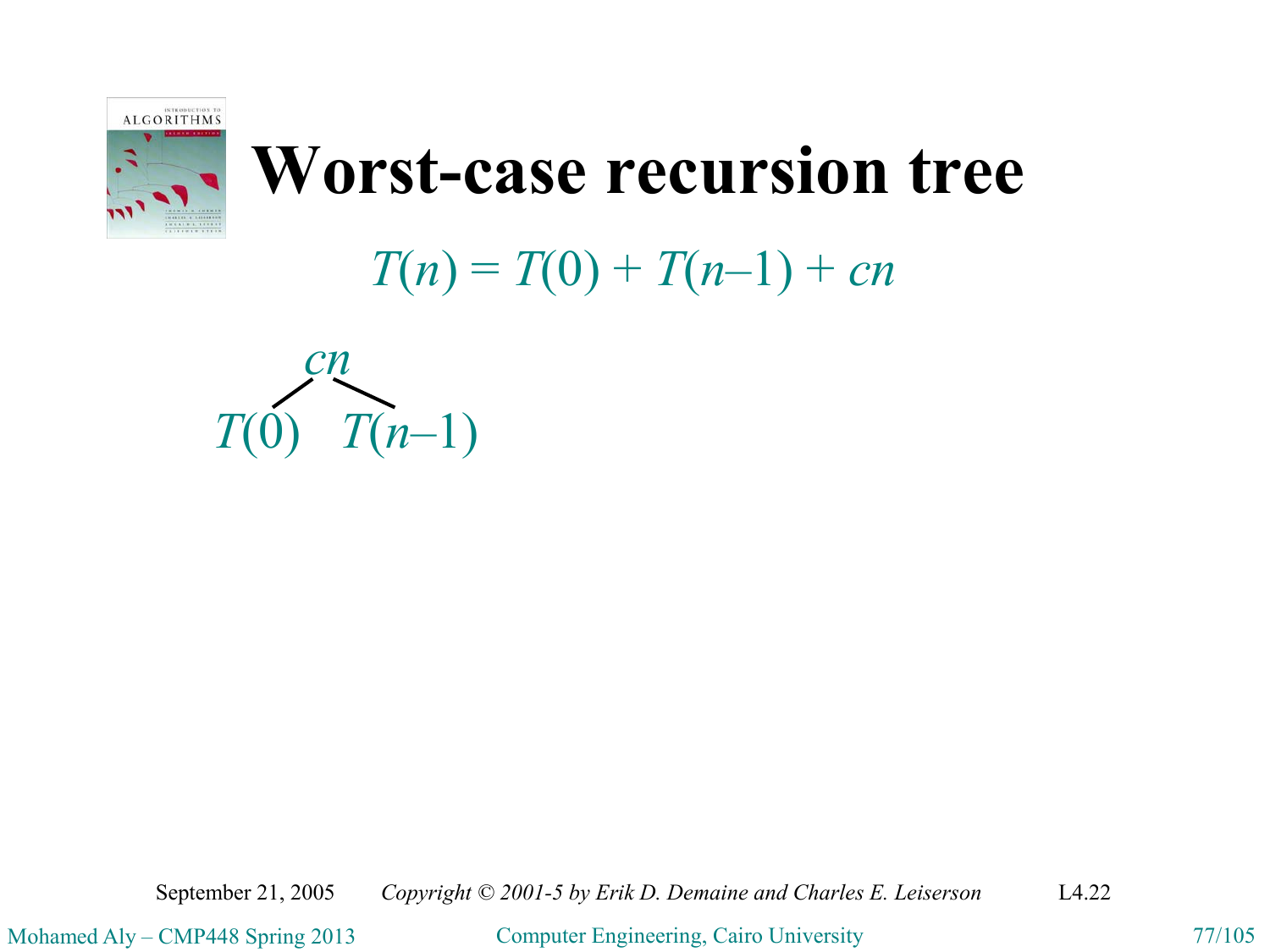

 $T(n) = T(0) + T(n-1) + cn$ 



September 21, 2005 *Copyright © 2001-5 by Erik D. Demaine and Charles E. Leiserson* L4.23

Mohamed Aly – CMP448 Spring 2013 Computer Engineering, Cairo University 78/105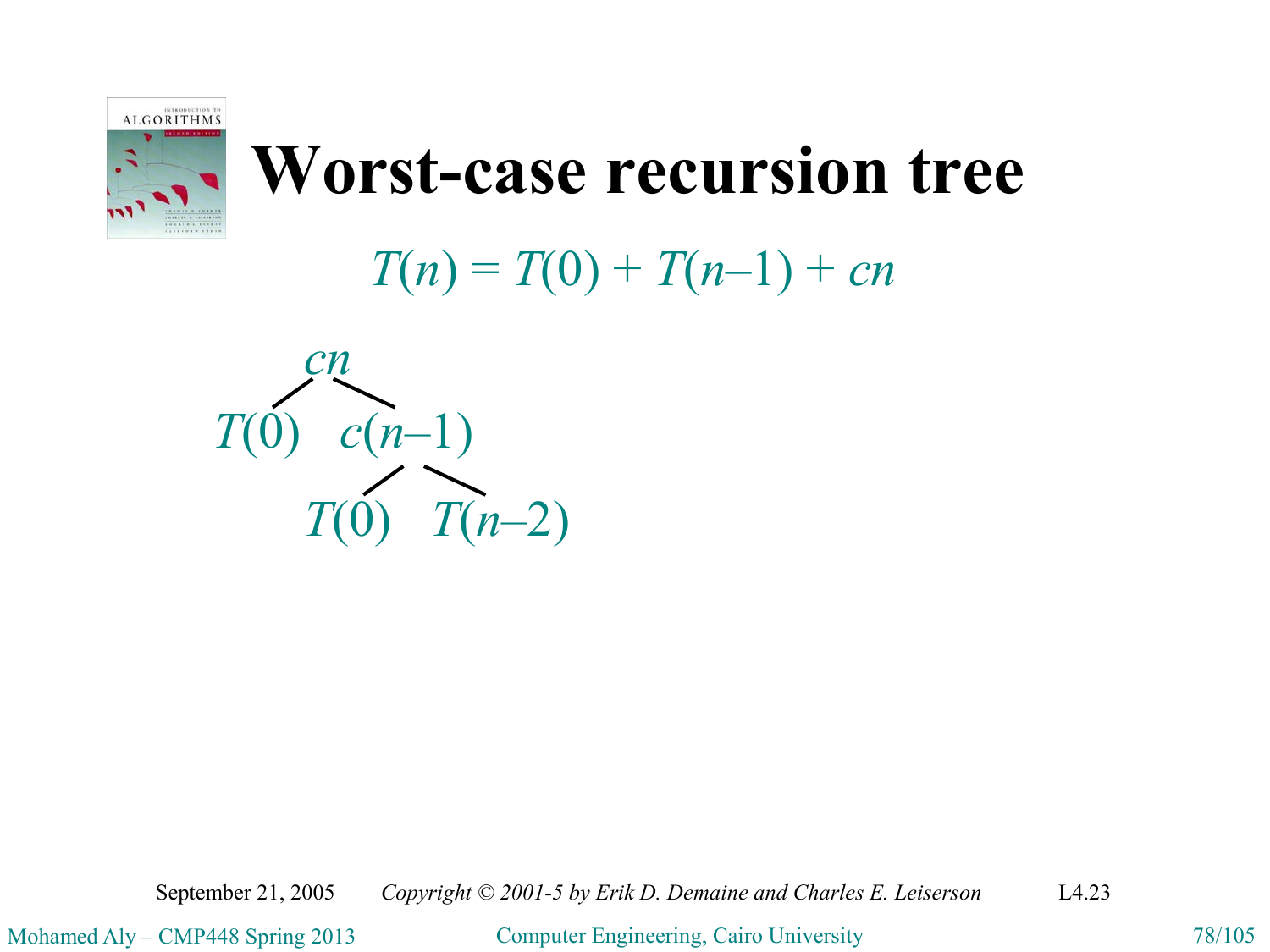

 $T(n) = T(0) + T(n-1) + cn$ 



September 21, 2005 *Copyright © 2001-5 by Erik D. Demaine and Charles E. Leiserson* L4.24

Mohamed Aly – CMP448 Spring 2013 Computer Engineering, Cairo University 79/105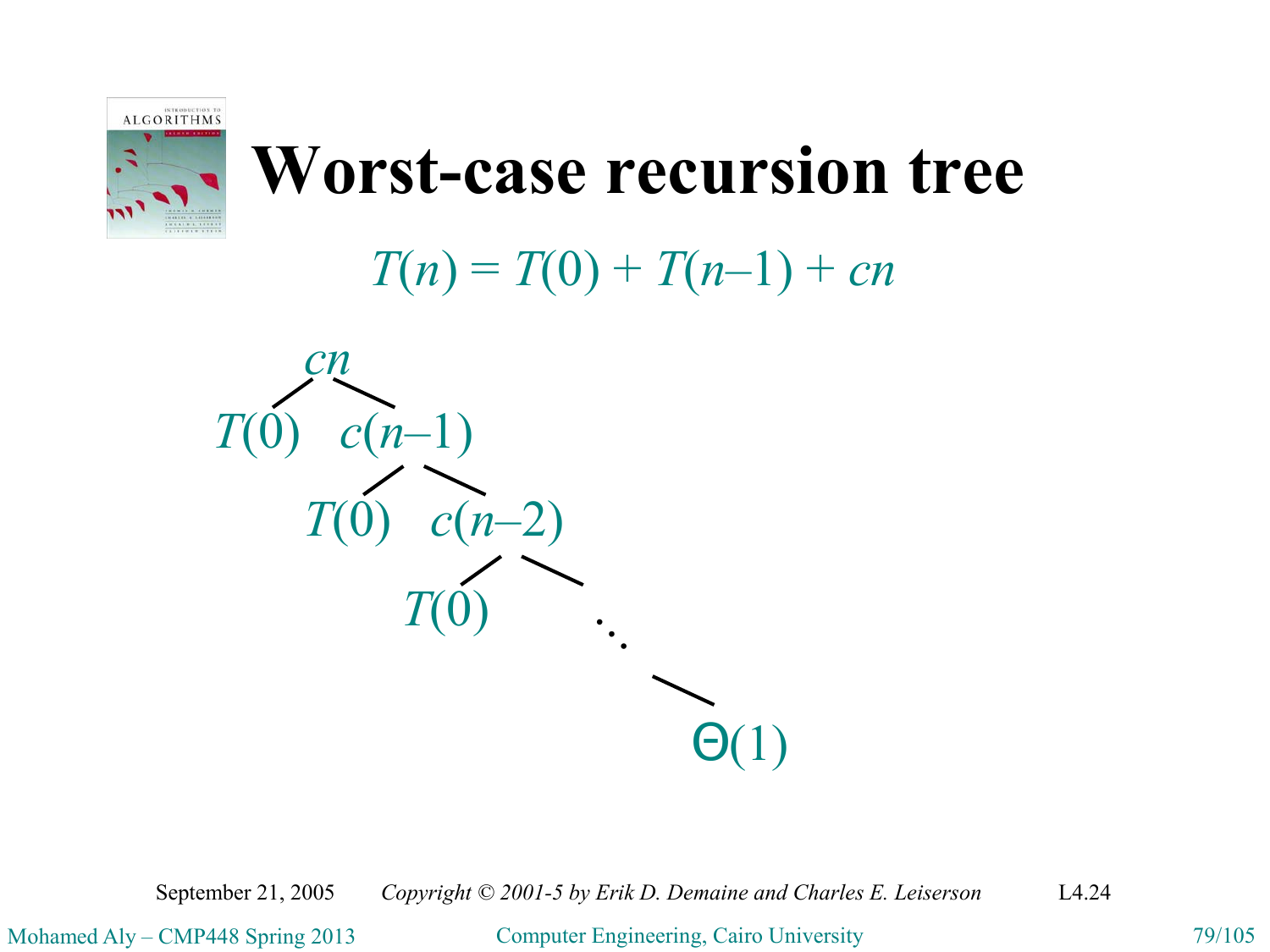

September 21, 2005 *Copyright © 2001-5 by Erik D. Demaine and Charles E. Leiserson* L4.25

Mohamed Aly – CMP448 Spring 2013 Computer Engineering, Cairo University 80/105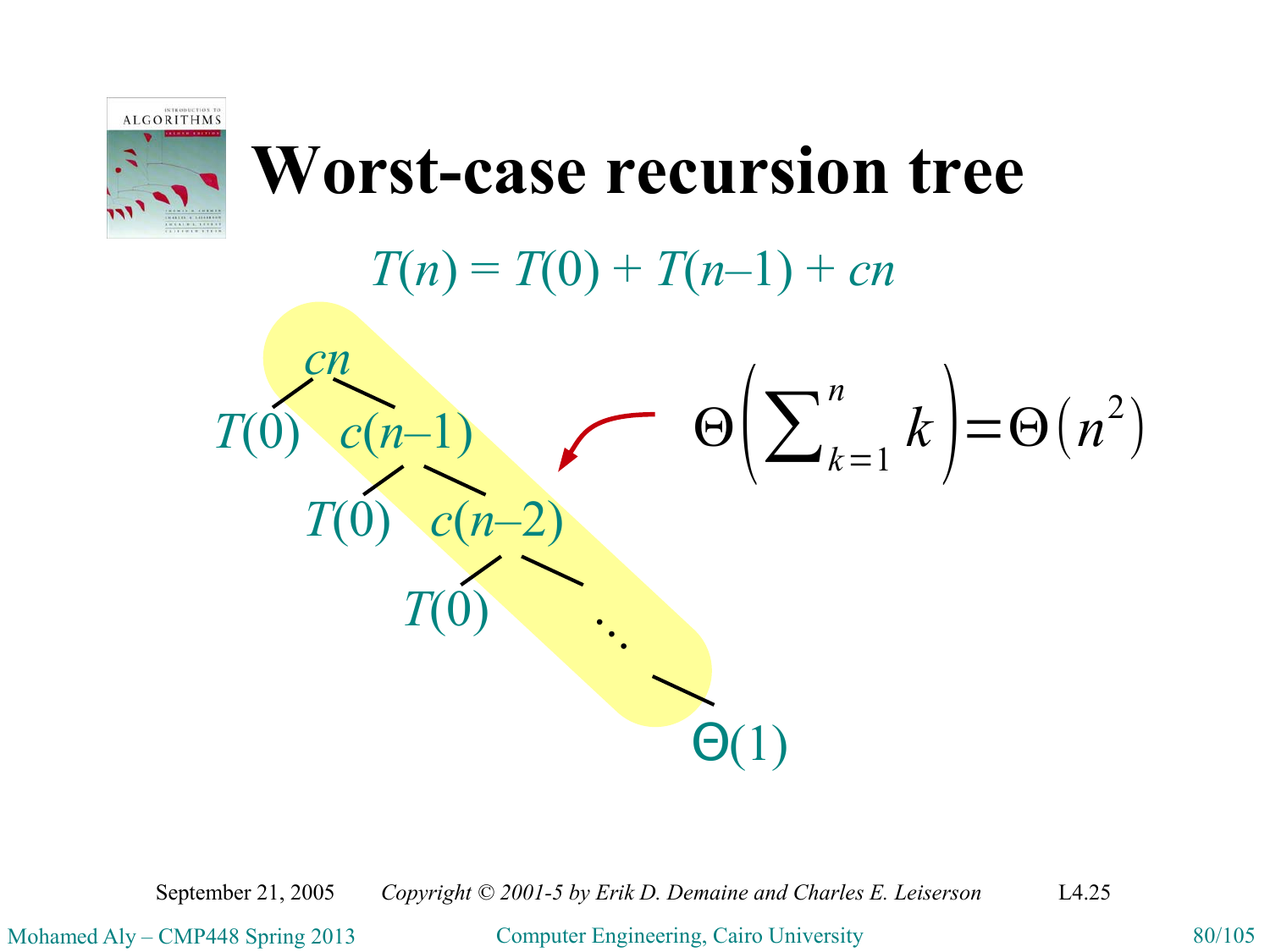

#### $T(n) = T(0) + T(n-1) + cn$



September 21, 2005 *Copyright © 2001-5 by Erik D. Demaine and Charles E. Leiserson* L4.26

Mohamed Aly – CMP448 Spring 2013 Computer Engineering, Cairo University 81/105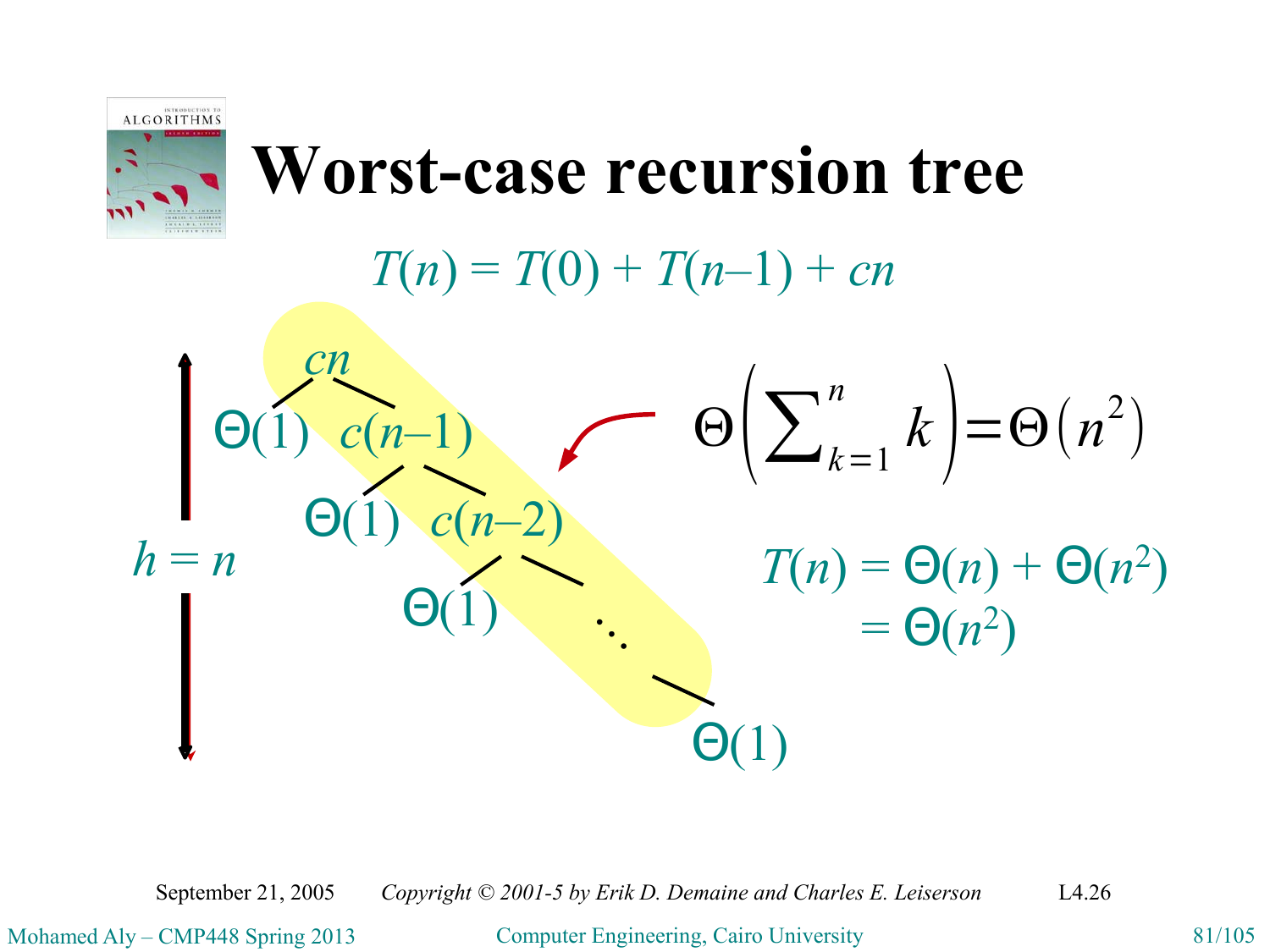

## **Best-case analysis** *(For intuition only!)*

If we're lucky, PARTITION splits the array evenly:  $T(n) = 2T(n/2) + \Theta(n)$  $= \Theta(n \lg n)$  (same as merge sort)

What if the split is always 10 9 10  $\frac{1}{10}$  :  $\frac{9}{10}$  ?  $(n) = T(\frac{1}{10}n) + T(\frac{9}{10}n) + \Theta(n)$ 9  $T(n) = T(\frac{1}{10}n) + T(\frac{9}{10}n) + \Theta(n)$ What is the solution to this recurrence?

September 21, 2005 *Copyright © 2001-5 by Erik D. Demaine and Charles E. Leiserson* L4.27

Mohamed Aly – CMP448 Spring 2013 Computer Engineering, Cairo University 82/105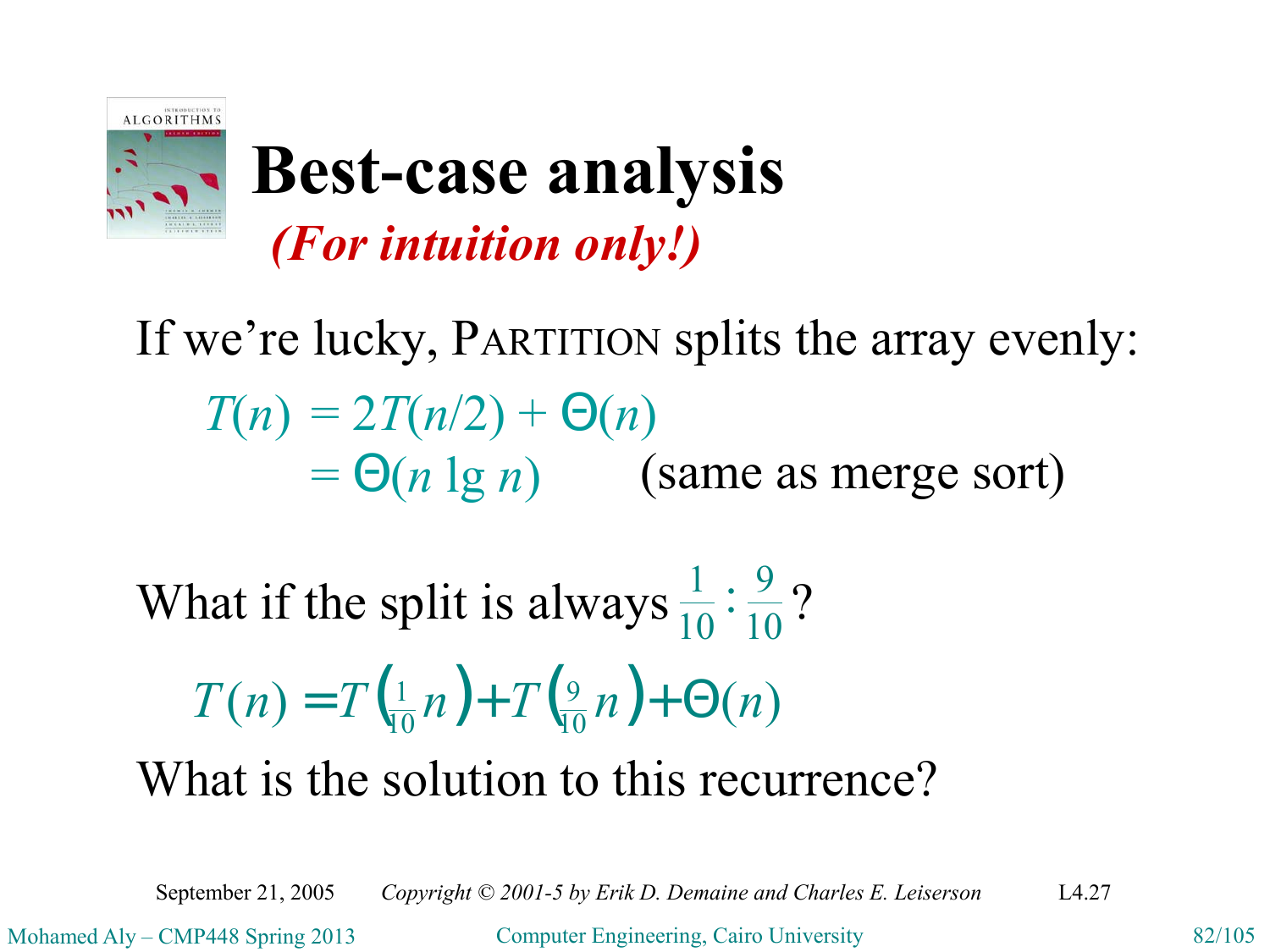

*T*(*n*)

September 21, 2005 *Copyright © 2001-5 by Erik D. Demaine and Charles E. Leiserson* L4.28

Mohamed Aly – CMP448 Spring 2013 Computer Engineering, Cairo University 83/105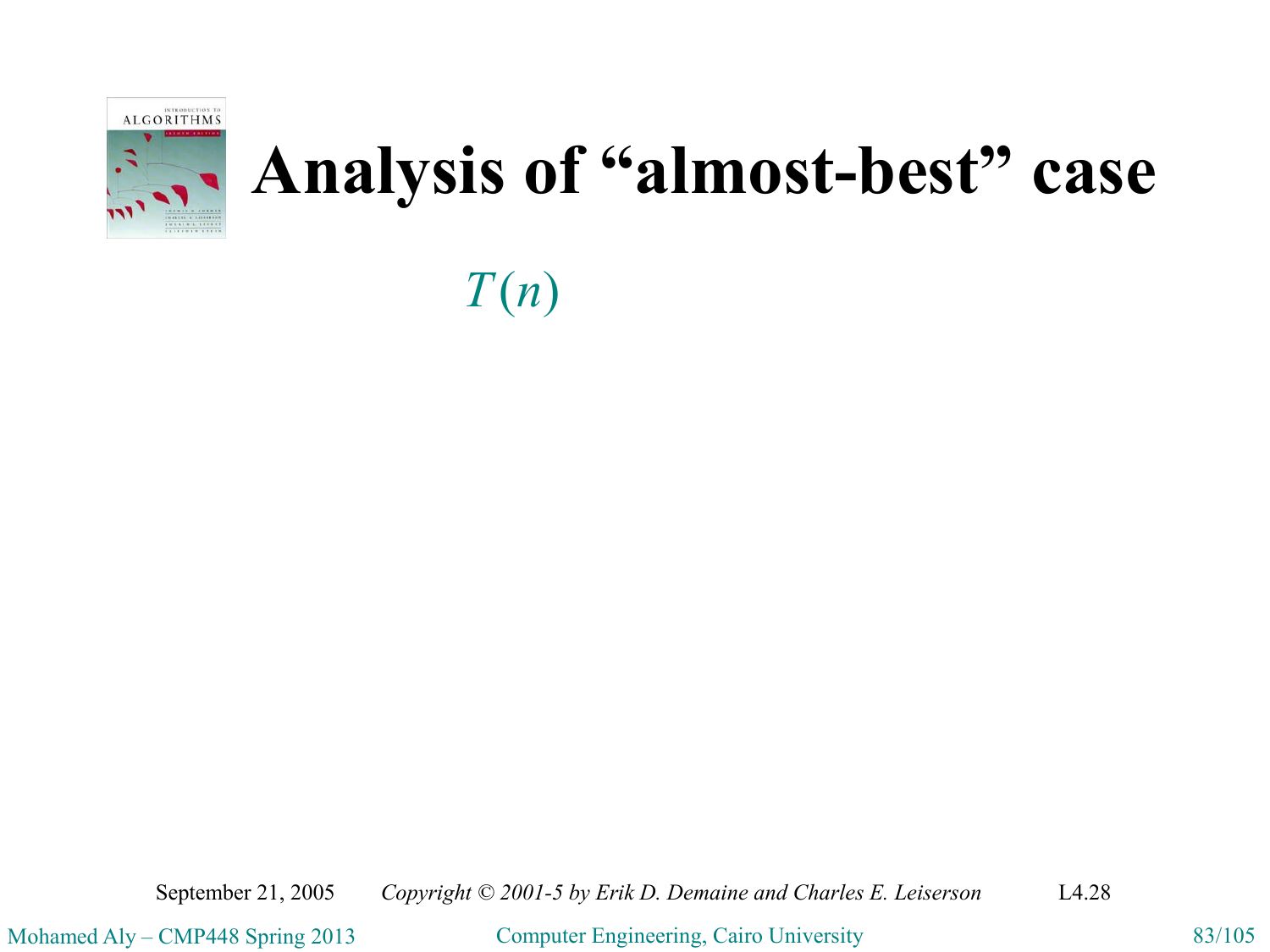



September 21, 2005 *Copyright © 2001-5 by Erik D. Demaine and Charles E. Leiserson* L4.29

Mohamed Aly – CMP448 Spring 2013 Computer Engineering, Cairo University 84/105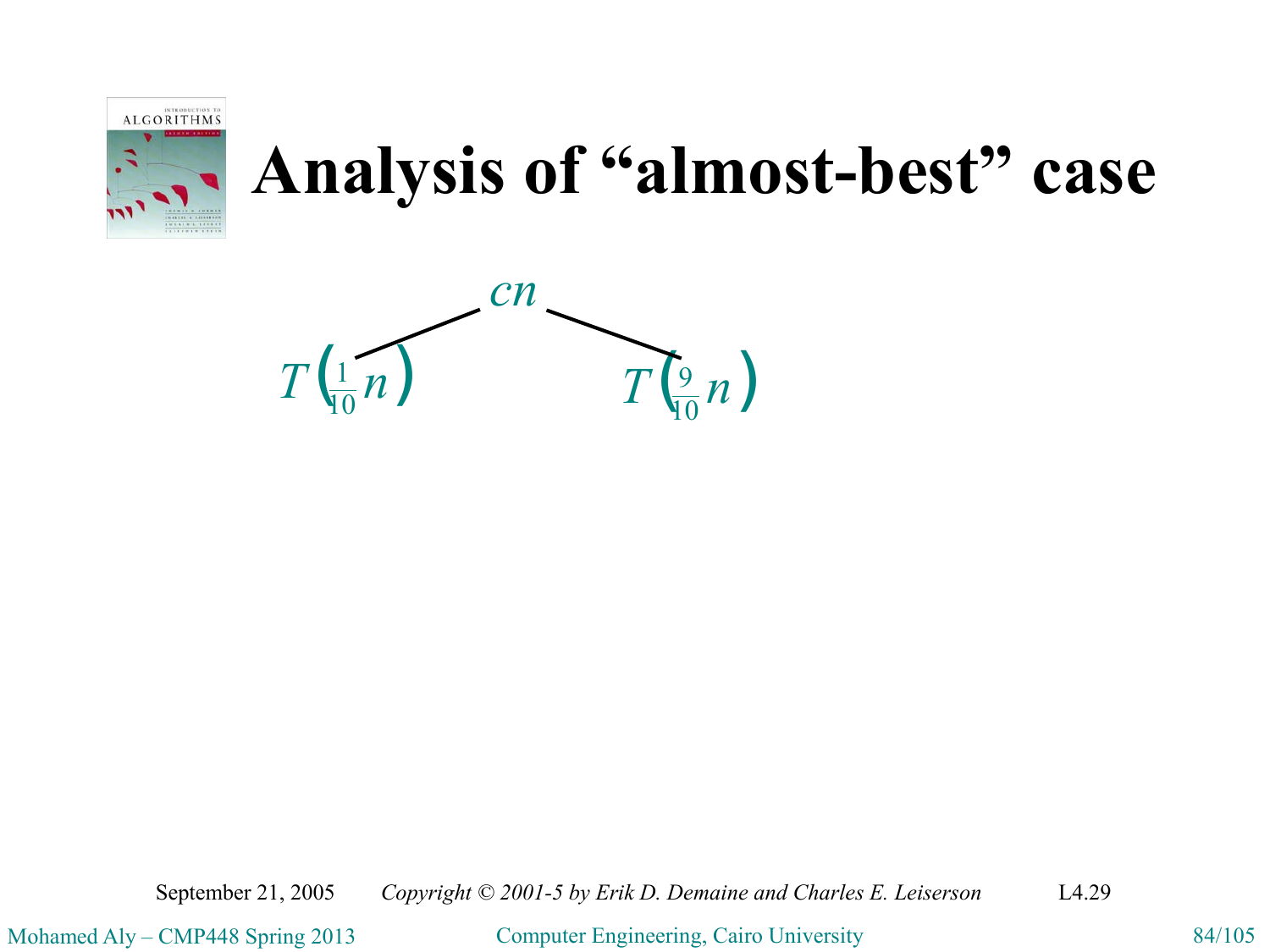



September 21, 2005 *Copyright © 2001-5 by Erik D. Demaine and Charles E. Leiserson* L4.30

Mohamed Aly – CMP448 Spring 2013 Computer Engineering, Cairo University 85/105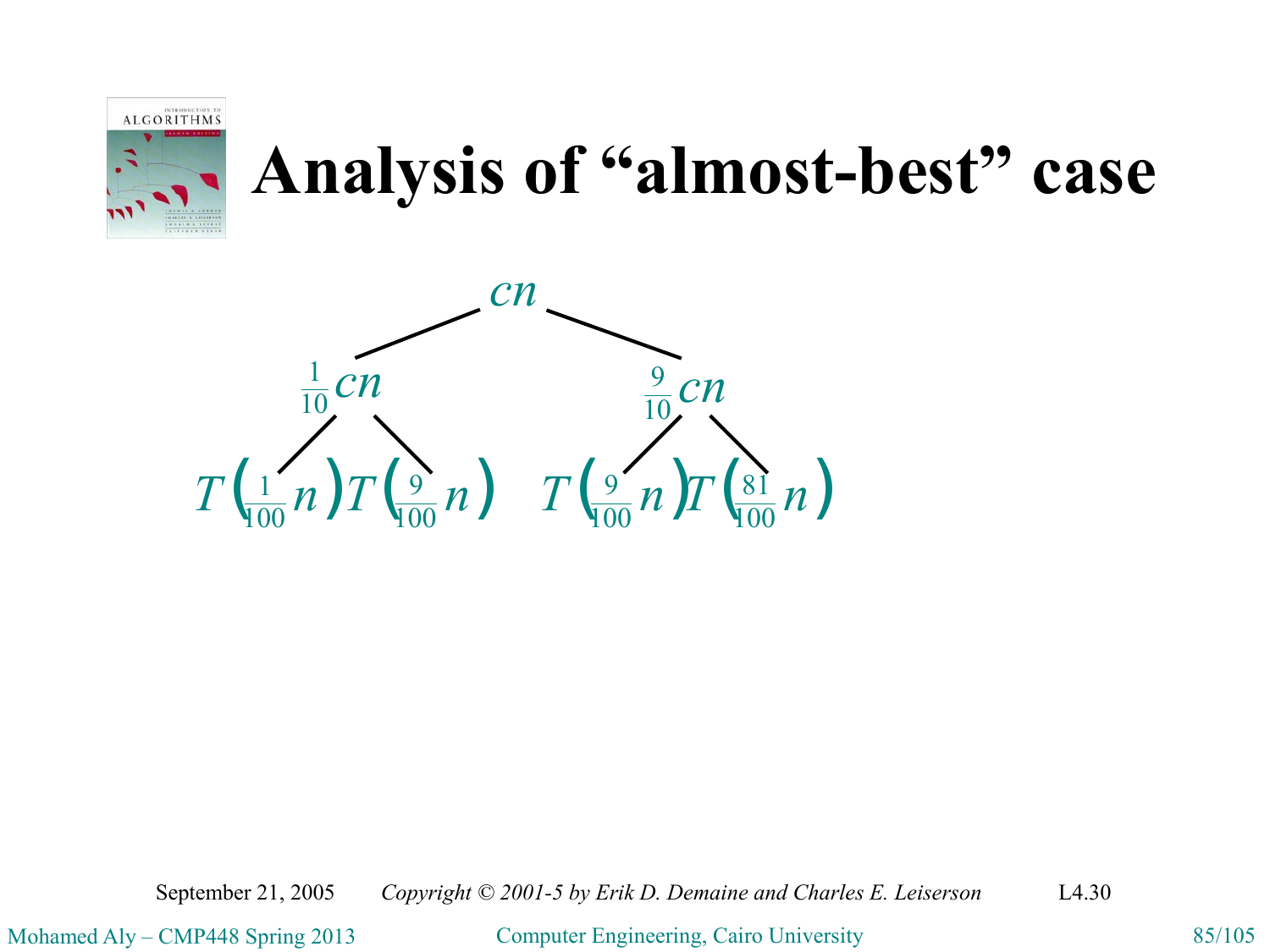



September 21, 2005 *Copyright © 2001-5 by Erik D. Demaine and Charles E. Leiserson* L4.31

Mohamed Aly – CMP448 Spring 2013 Computer Engineering, Cairo University 86/105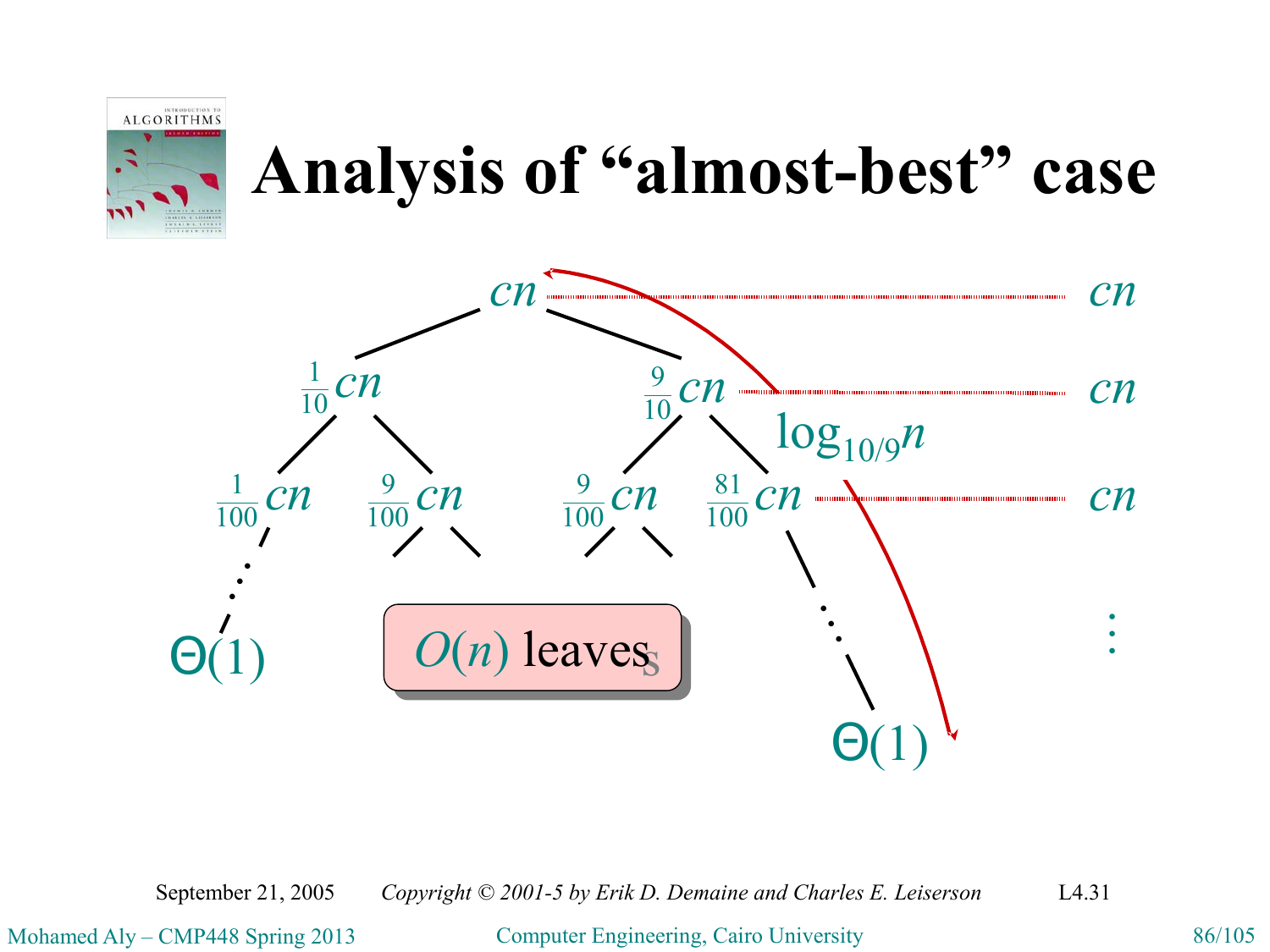



September 21, 2005 *Copyright © 2001-5 by Erik D. Demaine and Charles E. Leiserson* L4.32

Mohamed Aly – CMP448 Spring 2013 Computer Engineering, Cairo University 87/105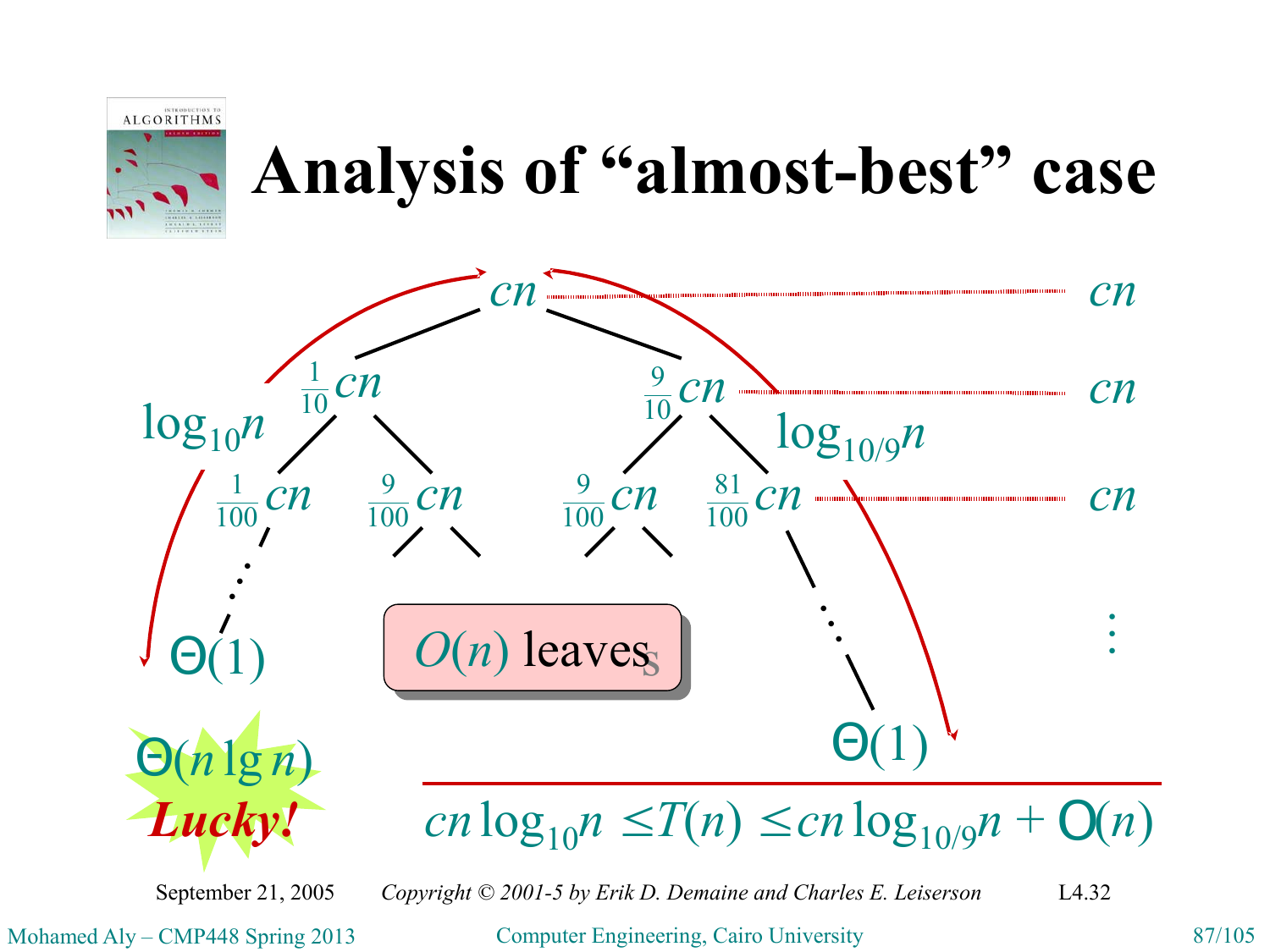

# **More intuition**

Suppose we alternate lucky, unlucky, lucky, unlucky, lucky, ….  $L(n) = 2U(n/2) + \Theta(n)$  *lucky*  $U(n) = L(n-1) + \Theta(n)$  *unlucky* 

### Solving:

 $L(n) = 2(L(n/2 - 1) + \Theta(n/2)) + \Theta(n)$  $= 2L(n/2 - 1) + \Theta(n)$  $= \Theta(n \lg n)$  *Lucky!* 

#### How can we make sure we are usually lucky?

September 21, 2005 *Copyright © 2001-5 by Erik D. Demaine and Charles E. Leiserson* L4.33

Mohamed Aly – CMP448 Spring 2013 Computer Engineering, Cairo University 88/105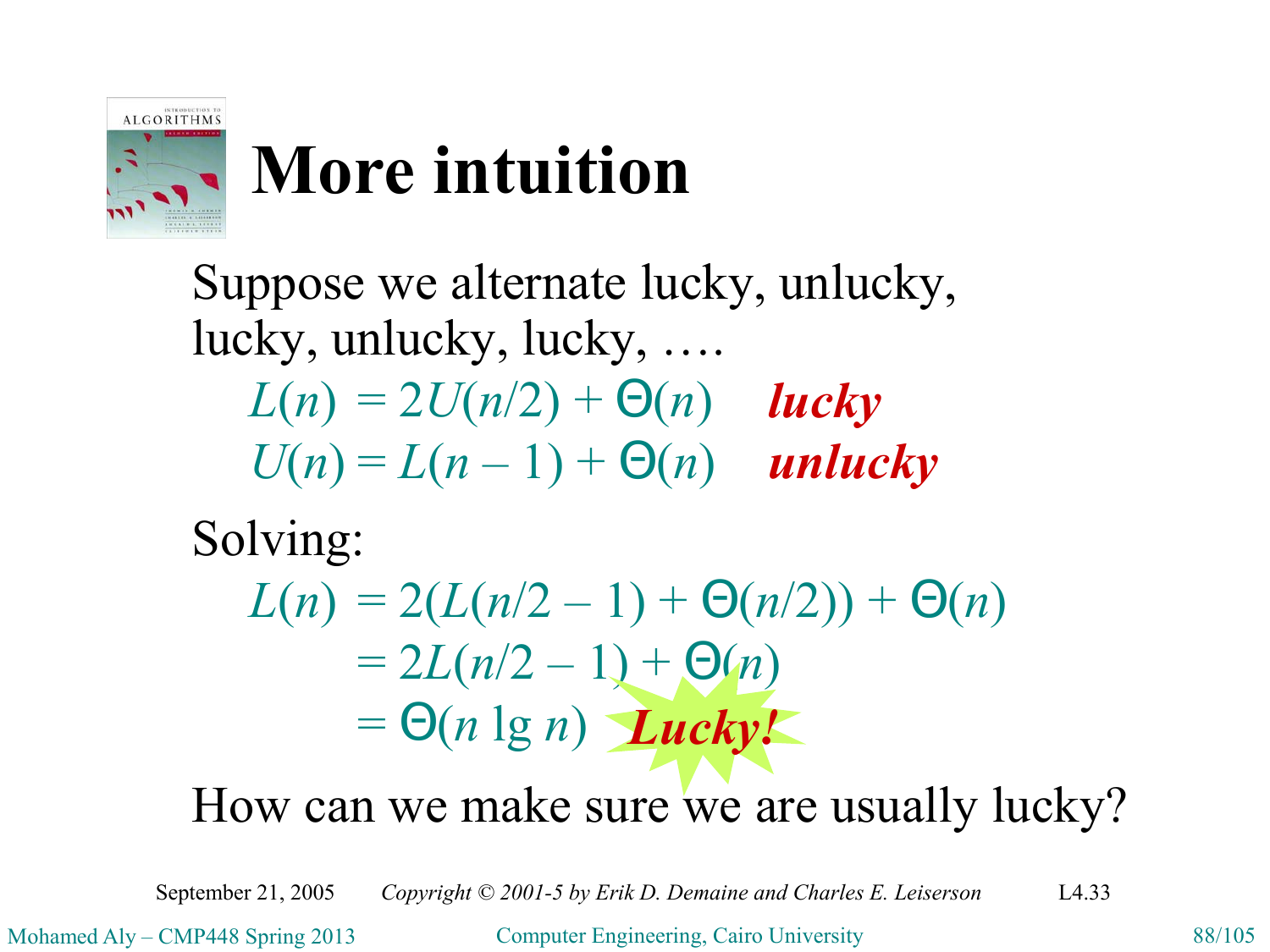

# **Randomized quicksort**

**IDEA**: Partition around a *random* element.

- Running time is independent of the input order.
- No assumptions need to be made about the input distribution.
- No specific input elicits the worst-case behavior.
- The worst case is determined only by the output of a random-number generator.

September 21, 2005 *Copyright © 2001-5 by Erik D. Demaine and Charles E. Leiserson* L4.34

Mohamed Aly – CMP448 Spring 2013 Computer Engineering, Cairo University 89/105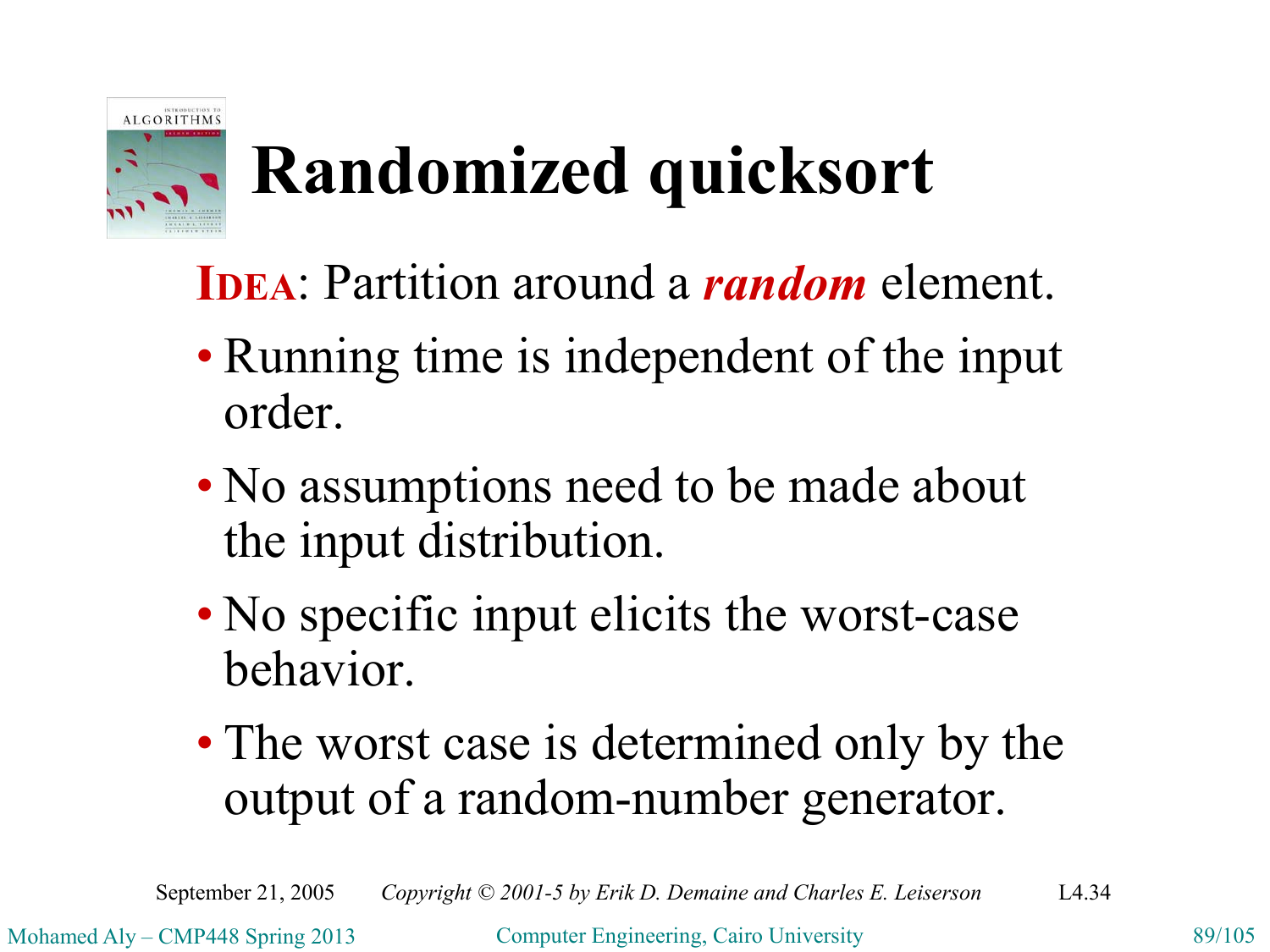## **Randomized Partition**

 $\bf{R}$ **ANDOMIZED-PARTITION** $(A, p, r)$  $1 i =$ **RANDOM(***p*, *r*) 2 exchange *A*[*r*] with *A*[*i*] 2 exchange *A*[*r*] with *A*[*i*] 3 **return** PARTITION(*A***,** *p***,** *r***)** 3 **return** PARTITION(*A***,** *p***,** *r***)**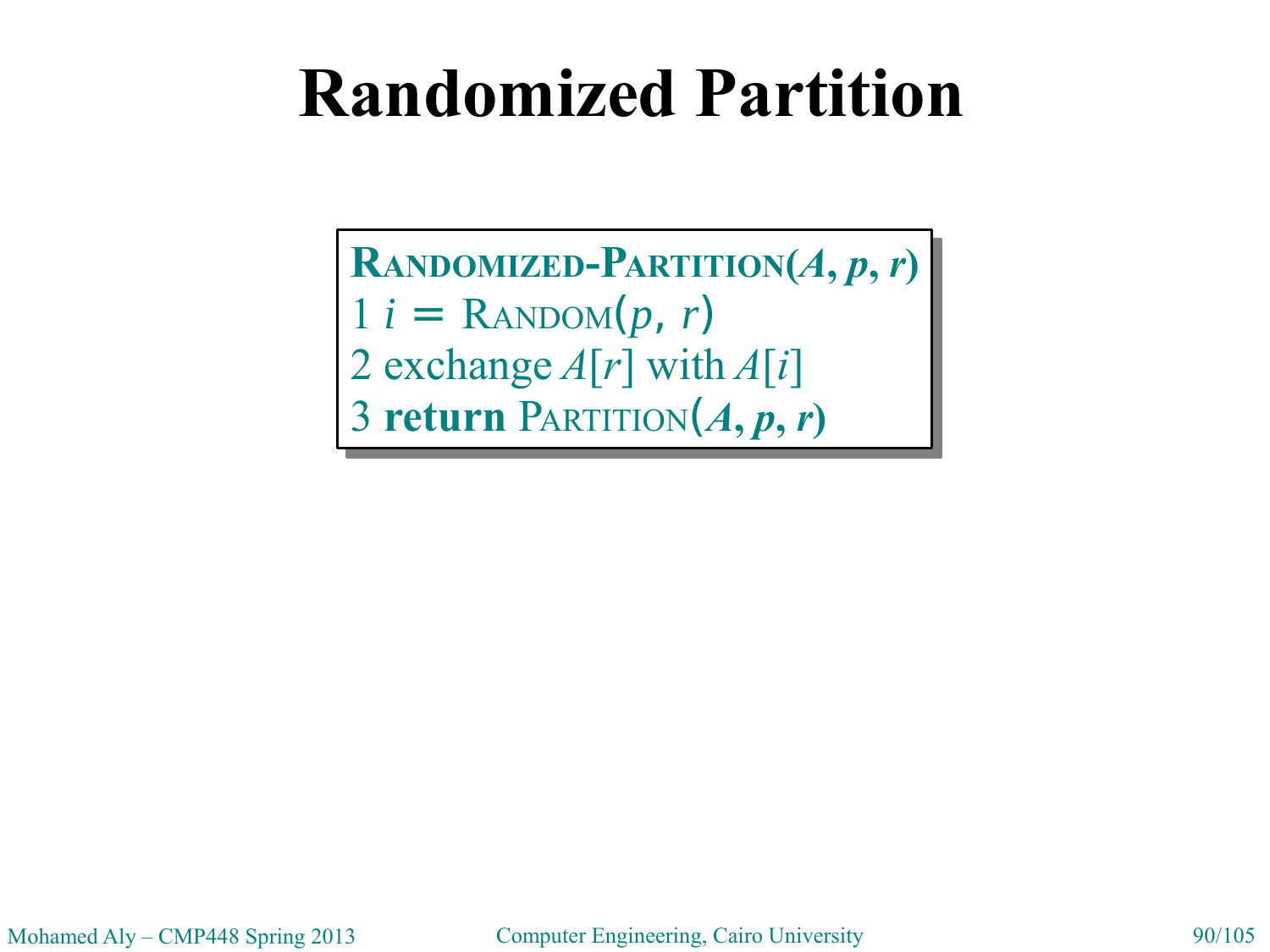

# **Randomized quicksort analysis**

Let  $T(n)$  = the random variable for the running time of randomized quicksort on an input of size *n*, assuming random numbers are independent.

For  $k = 0, 1, ..., n-1$ , define the *indicator random variable*

 $X_k =$ 1 if PARTITION generates a *k* : *n*–*k*–1 split, 0 otherwise.

 $E[X_k] = Pr\{X_k = 1\} = 1/n$ , since all splits are equally likely, assuming elements are distinct.

September 21, 2005 *Copyright © 2001-5 by Erik D. Demaine and Charles E. Leiserson* L4.35

Mohamed Aly – CMP448 Spring 2013 Computer Engineering, Cairo University 91/105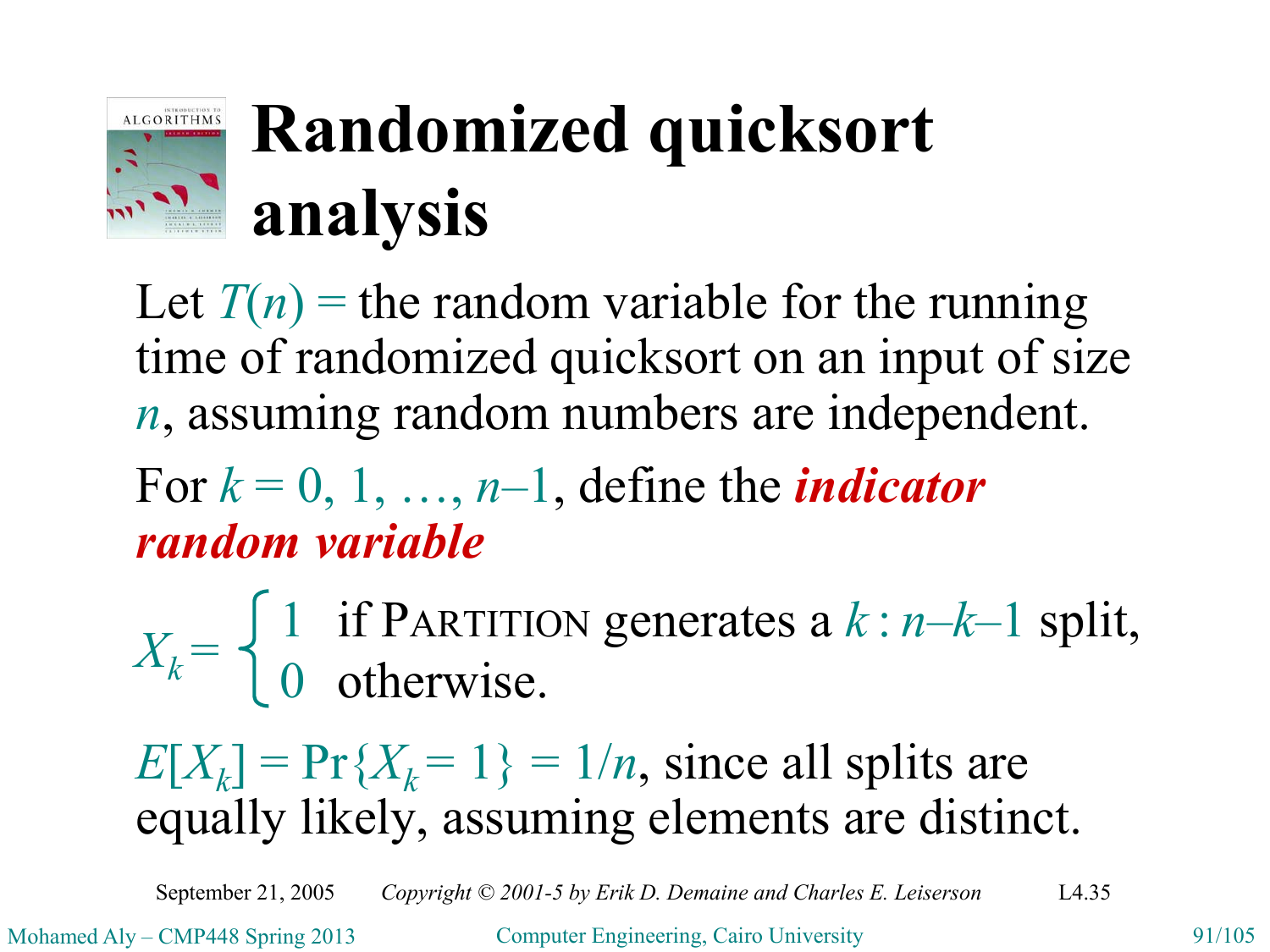

# **Analysis (continued)**

 $T(0) + T(n-1) + \Theta(n)$  if  $0 : n-1$  split,  $T(1) + T(n-2) + \Theta(n)$  if  $1 : n-2$  split,  $\ddot{\cdot}$  $T(n-1) + T(0) + \Theta(n)$  if  $n-1$  : 0 split,  $T(n) =$  $\sum X_k (T(k) + T(n - k - 1) + \Theta(n))$  $\overline{\phantom{a}}$  $k = 0$  $= \sum X_k (T(k) + T(n-k-1) + \Theta)$ 1  $(k) + T(n - k - 1) + \Theta(n)$ *n*  $X_k(T(k) + T(n - k - 1) + \Theta(n))$ 

September 21, 2005 *Copyright © 2001-5 by Erik D. Demaine and Charles E. Leiserson* L4.36

Mohamed Aly – CMP448 Spring 2013 Computer Engineering, Cairo University 92/105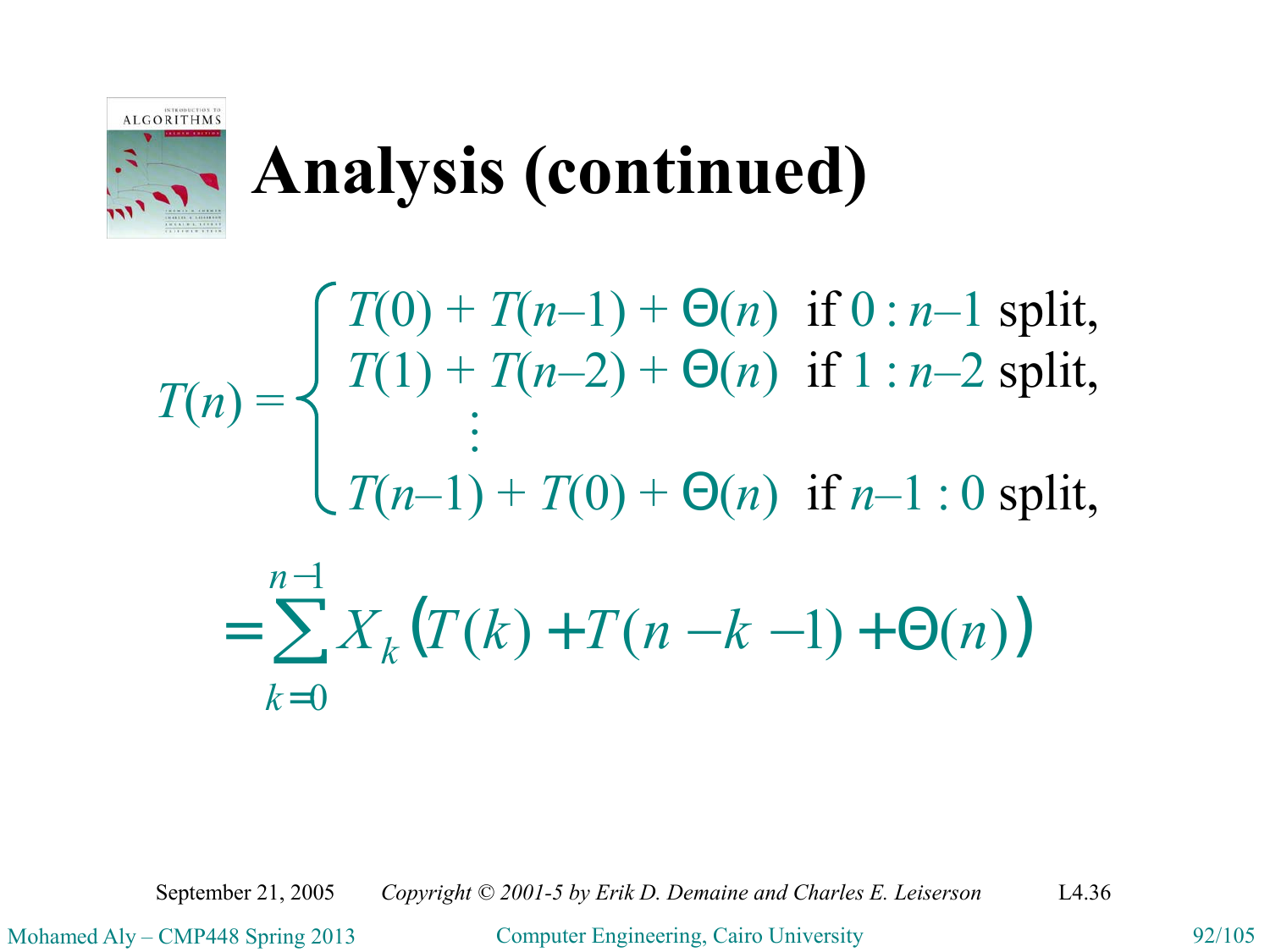

 $(T(k) + T(n - k - 1) + \Theta(n))]$  $\rfloor$ ⎤ ⎢  $\lfloor$ ⎡  $= E \left[ \sum X_k (T(k) + T(n - k - 1) + \Theta \right]$  $\overline{\phantom{a}}$ = 1 0  $[T(n)] = E\left[ \sum X_k (T(k) + T(n - k - 1) + \Theta(n)) \right]$ *n k*  $E[T(n)] = E\left[\sum X_k(T(k) + T(n - k - 1) + \Theta(n)\right]$ 

Take expectations of both sides.

September 21, 2005 *Copyright © 2001-5 by Erik D. Demaine and Charles E. Leiserson* L4.37

Mohamed Aly – CMP448 Spring 2013 Computer Engineering, Cairo University 93/105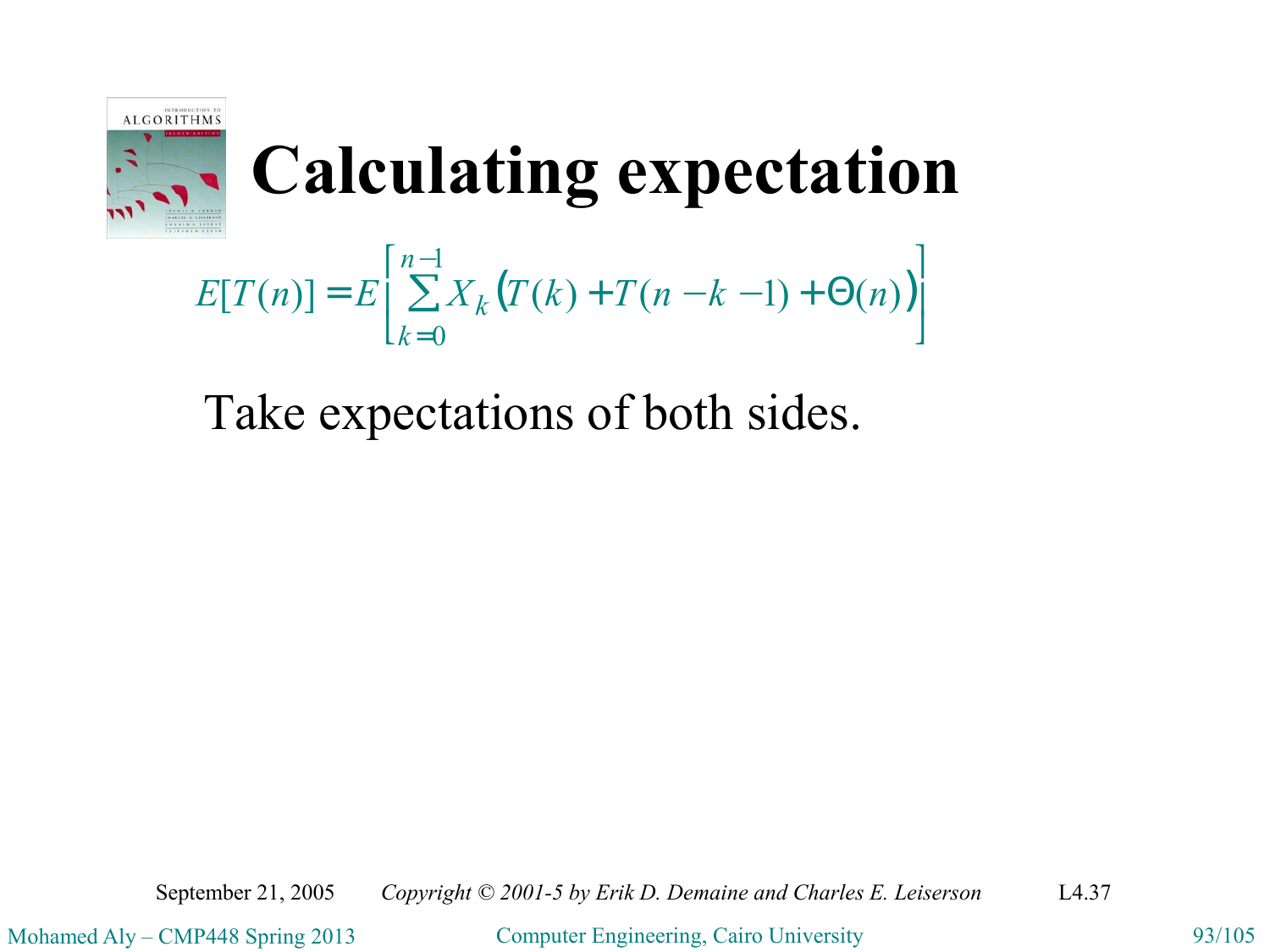

$$
E[T(n)] = E\left[\sum_{k=0}^{n-1} X_k (T(k) + T(n - k - 1) + \Theta(n))\right]
$$
  
= 
$$
\sum_{k=0}^{n-1} E[X_k (T(k) + T(n - k - 1) + \Theta(n))]
$$

### Linearity of expectation.

September 21, 2005 *Copyright © 2001-5 by Erik D. Demaine and Charles E. Leiserson* L4.38

Mohamed Aly – CMP448 Spring 2013 Computer Engineering, Cairo University 94/105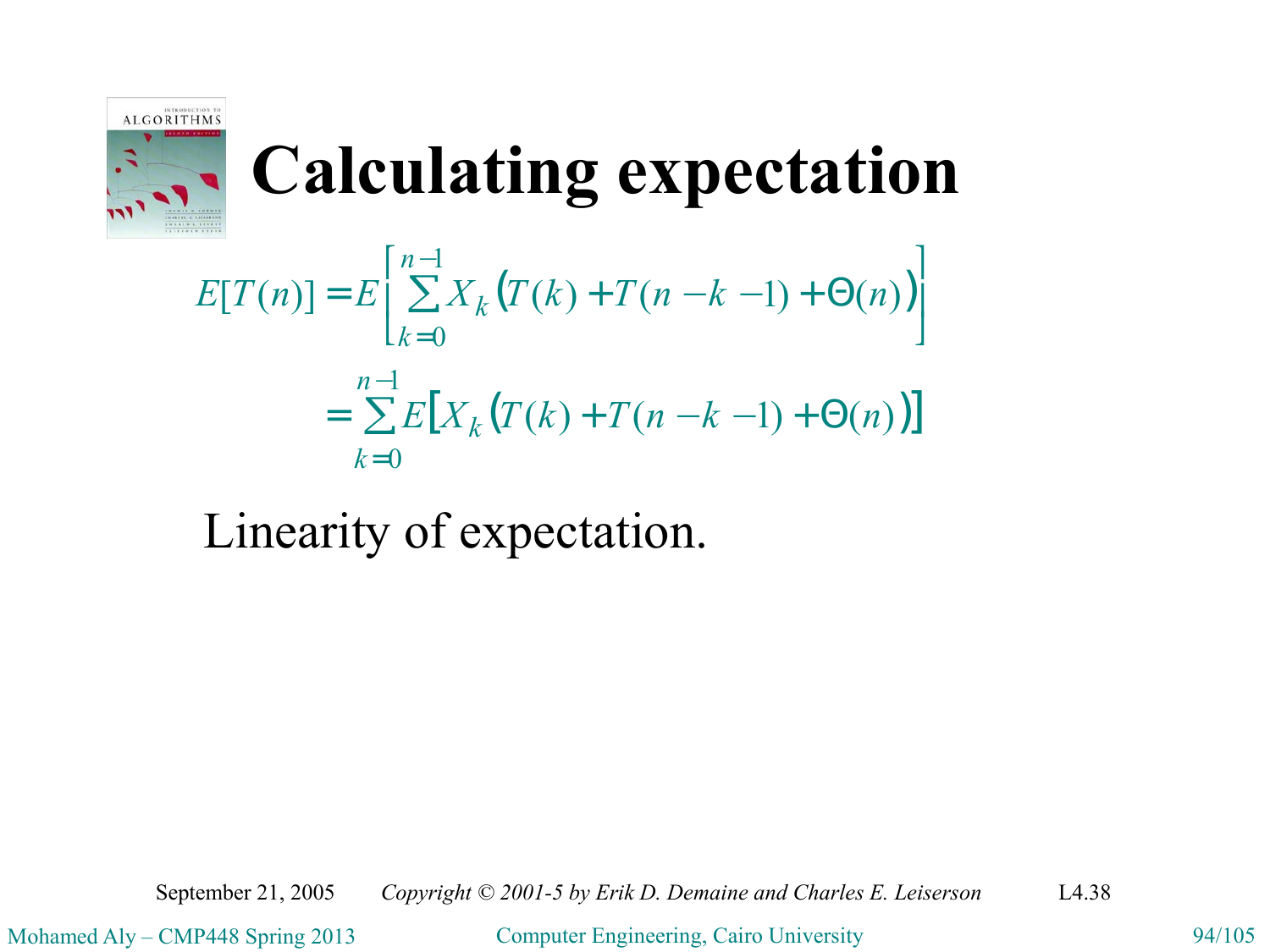

$$
E[T(n)] = E\left[\sum_{k=0}^{n-1} X_k (T(k) + T(n - k - 1) + \Theta(n))\right]
$$
  
= 
$$
\sum_{k=0}^{n-1} E[X_k (T(k) + T(n - k - 1) + \Theta(n))]
$$
  
= 
$$
\sum_{k=0}^{n-1} E[X_k] \cdot E[T(k) + T(n - k - 1) + \Theta(n)]
$$

#### Independence of  $X_k$  from other random choices.

September 21, 2005 *Copyright © 2001-5 by Erik D. Demaine and Charles E. Leiserson* L4.39

Mohamed Aly – CMP448 Spring 2013 Computer Engineering, Cairo University 95/105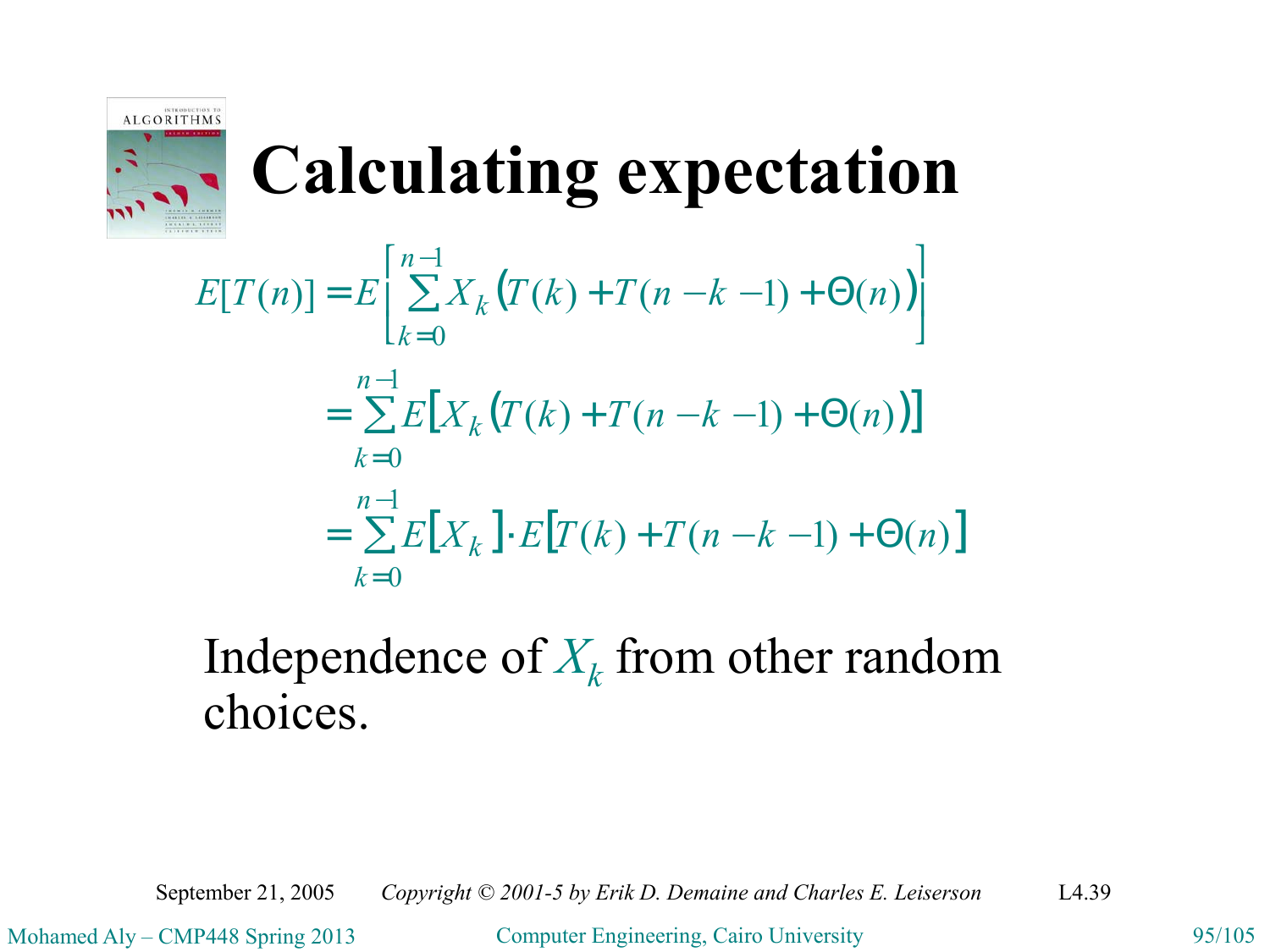

$$
E[T(n)] = E\left[\sum_{k=0}^{n-1} X_k (T(k) + T(n - k - 1) + \Theta(n))\right]
$$
  
=  $\sum_{k=0}^{n-1} E[X_k (T(k) + T(n - k - 1) + \Theta(n))]$   
=  $\sum_{k=0}^{n-1} E[X_k] \cdot E[T(k) + T(n - k - 1) + \Theta(n)]$   
=  $\frac{1}{n} \sum_{k=0}^{n-1} E[T(k)] + \frac{1}{n} \sum_{k=0}^{n-1} E[T(n - k - 1)] + \frac{1}{n} \sum_{k=0}^{n-1} \Theta(n)$ 

### Linearity of expectation;  $E[X_k] = 1/n$ .

September 21, 2005 *Copyright © 2001-5 by Erik D. Demaine and Charles E. Leiserson* L4.40

Mohamed Aly – CMP448 Spring 2013 Computer Engineering, Cairo University 96/105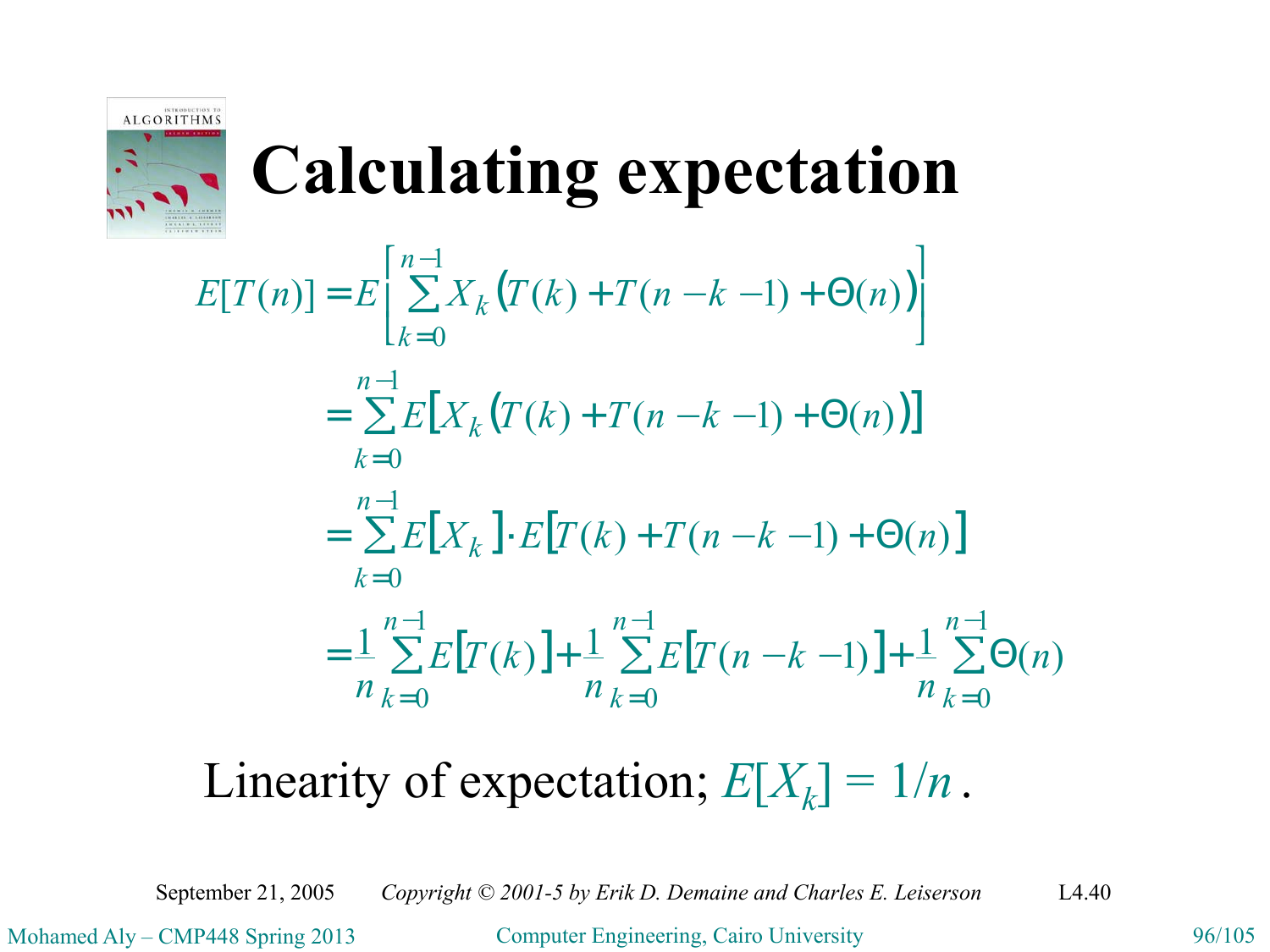

$$
E[T(n)] = E\left[\sum_{k=0}^{n-1} X_k (T(k) + T(n - k - 1) + \Theta(n))\right]
$$
  
\n
$$
= \sum_{k=0}^{n-1} E[X_k (T(k) + T(n - k - 1) + \Theta(n))]
$$
  
\n
$$
= \sum_{k=0}^{n-1} E[X_k] \cdot E[T(k) + T(n - k - 1) + \Theta(n)]
$$
  
\n
$$
= \frac{1}{n} \sum_{k=0}^{n-1} E[T(k)] + \frac{1}{n} \sum_{k=0}^{n-1} E[T(n - k - 1)] + \frac{1}{n} \sum_{k=0}^{n-1} \Theta(n)
$$
  
\n
$$
= \frac{2}{n} \sum_{k=1}^{n-1} E[T(k)] + \Theta(n)
$$
Summations have identical terms.

September 21, 2005 *Copyright © 2001-5 by Erik D. Demaine and Charles E. Leiserson* L4.41

Mohamed Aly – CMP448 Spring 2013 Computer Engineering, Cairo University 97/105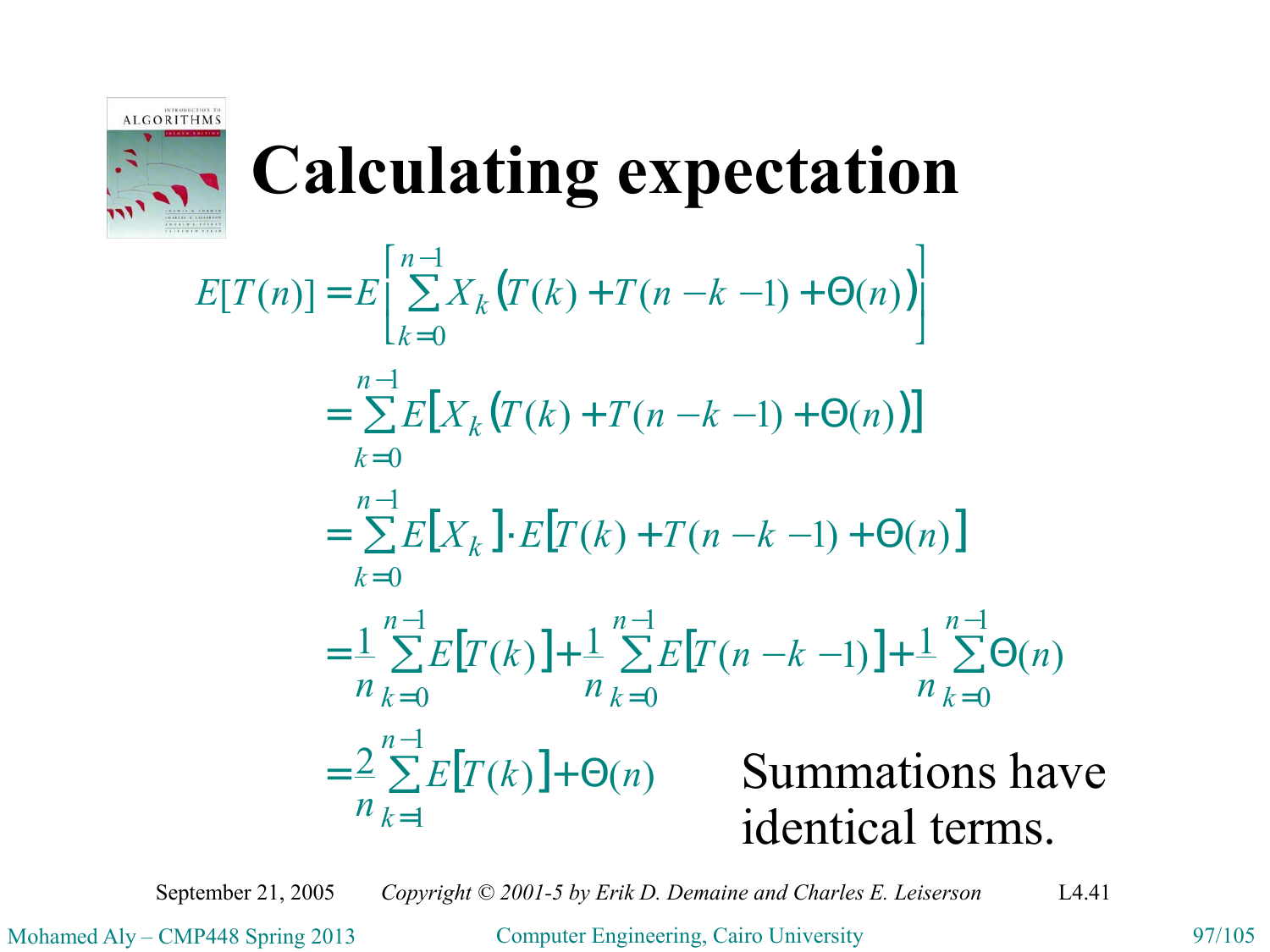

## **Hairy recurrence**

$$
E[T(n)] = \frac{2}{n} \sum_{k=2}^{n-1} E[T(k)] + \Theta(n)
$$

(The  $k = 0$ , 1 terms can be absorbed in the  $\Theta(n)$ .)

- **Prove:**  $E[T(n)] \leq a n \lg n$  for constant  $a > 0$ .
- Choose *a* large enough so that *an* lg *n* dominates  $E[T(n)]$  for sufficiently small  $n \geq 2$ .

Use fact: 
$$
\sum_{k=2}^{n-1} k \lg k \leq \frac{1}{2} n^2 \lg n - \frac{1}{8} n^2
$$
 (exercise).

September 21, 2005 *Copyright © 2001-5 by Erik D. Demaine and Charles E. Leiserson* L4.42

Mohamed Aly – CMP448 Spring 2013 Computer Engineering, Cairo University 98/105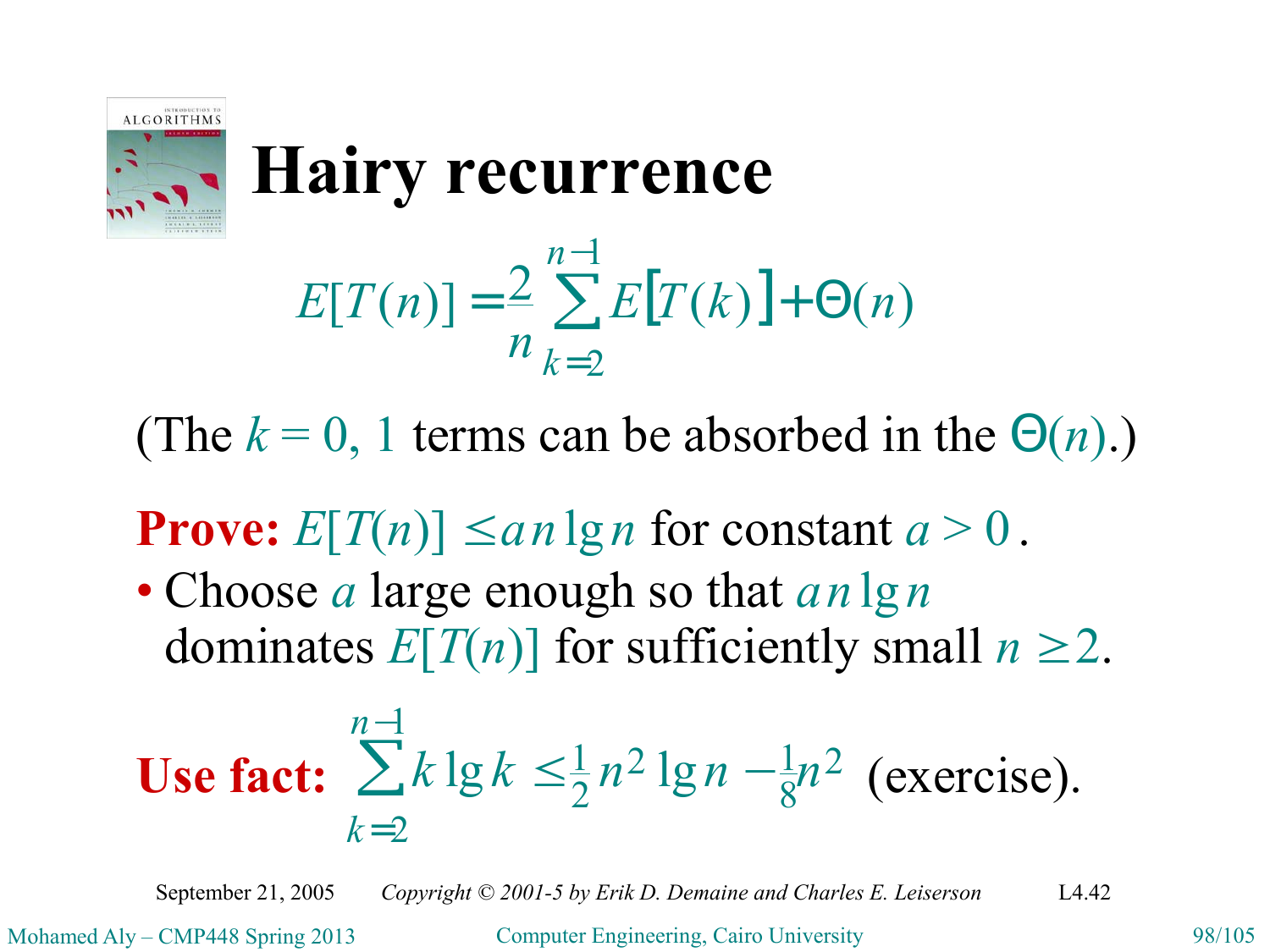

 $[T(n)] \leq \sum_{k=1}^{n-1} ak \lg k + \Theta(n)$  $\overline{1}$ 2  $ak \lg k + \Theta(n)$ *n*  $E[T(n$ *n k*  $\leq \frac{2}{n} \sum a k \lg k + \Theta$  $\overline{-1}$ =

### Substitute inductive hypothesis.

September 21, 2005 *Copyright © 2001-5 by Erik D. Demaine and Charles E. Leiserson* L4.43

Mohamed Aly – CMP448 Spring 2013 Computer Engineering, Cairo University 99/105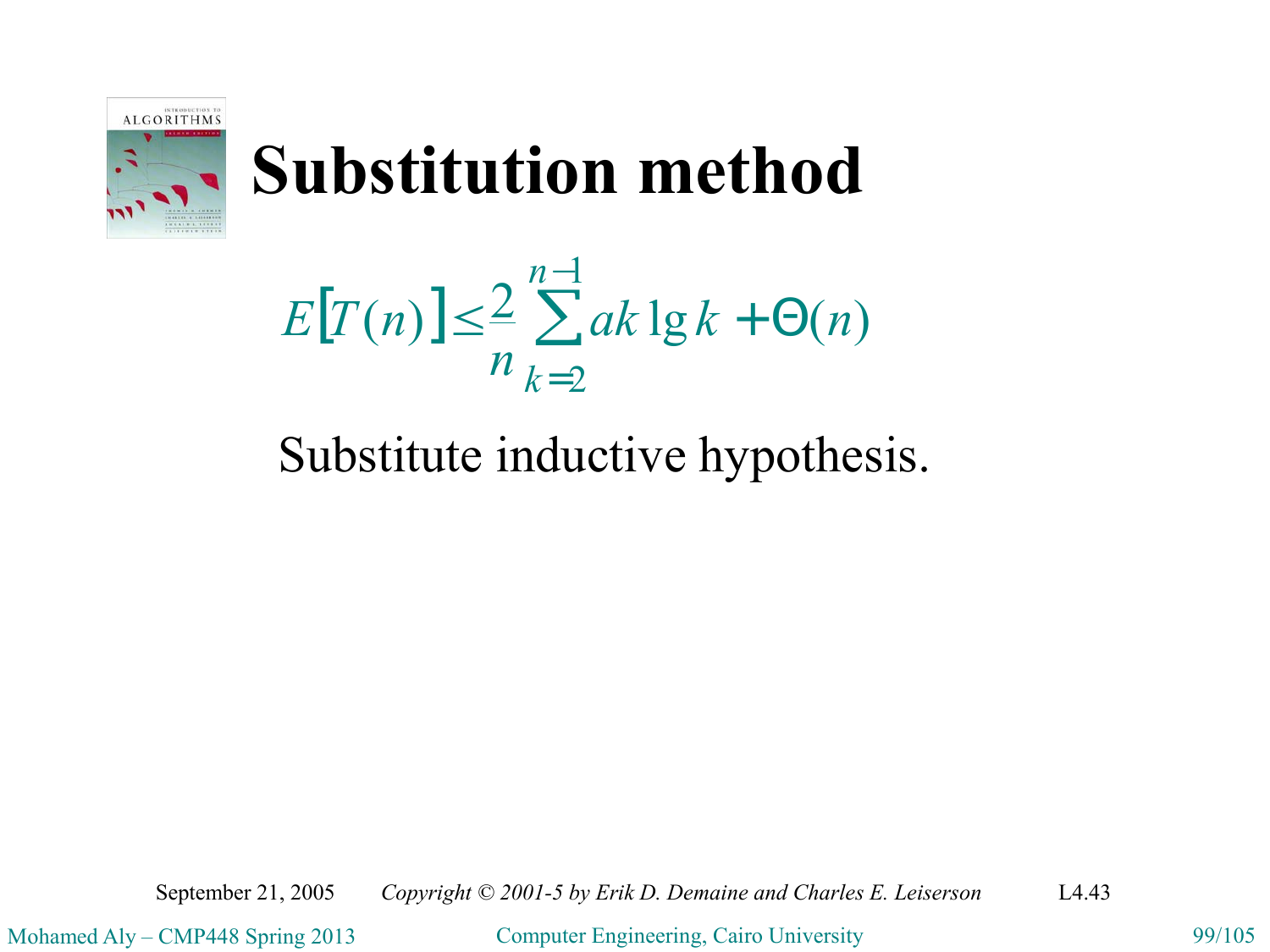

 $[T(n)] \leq \sum_{k=1}^{n-1} ak \lg k + \Theta(n)$  $(n)$ 8  $lg n - \frac{1}{2}$ 2  $\frac{2a}{\pi} \left( \frac{1}{n^2} n^2 \lg n - \frac{1}{2} n^2 \right]_1^1 + \Theta(n)$ 1 2 *n a*  $E[T(n)] \leq \sum_{k} ak \lg k + \Theta(n)$ *n n*  $k =$  $\mathcal{C}$  +  $\Theta$ ⎠  $\mathcal{L}$ ⎜  $\overline{\mathcal{N}}$  $\leq \frac{2a}{a} \left( \frac{1}{2} n^2 \lg n - \right)$  $\leq \frac{2}{n} \sum a k \lg k + \Theta$ —<br>—

Use fact.

September 21, 2005 *Copyright © 2001-5 by Erik D. Demaine and Charles E. Leiserson* L4.44

Mohamed Aly – CMP448 Spring 2013 Computer Engineering, Cairo University 100/105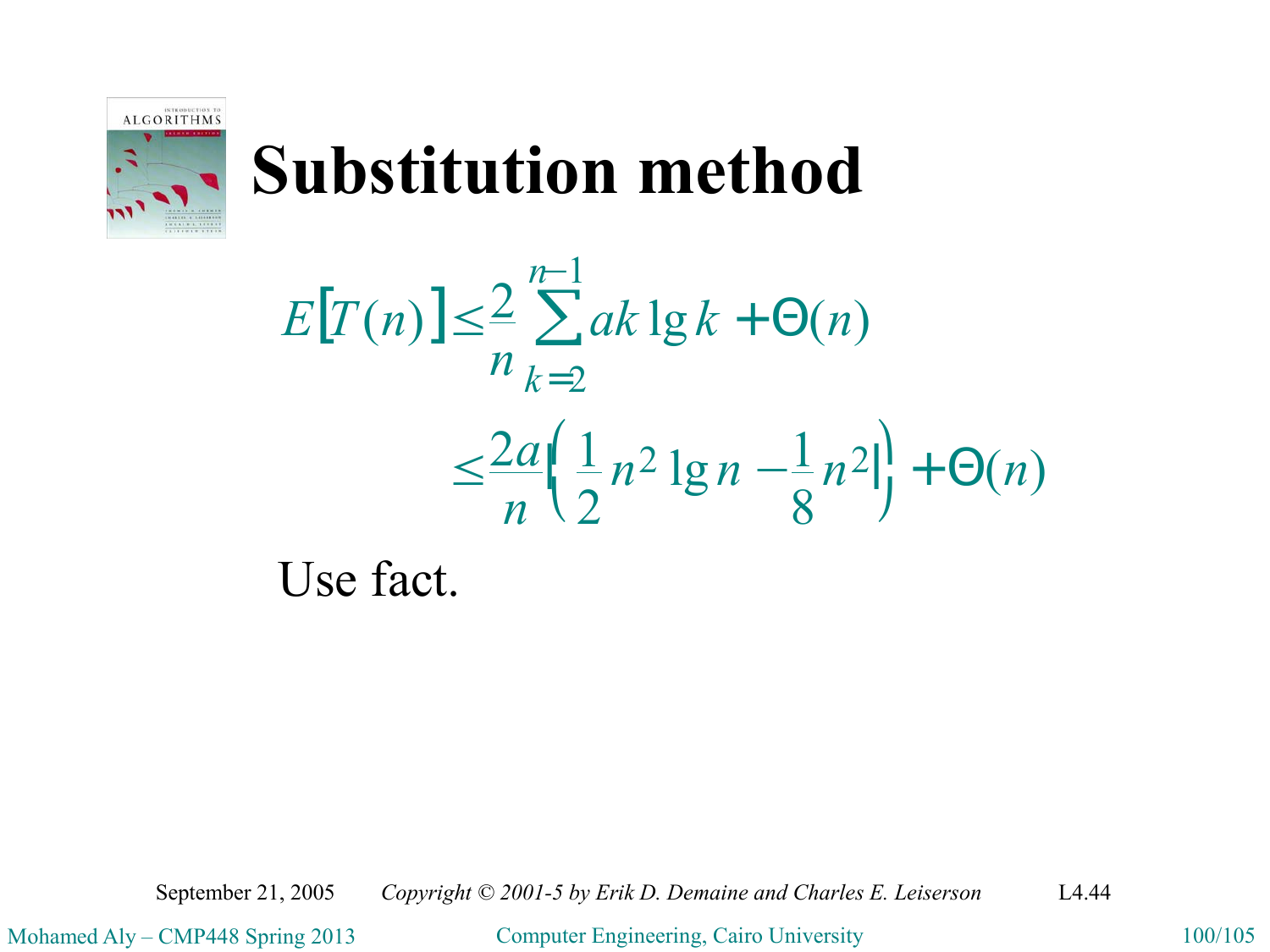

$$
E[T(n)] \leq \frac{2}{n} \sum_{k=2}^{n-1} ak \lg k + \Theta(n)
$$
  

$$
\leq \frac{2a}{n} \left( \frac{1}{2} n^2 \lg n - \frac{1}{8} n^2 \lg n \right) + \Theta(n)
$$
  

$$
= an \lg n - \left( \frac{an}{4} - \Theta(n) \lg n \right)
$$

Express as *desired – residual*.

September 21, 2005 *Copyright © 2001-5 by Erik D. Demaine and Charles E. Leiserson* L4.45

Mohamed Aly – CMP448 Spring 2013 Computer Engineering, Cairo University 101/105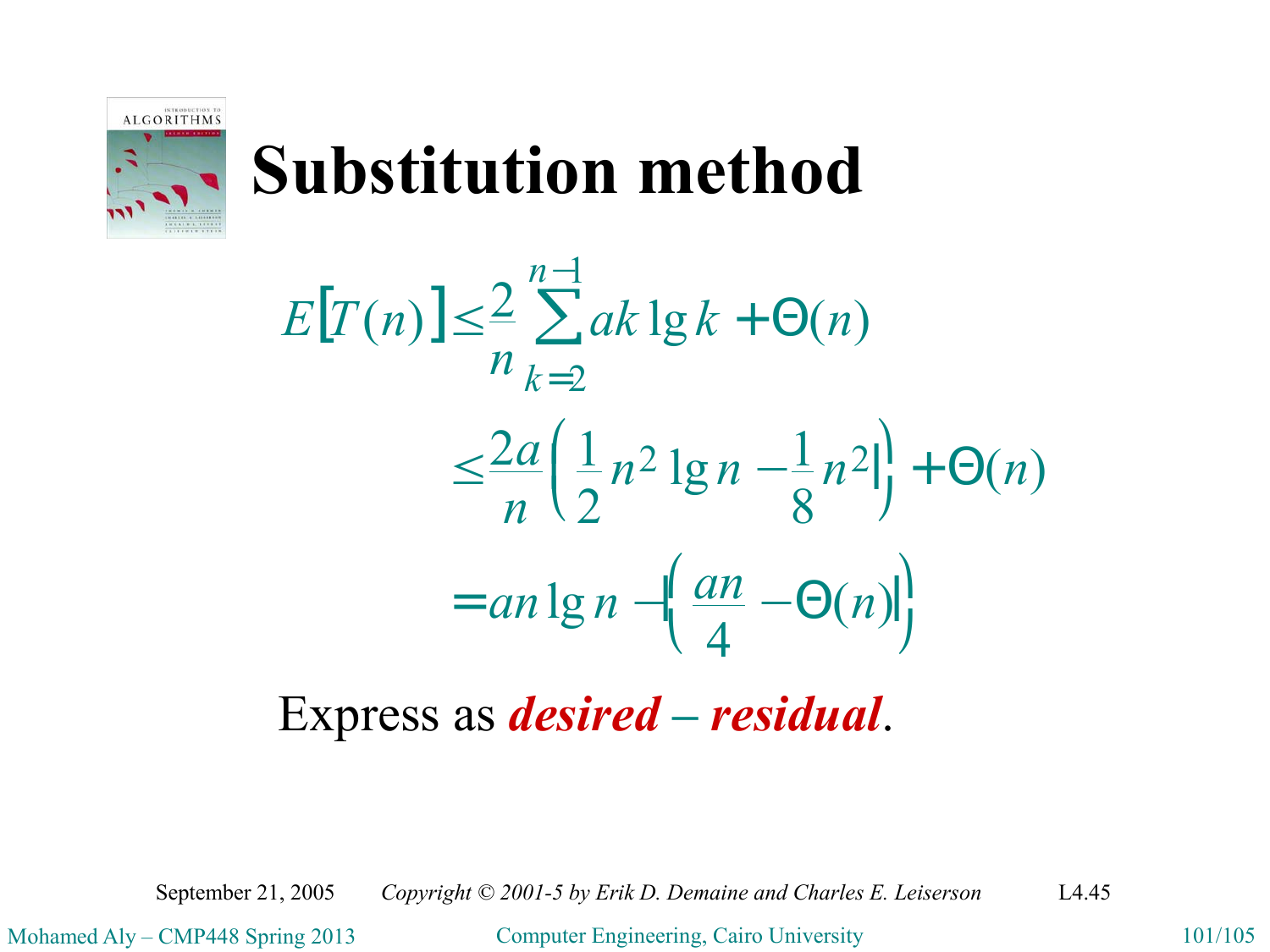

$$
E[T(n)] \leq \frac{2}{n} \sum_{k=2}^{n-1} ak \lg k + \Theta(n)
$$
  
= 
$$
\frac{2a}{n} \left( \frac{1}{2} n^2 \lg n - \frac{1}{8} n^2 \right) + \Theta(n)
$$
  
= 
$$
an \lg n - \left( \frac{an}{4} - \Theta(n) \right)
$$

 $\leq$ anlgn,

### if *a* is chosen large enough so that *an*/4 dominates the Θ(*n*).

September 21, 2005 *Copyright © 2001-5 by Erik D. Demaine and Charles E. Leiserson* L4.46

Mohamed Aly – CMP448 Spring 2013 Computer Engineering, Cairo University 102/105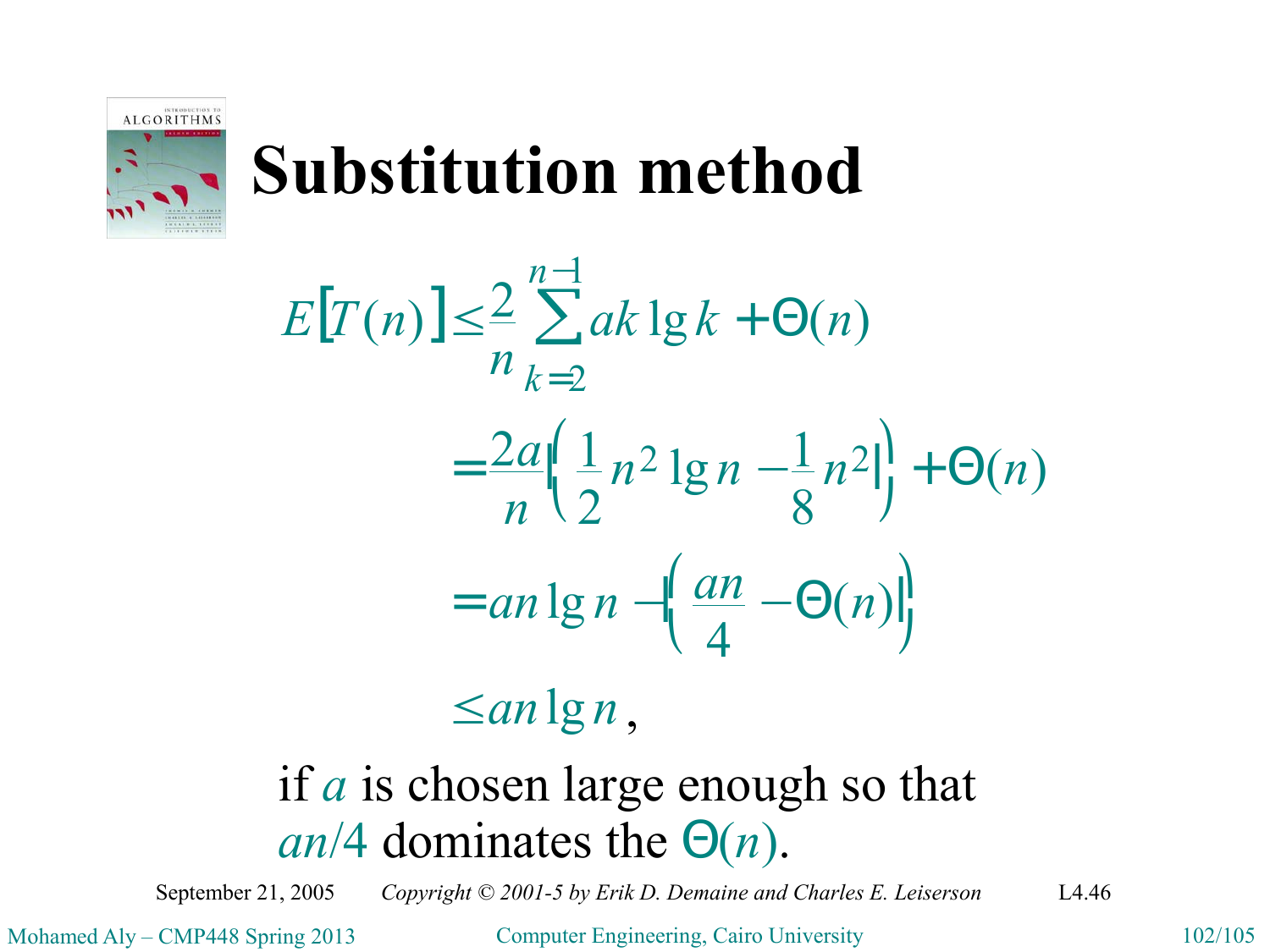

# **Quicksort in practice**

- Quicksort is a great general-purpose sorting algorithm.
- Quicksort is typically over twice as fast as merge sort.
- Quicksort can benefit substantially from *code tuning*.
- Quicksort behaves well even with caching and virtual memory.

September 21, 2005 *Copyright © 2001-5 by Erik D. Demaine and Charles E. Leiserson* L4.47

Mohamed Aly – CMP448 Spring 2013 Computer Engineering, Cairo University 103/105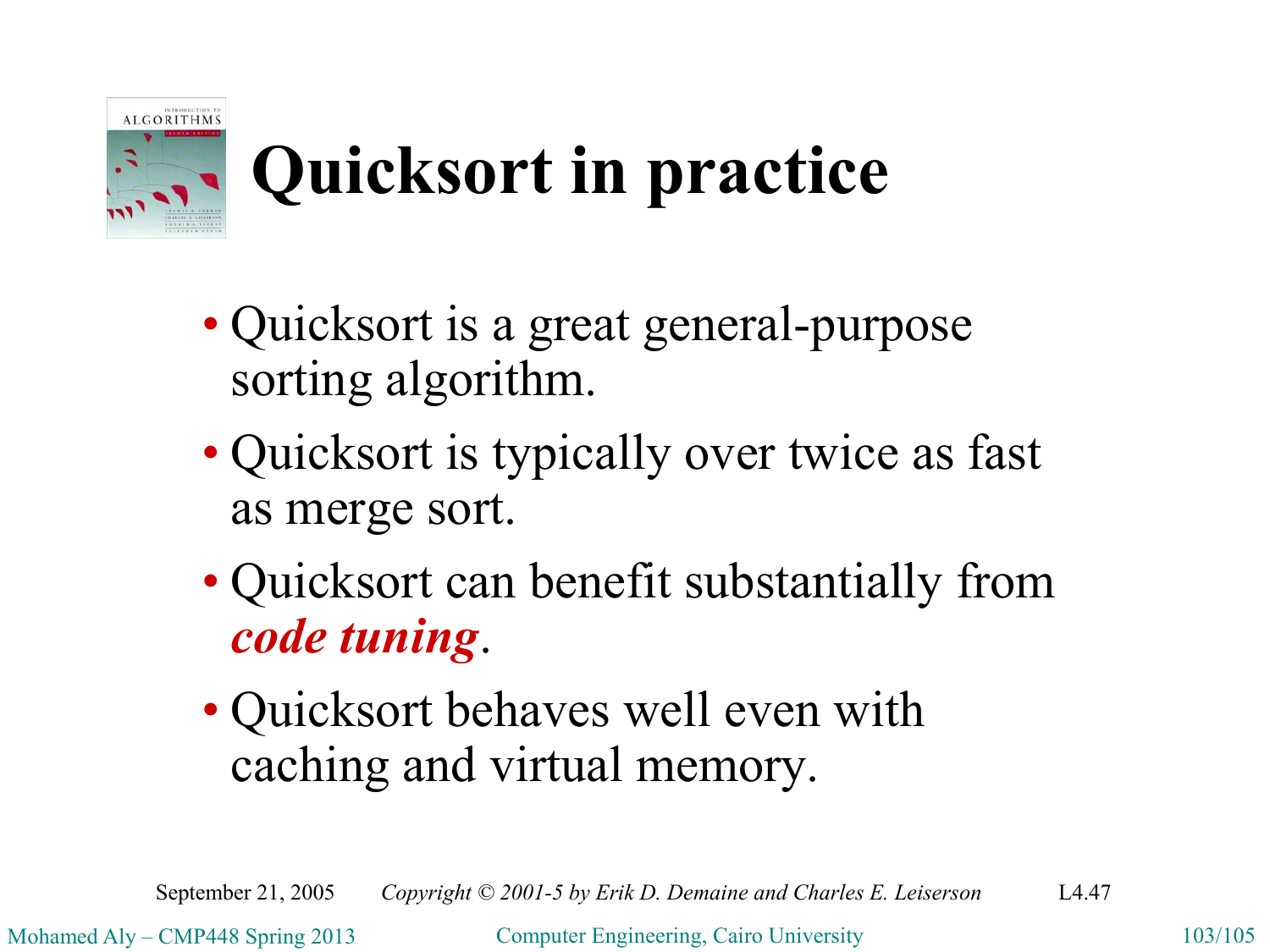# **Summary**

- Heaps
	- Useful for building priority queues
- Heapsort
	- Sorts "in place"  $\rightarrow \Theta(1)$  space
	- Worst case time Θ(*n* lg *n*)
- Quicksort
	- Sorts "in place"  $\rightarrow \Theta(1)$  space
	- Best case time Θ(*n* lg *n*)
	- Average case time Θ(*n* lg *n*)
	- $-$  Worst case time  $\Theta(n^2)$